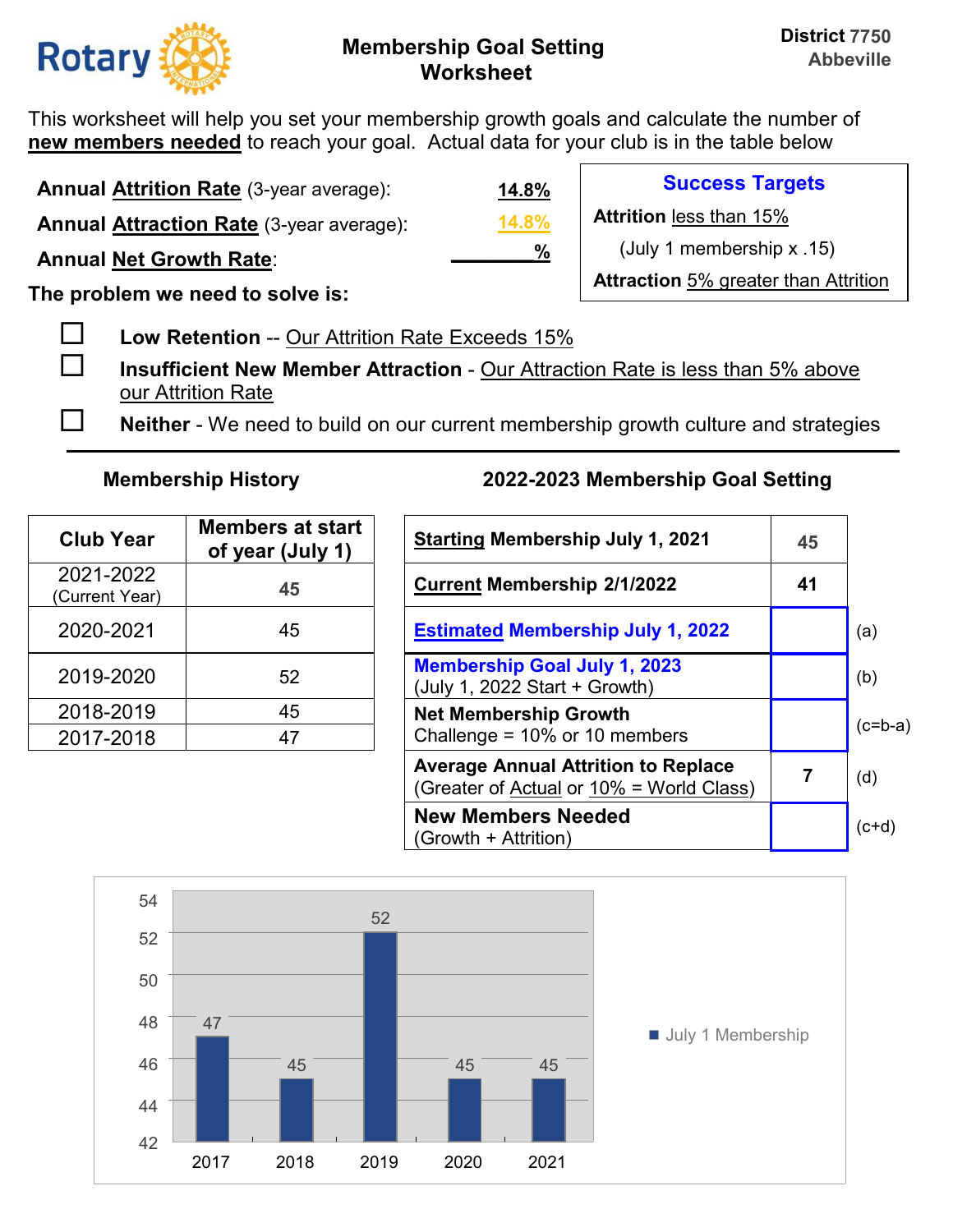

**Success Targets** 

(July 1 membership x .15)

**Attraction** 5% greater than Attrition

**Attrition** less than 15%

This worksheet will help you set your membership growth goals and calculate the number of **new members needed** to reach your goal. Actual data for your club is in the table below

**Annual Attrition Rate** (3-year average): **Annual Attraction Rate** (3-year average):

**Annual Net Growth Rate**:

**The problem we need to solve is:** 

**Low Retention** -- Our Attrition Rate Exceeds 15%

 **Insufficient New Member Attraction** - Our Attraction Rate is less than 5% above our Attrition Rate

**Neither** - We need to build on our current membership growth culture and strategies

**11.6%**

**-\_\_\_\_\_\_\_%**

**13.5%**

| <b>Club Year</b>            | <b>Members at start</b><br>of year (July 1) | <b>Starting Membership July 1, 2</b>                                 |
|-----------------------------|---------------------------------------------|----------------------------------------------------------------------|
| 2021-2022<br>(Current Year) | 170                                         | <b>Current Membership 2/1/2022</b>                                   |
| 2020-2021                   | 183                                         | <b>Estimated Membership July 1,</b>                                  |
| 2019-2020                   | 181                                         | <b>Membership Goal July 1, 2023</b><br>(July 1, 2022 Start + Growth) |
| 2018-2019                   | 180                                         | <b>Net Membership Growth</b>                                         |
| 2017-2018                   | 181                                         | Challenge = 10% or 10 members                                        |

| <b>Club Year</b>           | <b>Members at start</b><br>of year (July 1) | <b>Starting Membership July 1, 2021</b>                                                | 170 |           |
|----------------------------|---------------------------------------------|----------------------------------------------------------------------------------------|-----|-----------|
| 2021-2022<br>Current Year) | 170                                         | <b>Current Membership 2/1/2022</b>                                                     | 172 |           |
| 2020-2021                  | 183                                         | <b>Estimated Membership July 1, 2022</b>                                               |     | (a)       |
| 2019-2020                  | 181                                         | <b>Membership Goal July 1, 2023</b><br>(July 1, 2022 Start + Growth)                   |     | (b)       |
| 2018-2019                  | 180                                         | <b>Net Membership Growth</b>                                                           |     |           |
| 2017-2018                  | 181                                         | Challenge = $10\%$ or 10 members                                                       |     | $(c=b-a)$ |
|                            |                                             | <b>Average Annual Attrition to Replace</b><br>(Greater of Actual or 10% = World Class) | 24  | (d)       |
|                            |                                             | <b>New Members Needed</b><br>(Growth + Attrition)                                      |     | $(c+d)$   |

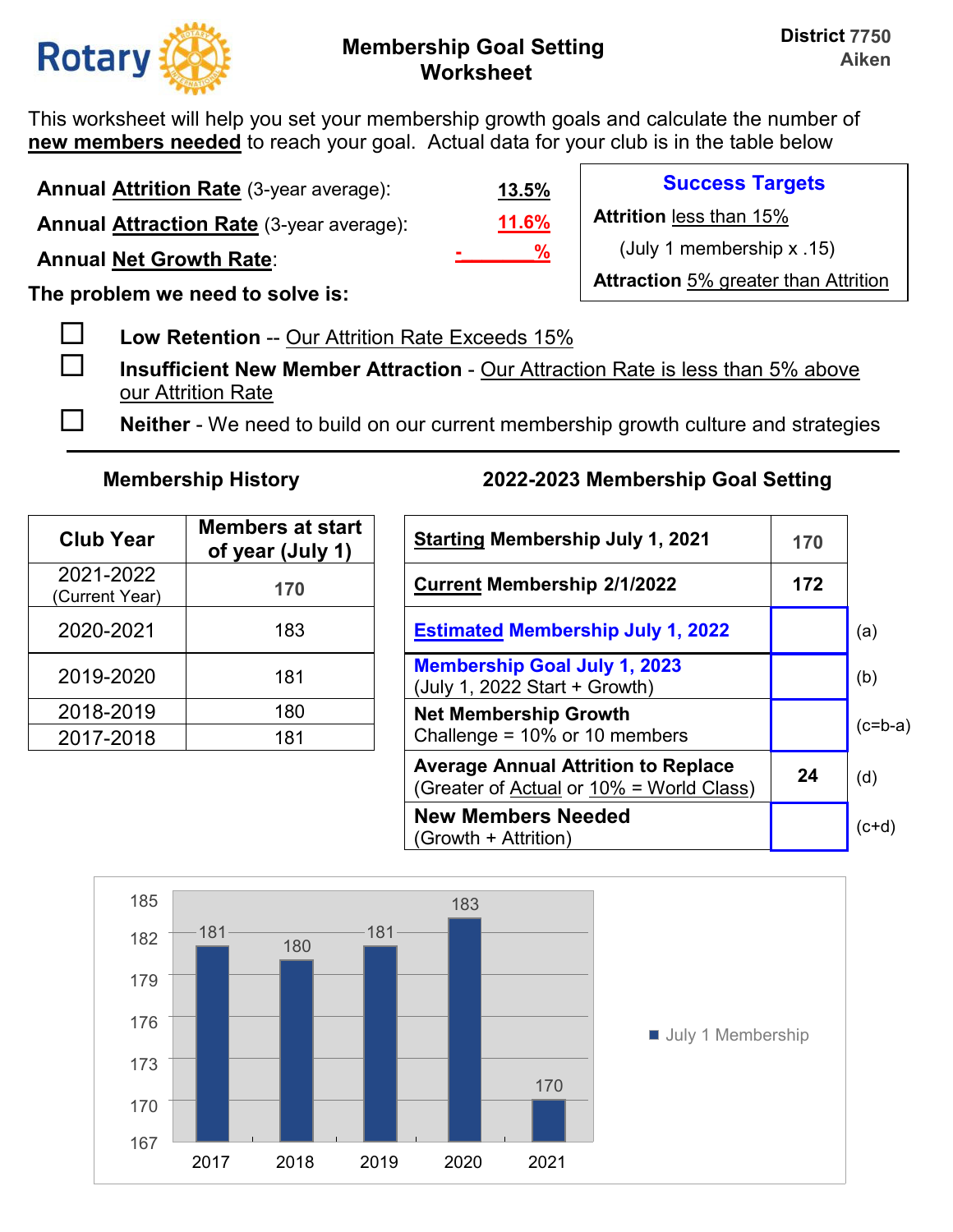

This worksheet will help you set your membership growth goals and calculate the number of **new members needed** to reach your goal. Actual data for your club is in the table below

**Annual Attrition Rate** (3-year average):

**Annual Attraction Rate** (3-year average):

**Annual Net Growth Rate**:

**The problem we need to solve is:** 

**Low Retention** -- Our Attrition Rate Exceeds 15%

 **Insufficient New Member Attraction** - Our Attraction Rate is less than 5% above our Attrition Rate

**Neither** - We need to build on our current membership growth culture and strategies

| <b>Club Year</b>            | <b>Members at start</b><br>of year (July 1) | <b>Starting Membership July 1, 20</b>                                |
|-----------------------------|---------------------------------------------|----------------------------------------------------------------------|
| 2021-2022<br>(Current Year) | 33                                          | <b>Current Membership 2/1/2022</b>                                   |
| 2020-2021                   | 32                                          | <b>Estimated Membership July 1,</b>                                  |
| 2019-2020                   | 34                                          | <b>Membership Goal July 1, 2023</b><br>(July 1, 2022 Start + Growth) |
| 2018-2019                   | 39                                          | <b>Net Membership Growth</b>                                         |
| 2017-2018                   | 34                                          | Challenge = 10% or 10 members                                        |

# **Membership History 2022-2023 Membership Goal Setting**

| <b>Club Year</b>           | <b>Members at start</b><br>of year (July 1) | <b>Starting Membership July 1, 2021</b>                                                | 33 |           |
|----------------------------|---------------------------------------------|----------------------------------------------------------------------------------------|----|-----------|
| 2021-2022<br>Current Year) | 33                                          | <b>Current Membership 2/1/2022</b>                                                     | 36 |           |
| 2020-2021                  | 32                                          | <b>Estimated Membership July 1, 2022</b>                                               |    | (a)       |
| 2019-2020                  | 34                                          | <b>Membership Goal July 1, 2023</b><br>(July 1, 2022 Start + Growth)                   |    | (b)       |
| 2018-2019                  | 39                                          | <b>Net Membership Growth</b>                                                           |    |           |
| 2017-2018                  | 34                                          | Challenge = $10\%$ or 10 members                                                       |    | $(c=b-a)$ |
|                            |                                             | <b>Average Annual Attrition to Replace</b><br>(Greater of Actual or 10% = World Class) | 6  | (d)       |
|                            |                                             | <b>New Members Needed</b><br>(Growth + Attrition)                                      |    | $(c+d)$   |



**10.1% 16.2% -\_\_\_\_\_\_\_%**

**Success Targets** 

**Attrition** less than 15%

(July 1 membership x .15)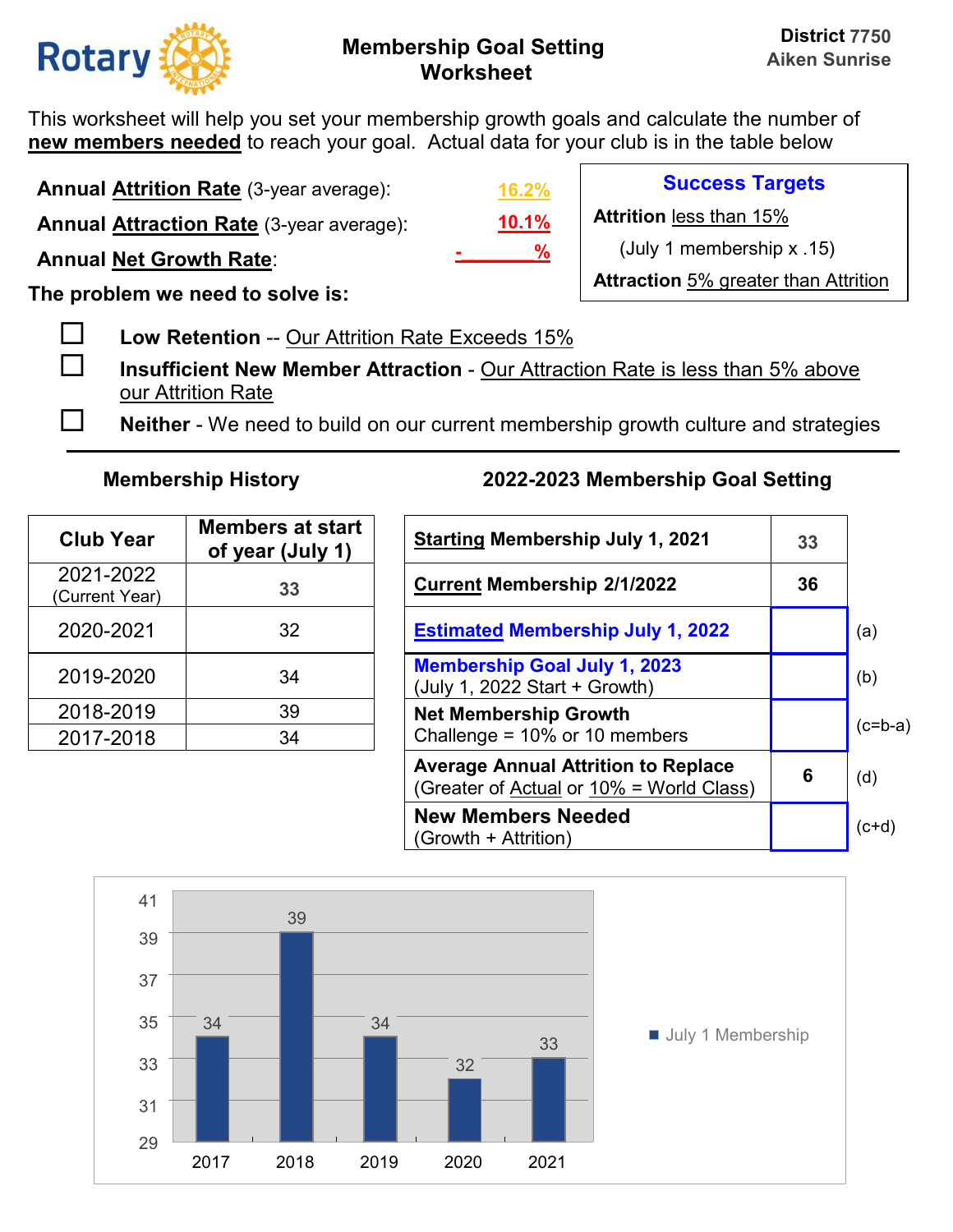

This worksheet will help you set your membership growth goals and calculate the number of **new members needed** to reach your goal. Actual data for your club is in the table below

**Annual Attrition Rate** (3-year average):

**Annual Attraction Rate** (3-year average):

**Annual Net Growth Rate**:

**The problem we need to solve is:** 

**Low Retention** -- Our Attrition Rate Exceeds 15%

 **Insufficient New Member Attraction** - Our Attraction Rate is less than 5% above our Attrition Rate

**Neither** - We need to build on our current membership growth culture and strategies

| <b>Club Year</b>            | <b>Members at start</b><br>of year (July 1) | <b>Starting Membership July 1, 20</b>                                |
|-----------------------------|---------------------------------------------|----------------------------------------------------------------------|
| 2021-2022<br>(Current Year) | 79                                          | <b>Current Membership 2/1/2022</b>                                   |
| 2020-2021                   | 74                                          | <b>Estimated Membership July 1,</b>                                  |
| 2019-2020                   | 72                                          | <b>Membership Goal July 1, 2023</b><br>(July 1, 2022 Start + Growth) |
| 2018-2019                   | 74                                          | <b>Net Membership Growth</b>                                         |
| 2017-2018                   | 63                                          | Challenge = 10% or 10 members                                        |

## **Membership History 2022-2023 Membership Goal Setting**

| <b>Club Year</b>           | <b>Members at start</b><br>of year (July 1) | <b>Starting Membership July 1, 2021</b>                                                | 79  |           |
|----------------------------|---------------------------------------------|----------------------------------------------------------------------------------------|-----|-----------|
| 2021-2022<br>Current Year) | 79                                          | <b>Current Membership 2/1/2022</b>                                                     | 108 |           |
| 2020-2021                  | 74                                          | <b>Estimated Membership July 1, 2022</b>                                               |     | (a)       |
| 2019-2020                  | 72                                          | <b>Membership Goal July 1, 2023</b><br>(July 1, 2022 Start + Growth)                   |     | (b)       |
| 2018-2019                  | 74                                          | <b>Net Membership Growth</b>                                                           |     | $(c=b-a)$ |
| 2017-2018                  | 63                                          | Challenge = $10\%$ or 10 members                                                       |     |           |
|                            |                                             | <b>Average Annual Attrition to Replace</b><br>(Greater of Actual or 10% = World Class) | 12  | (d)       |
|                            |                                             | <b>New Members Needed</b><br>(Growth + Attrition)                                      |     | $(c+d)$   |



**17.8% 15.6% +\_\_\_\_\_\_\_%**

**Success Targets** 

**Attrition** less than 15%

(July 1 membership x .15)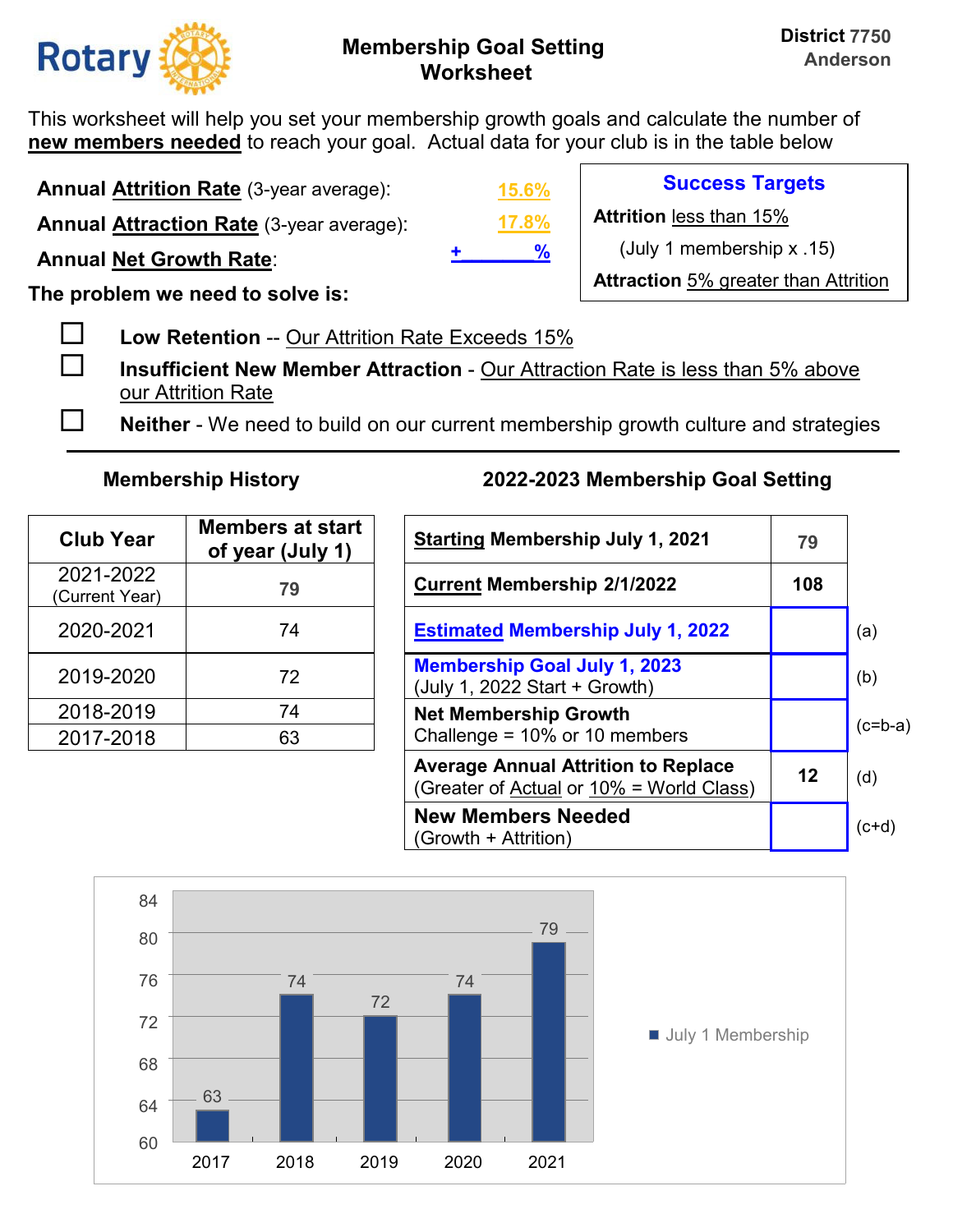

This worksheet will help you set your membership growth goals and calculate the number of **new members needed** to reach your goal. Actual data for your club is in the table below

**Annual Attrition Rate** (3-year average):

**Annual Attraction Rate** (3-year average):

**Annual Net Growth Rate**:

**The problem we need to solve is:** 

**Low Retention** -- Our Attrition Rate Exceeds 15%

 **Insufficient New Member Attraction** - Our Attraction Rate is less than 5% above our Attrition Rate

**Neither** - We need to build on our current membership growth culture and strategies

| <b>Club Year</b>            | <b>Members at start</b><br>of year (July 1) | <b>Starting Membership July 1, 20</b>                                |
|-----------------------------|---------------------------------------------|----------------------------------------------------------------------|
| 2021-2022<br>(Current Year) | 25                                          | <b>Current Membership 2/1/2022</b>                                   |
| 2020-2021                   | 13                                          | <b>Estimated Membership July 1,</b>                                  |
| 2019-2020                   | 14                                          | <b>Membership Goal July 1, 2023</b><br>(July 1, 2022 Start + Growth) |
| 2018-2019                   | 17                                          | <b>Net Membership Growth</b>                                         |
| 2017-2018                   | 17                                          | Challenge = 10% or 10 members                                        |

## **Membership History 2022-2023 Membership Goal Setting**

| <b>Club Year</b>           | <b>Members at start</b><br>of year (July 1) | <b>Starting Membership July 1, 2021</b>                                                | 25             |           |
|----------------------------|---------------------------------------------|----------------------------------------------------------------------------------------|----------------|-----------|
| 2021-2022<br>Current Year) | 25                                          | <b>Current Membership 2/1/2022</b>                                                     | 26             |           |
| 2020-2021                  | 13                                          | <b>Estimated Membership July 1, 2022</b>                                               |                | (a)       |
| 2019-2020                  | 14                                          | <b>Membership Goal July 1, 2023</b><br>(July 1, 2022 Start + Growth)                   |                | (b)       |
| 2018-2019                  | 17                                          | <b>Net Membership Growth</b>                                                           |                | $(c=b-a)$ |
| 2017-2018                  | 17                                          | Challenge = $10\%$ or 10 members                                                       |                |           |
|                            |                                             | <b>Average Annual Attrition to Replace</b><br>(Greater of Actual or 10% = World Class) | $\overline{2}$ | (d)       |
|                            |                                             | <b>New Members Needed</b><br>(Growth + Attrition)                                      |                | $(c+d)$   |



**26.9% 11.5% +\_\_\_\_\_\_\_%**

**Success Targets** 

**Attrition** less than 15%

(July 1 membership x .15)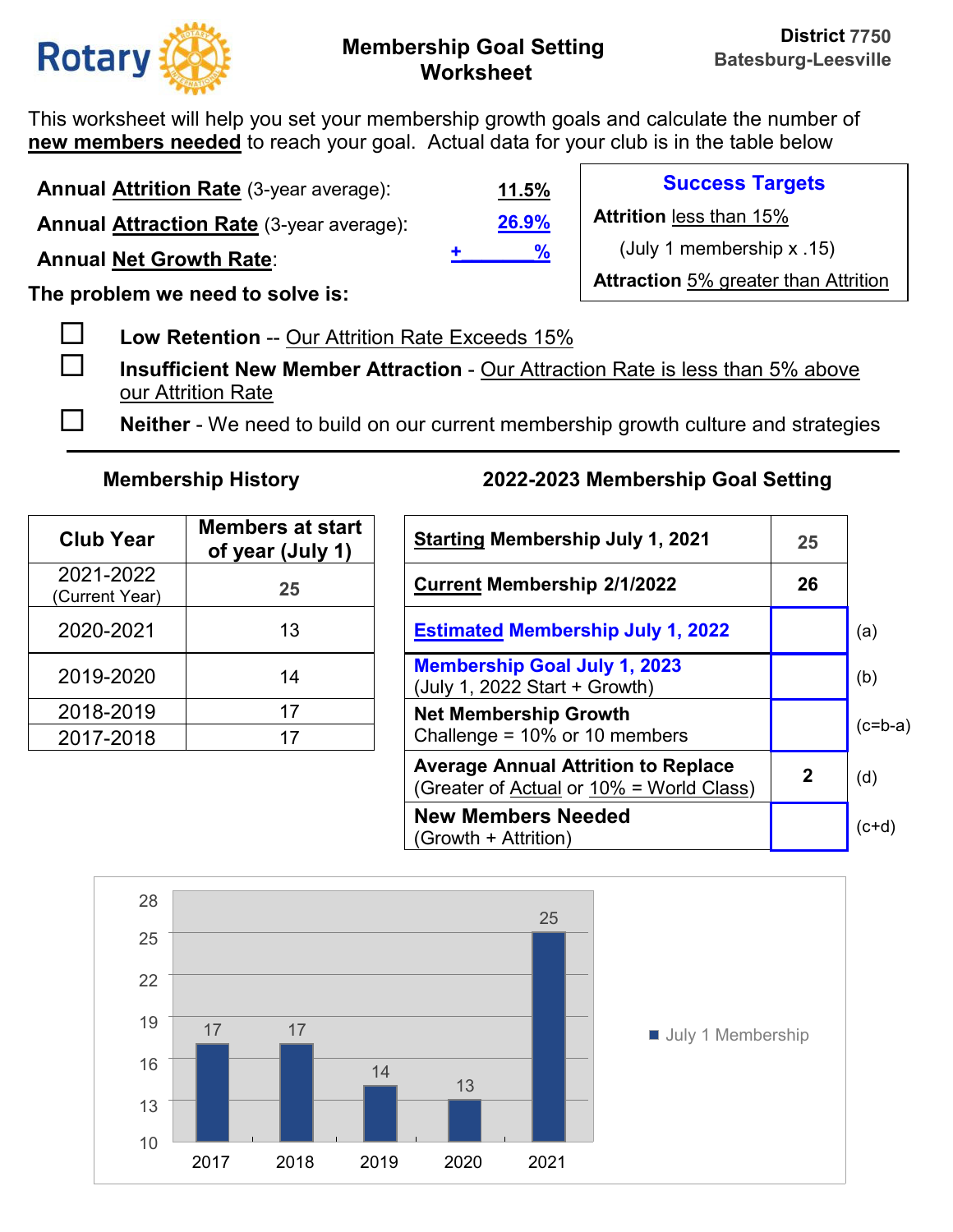

This worksheet will help you set your membership growth goals and calculate the number of **new members needed** to reach your goal. Actual data for your club is in the table below

**Annual Attrition Rate** (3-year average):

**Annual Attraction Rate** (3-year average):

**Annual Net Growth Rate**:

**The problem we need to solve is:** 

**Low Retention** -- Our Attrition Rate Exceeds 15%

 **Insufficient New Member Attraction** - Our Attraction Rate is less than 5% above our Attrition Rate

**Neither** - We need to build on our current membership growth culture and strategies

| <b>Club Year</b>            | <b>Members at start</b><br>of year (July 1) | <b>Starting Membership July 1, 2</b>                                 |
|-----------------------------|---------------------------------------------|----------------------------------------------------------------------|
| 2021-2022<br>(Current Year) | 16                                          | <b>Current Membership 2/1/2022</b>                                   |
| 2020-2021                   | 16                                          | <b>Estimated Membership July 1,</b>                                  |
| 2019-2020                   | 17                                          | <b>Membership Goal July 1, 2023</b><br>(July 1, 2022 Start + Growth) |
| 2018-2019                   | 15                                          | <b>Net Membership Growth</b>                                         |
| 2017-2018                   | 13                                          | Challenge = 10% or 10 members                                        |

# **Membership History 2022-2023 Membership Goal Setting**

| <b>Club Year</b>           | <b>Members at start</b><br>of year (July 1) | <b>Starting Membership July 1, 2021</b>                                                | 16           |           |
|----------------------------|---------------------------------------------|----------------------------------------------------------------------------------------|--------------|-----------|
| 2021-2022<br>Current Year) | 16                                          | <b>Current Membership 2/1/2022</b>                                                     | 18           |           |
| 2020-2021                  | 16                                          | <b>Estimated Membership July 1, 2022</b>                                               |              | (a)       |
| 2019-2020                  | 17                                          | <b>Membership Goal July 1, 2023</b><br>(July 1, 2022 Start + Growth)                   |              | (b)       |
| 2018-2019                  | 15                                          | <b>Net Membership Growth</b>                                                           |              | $(c=b-a)$ |
| 2017-2018                  | 13                                          | Challenge = $10\%$ or 10 members                                                       |              |           |
|                            |                                             | <b>Average Annual Attrition to Replace</b><br>(Greater of Actual or 10% = World Class) | $\mathbf{2}$ | (d)       |
|                            |                                             | <b>New Members Needed</b><br>(Growth + Attrition)                                      |              | $(c+d)$   |



**10.2% 8.2% +\_\_\_\_\_\_\_%**

**Success Targets** 

**Attrition** less than 15%

(July 1 membership x .15)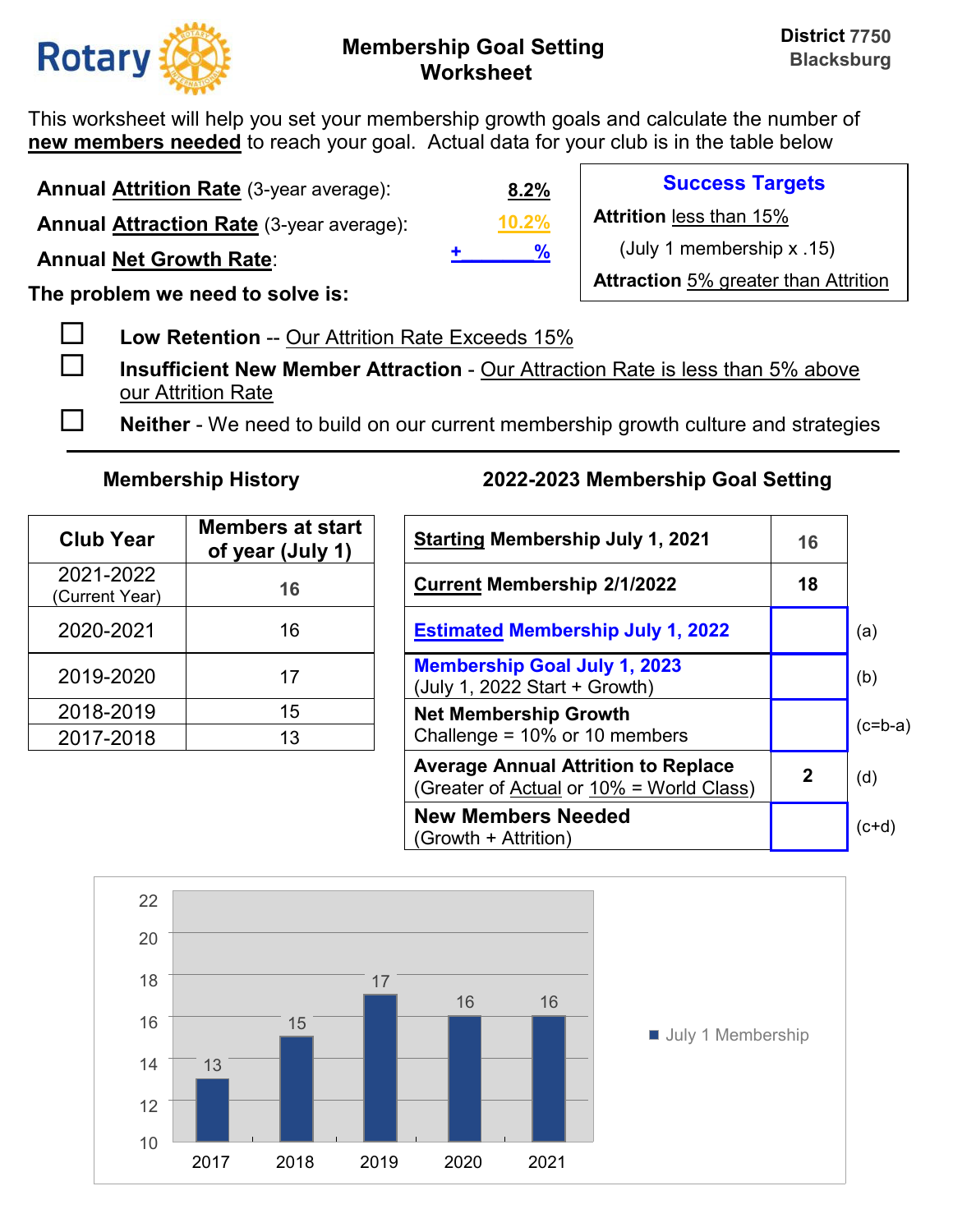

This worksheet will help you set your membership growth goals and calculate the number of **new members needed** to reach your goal. Actual data for your club is in the table below

**Annual Attrition Rate** (3-year average):

**Annual Attraction Rate** (3-year average):

**Annual Net Growth Rate**:

**The problem we need to solve is:** 

**Low Retention** -- Our Attrition Rate Exceeds 15%

 **Insufficient New Member Attraction** - Our Attraction Rate is less than 5% above our Attrition Rate

**Neither** - We need to build on our current membership growth culture and strategies

| <b>Club Year</b>            | <b>Members at start</b><br>of year (July 1) | <b>Starting Membership July 1, 20</b>                                |
|-----------------------------|---------------------------------------------|----------------------------------------------------------------------|
| 2021-2022<br>(Current Year) | 18                                          | <b>Current Membership 2/1/2022</b>                                   |
| 2020-2021                   | 19                                          | <b>Estimated Membership July 1,</b>                                  |
| 2019-2020                   | 22                                          | <b>Membership Goal July 1, 2023</b><br>(July 1, 2022 Start + Growth) |
| 2018-2019                   | 22                                          | <b>Net Membership Growth</b>                                         |
| 2017-2018                   | 20                                          | Challenge = 10% or 10 members                                        |

# **Membership History 2022-2023 Membership Goal Setting**

| <b>Club Year</b>           | <b>Members at start</b><br>of year (July 1) | <b>Starting Membership July 1, 2021</b>                                                | 18      |           |
|----------------------------|---------------------------------------------|----------------------------------------------------------------------------------------|---------|-----------|
| 2021-2022<br>Current Year) | 18                                          | <b>Current Membership 2/1/2022</b>                                                     | $22 \,$ |           |
| 2020-2021                  | 19                                          | <b>Estimated Membership July 1, 2022</b>                                               |         | (a)       |
| 2019-2020                  | 22                                          | <b>Membership Goal July 1, 2023</b><br>(July 1, 2022 Start + Growth)                   |         | (b)       |
| 2018-2019                  | 22                                          | <b>Net Membership Growth</b>                                                           |         | $(c=b-a)$ |
| 2017-2018                  | 20                                          | Challenge = $10\%$ or 10 members                                                       |         |           |
|                            |                                             | <b>Average Annual Attrition to Replace</b><br>(Greater of Actual or 10% = World Class) | 3       | (d)       |
|                            |                                             | <b>New Members Needed</b><br>(Growth + Attrition)                                      |         | $(c+d)$   |



**8.5% 15.3% -\_\_\_\_\_\_\_%**

**Success Targets** 

**Attrition** less than 15%

(July 1 membership x .15)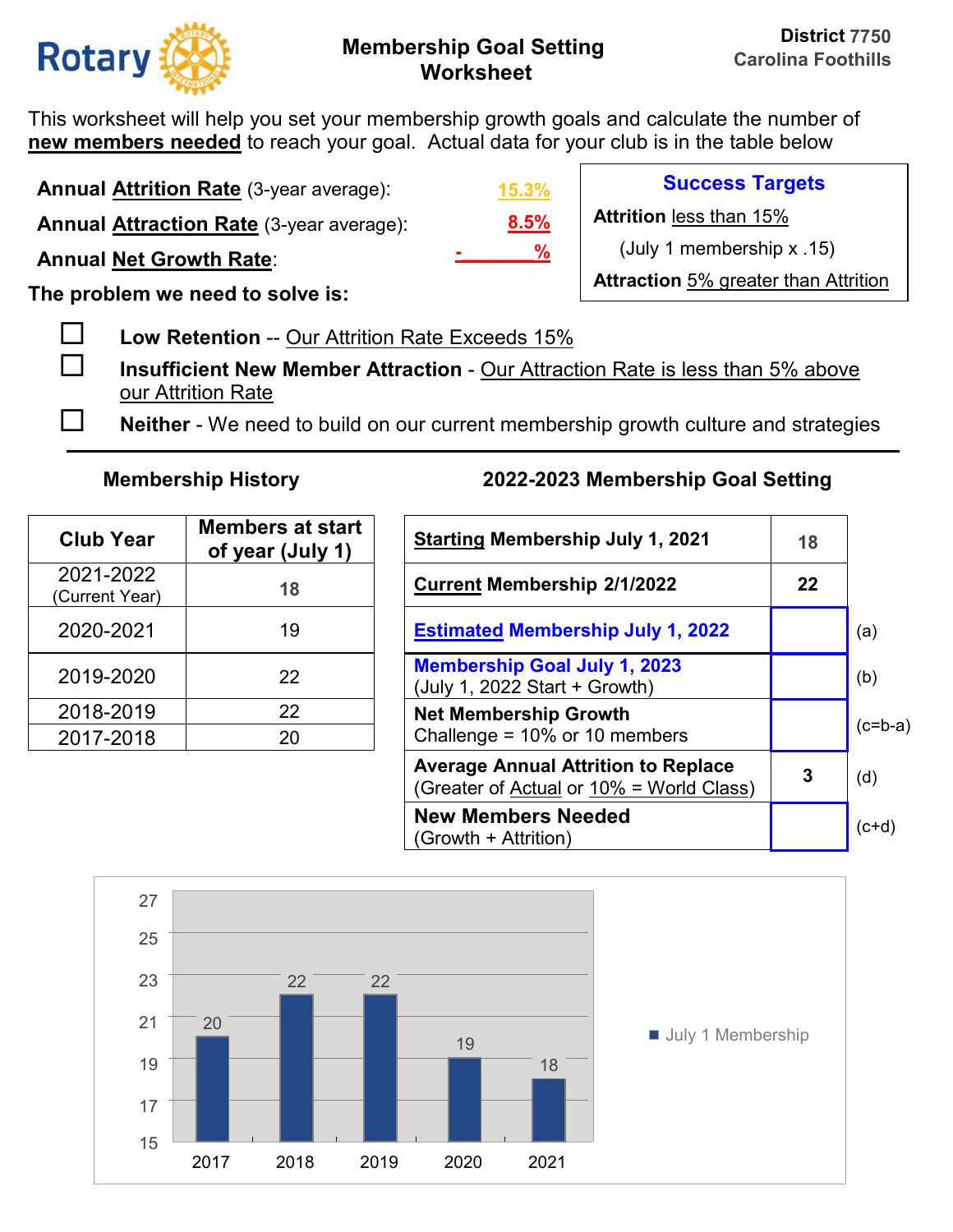

This worksheet will help you set your membership growth goals and calculate the number of **new members needed** to reach your goal. Actual data for your club is in the table below

**Annual Attrition Rate** (3-year average): **Annual Attraction Rate** (3-year average):

**Annual Net Growth Rate**:

**The problem we need to solve is:** 

**Low Retention** -- Our Attrition Rate Exceeds 15%

 **Insufficient New Member Attraction** - Our Attraction Rate is less than 5% above our Attrition Rate

**Neither** - We need to build on our current membership growth culture and strategies

| <b>Club Year</b>            | <b>Members at start</b><br>of year (July 1) | <b>Starting Membership July 1, 2</b>                                 |
|-----------------------------|---------------------------------------------|----------------------------------------------------------------------|
| 2021-2022<br>(Current Year) | 47                                          | <b>Current Membership 2/1/2022</b>                                   |
| 2020-2021                   | 55                                          | <b>Estimated Membership July 1,</b>                                  |
| 2019-2020                   | 55                                          | <b>Membership Goal July 1, 2023</b><br>(July 1, 2022 Start + Growth) |
| 2018-2019                   | 53                                          | <b>Net Membership Growth</b>                                         |
| 2017-2018                   | 54                                          | Challenge = 10% or 10 members                                        |

## **Membership History 2022-2023 Membership Goal Setting**

| <b>Club Year</b>           | <b>Members at start</b><br>of year (July 1) | <b>Starting Membership July 1, 2021</b>                                                | 47 |           |
|----------------------------|---------------------------------------------|----------------------------------------------------------------------------------------|----|-----------|
| 2021-2022<br>Current Year) | 47                                          | <b>Current Membership 2/1/2022</b>                                                     | 48 |           |
| 2020-2021                  | 55                                          | <b>Estimated Membership July 1, 2022</b>                                               |    | (a)       |
| 2019-2020                  | 55                                          | <b>Membership Goal July 1, 2023</b><br>(July 1, 2022 Start + Growth)                   |    | (b)       |
| 2018-2019                  | 53                                          | <b>Net Membership Growth</b>                                                           |    | $(c=b-a)$ |
| 2017-2018                  | 54                                          | Challenge = $10\%$ or 10 members                                                       |    |           |
|                            |                                             | <b>Average Annual Attrition to Replace</b><br>(Greater of Actual or 10% = World Class) | 6  | (d)       |
|                            |                                             | <b>New Members Needed</b><br>(Growth + Attrition)                                      |    | $(c+d)$   |



**6.4% 10.2% -\_\_\_\_\_\_\_%**

**Success Targets** 

**Attrition** less than 15%

(July 1 membership x .15)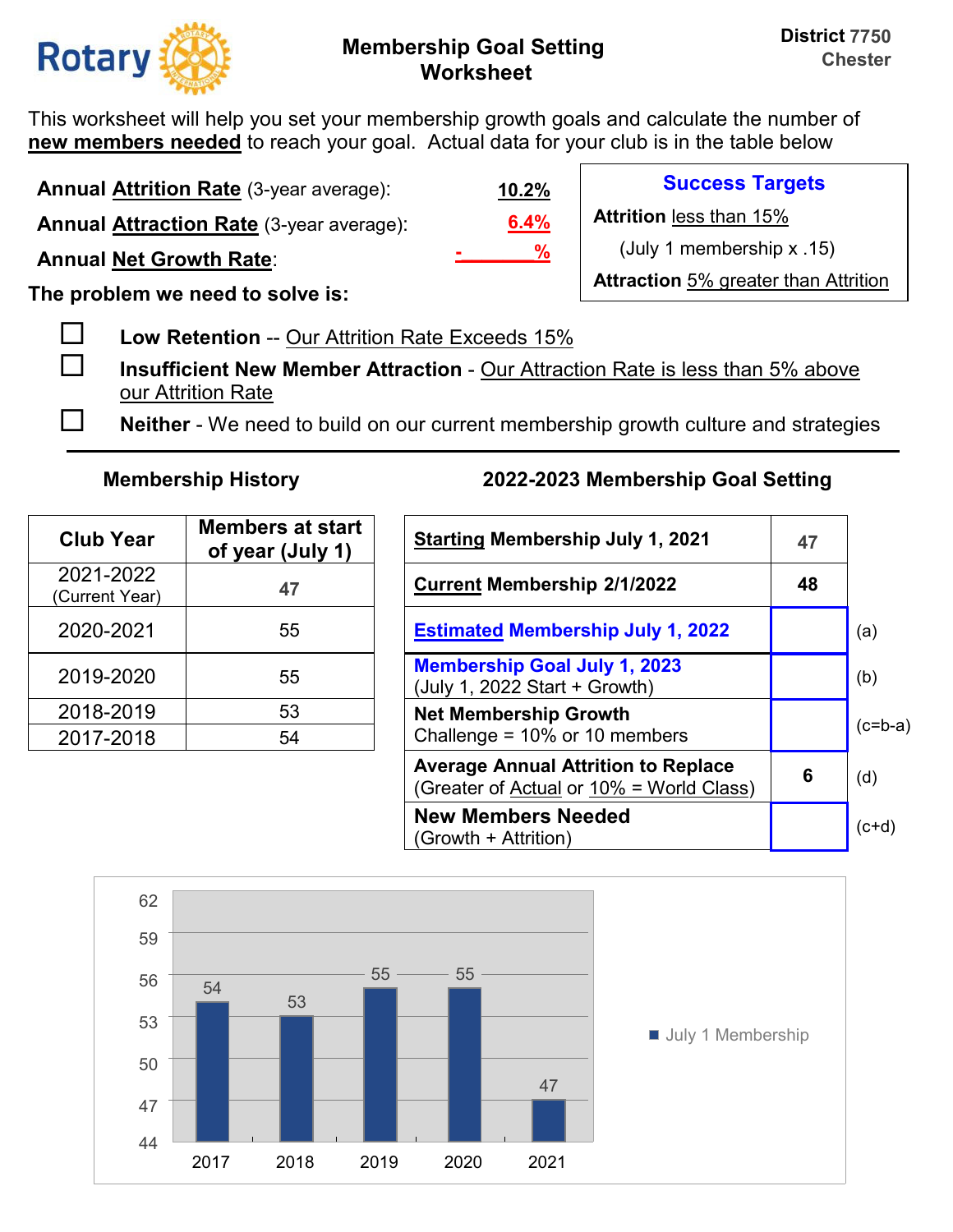

**Success Targets** 

(July 1 membership x .15)

**Attraction** 5% greater than Attrition

**Attrition** less than 15%

This worksheet will help you set your membership growth goals and calculate the number of **new members needed** to reach your goal. Actual data for your club is in the table below

**Annual Attrition Rate** (3-year average):

**Annual Attraction Rate** (3-year average):

**Annual Net Growth Rate**:

**The problem we need to solve is:** 

**Low Retention** -- Our Attrition Rate Exceeds 15%

 **Insufficient New Member Attraction** - Our Attraction Rate is less than 5% above our Attrition Rate

**Neither** - We need to build on our current membership growth culture and strategies

**6.5%**

**-\_\_\_\_\_\_\_%**

**6.8%**

| <b>Club Year</b>            | <b>Members at start</b><br>of year (July 1) | <b>Starting Membership July 1, 20</b>                                |
|-----------------------------|---------------------------------------------|----------------------------------------------------------------------|
| 2021-2022<br>(Current Year) | 93                                          | <b>Current Membership 2/1/2022</b>                                   |
| 2020-2021                   | 96                                          | <b>Estimated Membership July 1,</b>                                  |
| 2019-2020                   | 90                                          | <b>Membership Goal July 1, 2023</b><br>(July 1, 2022 Start + Growth) |
| 2018-2019                   | 94                                          | <b>Net Membership Growth</b>                                         |
| 2017-2018                   | 93                                          | Challenge = 10% or 10 members                                        |

| <b>Club Year</b>           | <b>Members at start</b><br>of year (July 1) | <b>Starting Membership July 1, 2021</b>                                                | 93 |           |
|----------------------------|---------------------------------------------|----------------------------------------------------------------------------------------|----|-----------|
| 2021-2022<br>Current Year) | 93                                          | <b>Current Membership 2/1/2022</b>                                                     | 89 |           |
| 2020-2021                  | 96                                          | <b>Estimated Membership July 1, 2022</b>                                               |    | (a)       |
| 2019-2020                  | 90                                          | <b>Membership Goal July 1, 2023</b><br>(July 1, 2022 Start + Growth)                   |    | (b)       |
| 2018-2019                  | 94                                          | <b>Net Membership Growth</b>                                                           |    |           |
| 2017-2018                  | 93                                          | Challenge = $10\%$ or 10 members                                                       |    | $(c=b-a)$ |
|                            |                                             | <b>Average Annual Attrition to Replace</b><br>(Greater of Actual or 10% = World Class) |    | (d)       |
|                            |                                             | <b>New Members Needed</b><br>(Growth + Attrition)                                      |    | $(c+d)$   |

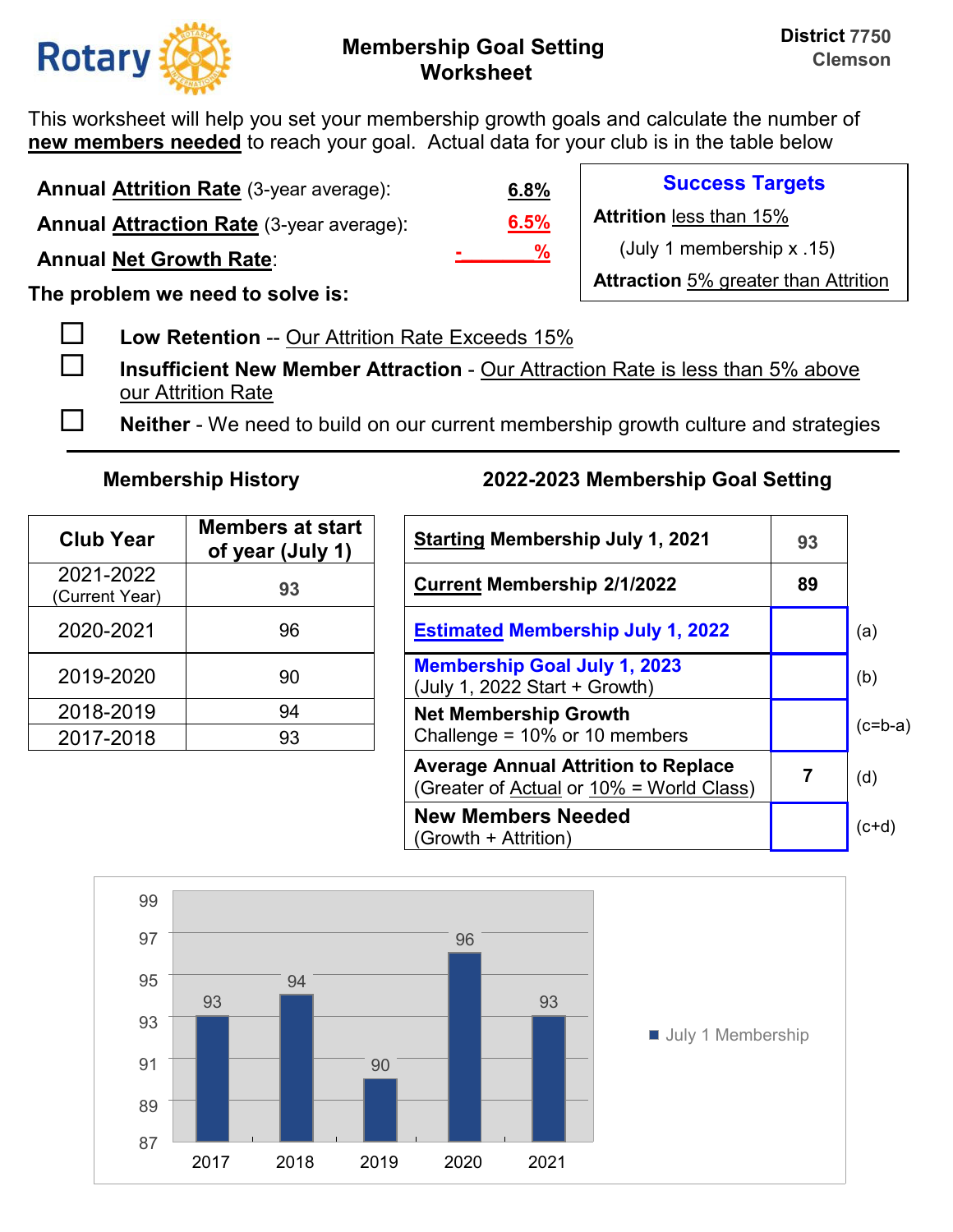

This worksheet will help you set your membership growth goals and calculate the number of **new members needed** to reach your goal. Actual data for your club is in the table below

**Annual Attrition Rate** (3-year average):

**Annual Attraction Rate** (3-year average):

**Annual Net Growth Rate**:

**The problem we need to solve is:** 

**Low Retention** -- Our Attrition Rate Exceeds 15%

 **Insufficient New Member Attraction** - Our Attraction Rate is less than 5% above our Attrition Rate

**Neither** - We need to build on our current membership growth culture and strategies

| <b>Club Year</b>            | <b>Members at start</b><br>of year (July 1) | <b>Starting Membership July 1, 20</b>                                |
|-----------------------------|---------------------------------------------|----------------------------------------------------------------------|
| 2021-2022<br>(Current Year) | 37                                          | <b>Current Membership 2/1/2022</b>                                   |
| 2020-2021                   | 39                                          | <b>Estimated Membership July 1,</b>                                  |
| 2019-2020                   | 34                                          | <b>Membership Goal July 1, 2023</b><br>(July 1, 2022 Start + Growth) |
| 2018-2019                   | 28                                          | <b>Net Membership Growth</b>                                         |
| 2017-2018                   | 28                                          | Challenge = 10% or 10 members                                        |

## **Membership History 2022-2023 Membership Goal Setting**

| <b>Club Year</b>           | <b>Members at start</b><br>of year (July 1) | <b>Starting Membership July 1, 2021</b>                                                | 37              |           |
|----------------------------|---------------------------------------------|----------------------------------------------------------------------------------------|-----------------|-----------|
| 2021-2022<br>Current Year) | 37                                          | <b>Current Membership 2/1/2022</b>                                                     | 32 <sub>2</sub> |           |
| 2020-2021                  | 39                                          | <b>Estimated Membership July 1, 2022</b>                                               |                 | (a)       |
| 2019-2020                  | 34                                          | <b>Membership Goal July 1, 2023</b><br>(July 1, 2022 Start + Growth)                   |                 | (b)       |
| 2018-2019                  | 28                                          | <b>Net Membership Growth</b>                                                           |                 |           |
| 2017-2018                  | 28                                          | Challenge = $10\%$ or 10 members                                                       |                 | $(c=b-a)$ |
|                            |                                             | <b>Average Annual Attrition to Replace</b><br>(Greater of Actual or 10% = World Class) | 4               | (d)       |
|                            |                                             | <b>New Members Needed</b><br>(Growth + Attrition)                                      |                 | $(c+d)$   |



**19.1% 10.9%**

**+\_\_\_\_\_\_\_%**

**Success Targets** 

**Attrition** less than 15%

(July 1 membership x .15)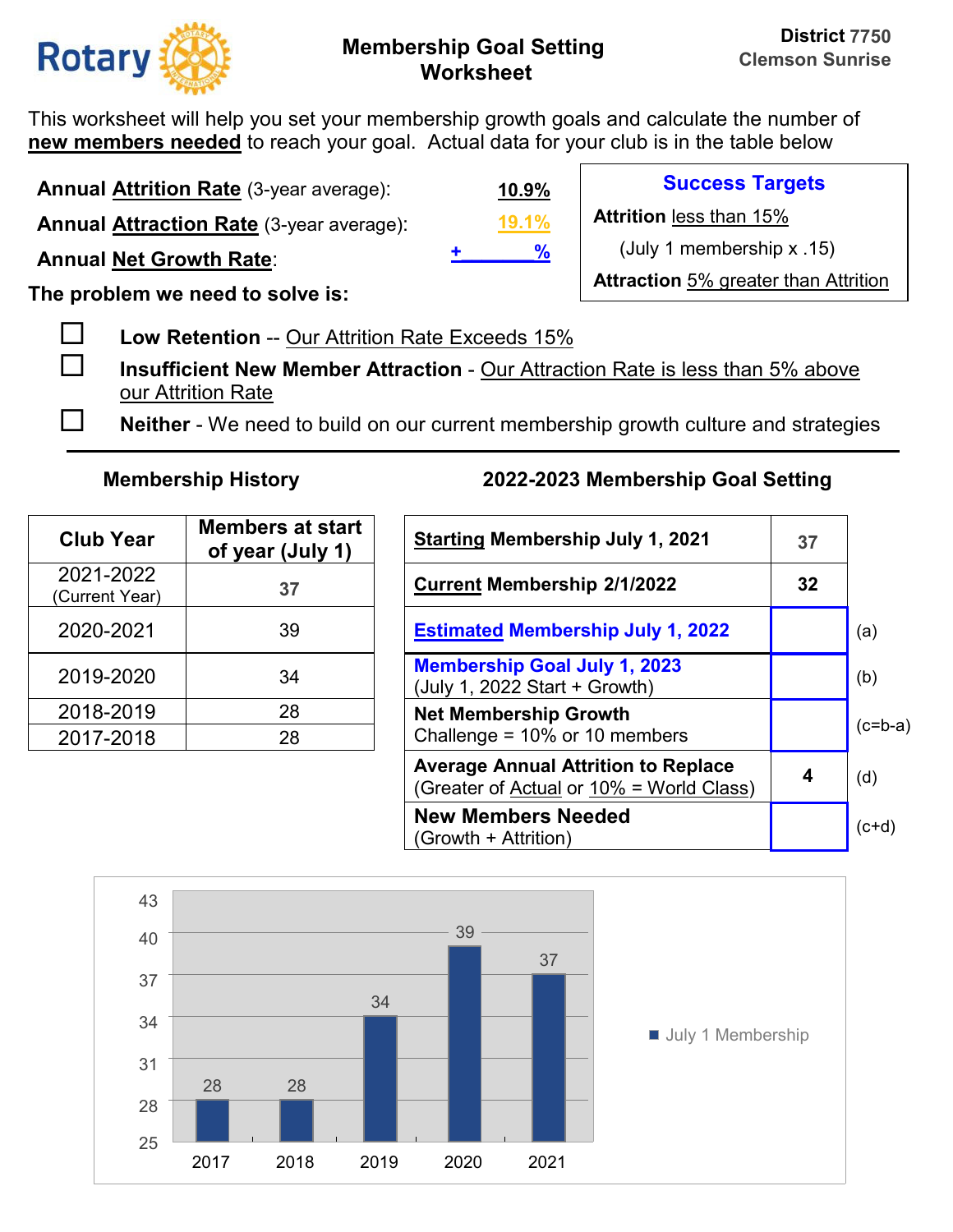

This worksheet will help you set your membership growth goals and calculate the number of **new members needed** to reach your goal. Actual data for your club is in the table below

**Annual Attrition Rate** (3-year average):

**Annual Attraction Rate** (3-year average):

**Annual Net Growth Rate**:

**The problem we need to solve is:** 

**Low Retention** -- Our Attrition Rate Exceeds 15%

 **Insufficient New Member Attraction** - Our Attraction Rate is less than 5% above our Attrition Rate

**Neither** - We need to build on our current membership growth culture and strategies

| <b>Club Year</b>            | <b>Members at start</b><br>of year (July 1) | <b>Starting Membership July 1, 20</b>                                |
|-----------------------------|---------------------------------------------|----------------------------------------------------------------------|
| 2021-2022<br>(Current Year) | 38                                          | <b>Current Membership 2/1/2022</b>                                   |
| 2020-2021                   | 37                                          | <b>Estimated Membership July 1,</b>                                  |
| 2019-2020                   | 31                                          | <b>Membership Goal July 1, 2023</b><br>(July 1, 2022 Start + Growth) |
| 2018-2019                   | 26                                          | <b>Net Membership Growth</b>                                         |
| 2017-2018                   | 24                                          | Challenge = 10% or 10 members                                        |

# **Membership History 2022-2023 Membership Goal Setting**

| <b>Club Year</b>           | <b>Members at start</b><br>of year (July 1) | <b>Starting Membership July 1, 2021</b>                                                | 38 |           |
|----------------------------|---------------------------------------------|----------------------------------------------------------------------------------------|----|-----------|
| 2021-2022<br>Current Year) | 38                                          | <b>Current Membership 2/1/2022</b>                                                     | 36 |           |
| 2020-2021                  | 37                                          | <b>Estimated Membership July 1, 2022</b>                                               |    | (a)       |
| 2019-2020                  | 31                                          | <b>Membership Goal July 1, 2023</b><br>(July 1, 2022 Start + Growth)                   |    | (b)       |
| 2018-2019                  | 26                                          | <b>Net Membership Growth</b>                                                           |    | $(c=b-a)$ |
| 2017-2018                  | 24                                          | Challenge = $10\%$ or 10 members                                                       |    |           |
|                            |                                             | <b>Average Annual Attrition to Replace</b><br>(Greater of Actual or 10% = World Class) | 3  | (d)       |
|                            |                                             | <b>New Members Needed</b><br>(Growth + Attrition)                                      |    | $(c+d)$   |



**19.8% 8.5% +\_\_\_\_\_\_\_%**

**Success Targets** 

**Attrition** less than 15%

(July 1 membership x .15)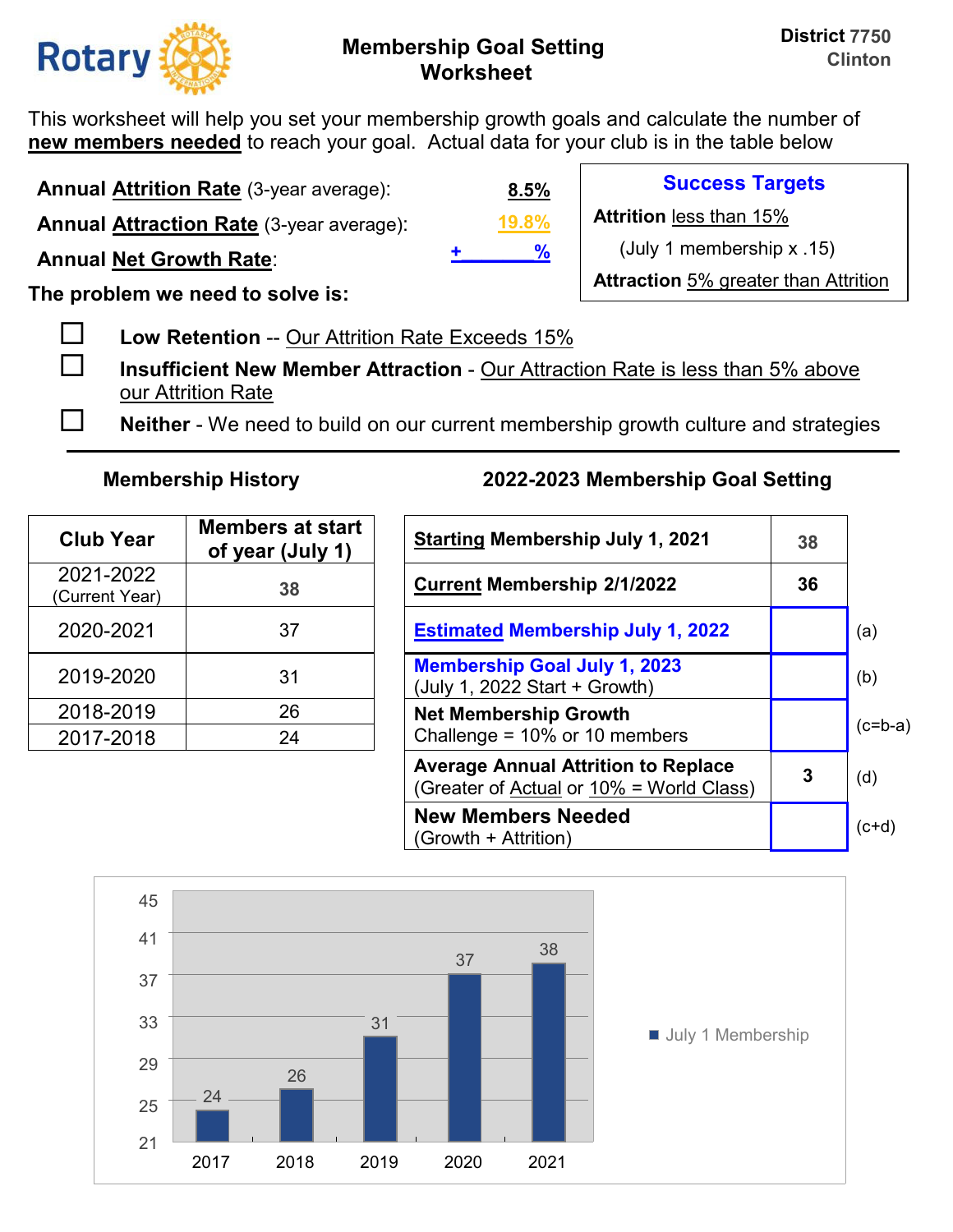

This worksheet will help you set your membership growth goals and calculate the number of **new members needed** to reach your goal. Actual data for your club is in the table below

**Annual Attrition Rate** (3-year average):

**Annual Attraction Rate** (3-year average):

**Annual Net Growth Rate**:

**The problem we need to solve is:** 

**Low Retention** -- Our Attrition Rate Exceeds 15%

 **Insufficient New Member Attraction** - Our Attraction Rate is less than 5% above our Attrition Rate

**Neither** - We need to build on our current membership growth culture and strategies

| <b>Club Year</b>            | <b>Members at start</b><br>of year (July 1) | <b>Starting Membership July 1, 20</b>                                |
|-----------------------------|---------------------------------------------|----------------------------------------------------------------------|
| 2021-2022<br>(Current Year) | 23                                          | <b>Current Membership 2/1/2022</b>                                   |
| 2020-2021                   | 22                                          | <b>Estimated Membership July 1,</b>                                  |
| 2019-2020                   | 27                                          | <b>Membership Goal July 1, 2023</b><br>(July 1, 2022 Start + Growth) |
| 2018-2019                   | 17                                          | <b>Net Membership Growth</b>                                         |
| 2017-2018                   | 22                                          | Challenge = 10% or 10 members                                        |

# **Membership History 2022-2023 Membership Goal Setting**

| <b>Club Year</b>           | <b>Members at start</b><br>of year (July 1) | <b>Starting Membership July 1, 2021</b>                                                | 23 |           |
|----------------------------|---------------------------------------------|----------------------------------------------------------------------------------------|----|-----------|
| 2021-2022<br>Current Year) | 23                                          | <b>Current Membership 2/1/2022</b>                                                     | 24 |           |
| 2020-2021                  | 22                                          | <b>Estimated Membership July 1, 2022</b>                                               |    | (a)       |
| 2019-2020                  | 27                                          | <b>Membership Goal July 1, 2023</b><br>(July 1, 2022 Start + Growth)                   |    | (b)       |
| 2018-2019                  | 17                                          | <b>Net Membership Growth</b>                                                           |    | $(c=b-a)$ |
| 2017-2018                  | 22                                          | Challenge = $10\%$ or 10 members                                                       |    |           |
|                            |                                             | <b>Average Annual Attrition to Replace</b><br>(Greater of Actual or 10% = World Class) | 3  | (d)       |
|                            |                                             | <b>New Members Needed</b><br>(Growth + Attrition)                                      |    | $(c+d)$   |



| w<br>-   |  |
|----------|--|
|          |  |
| υ/_<br>n |  |

**11.1%**

**Success Targets** 

**Attrition** less than 15%

(July 1 membership x .15)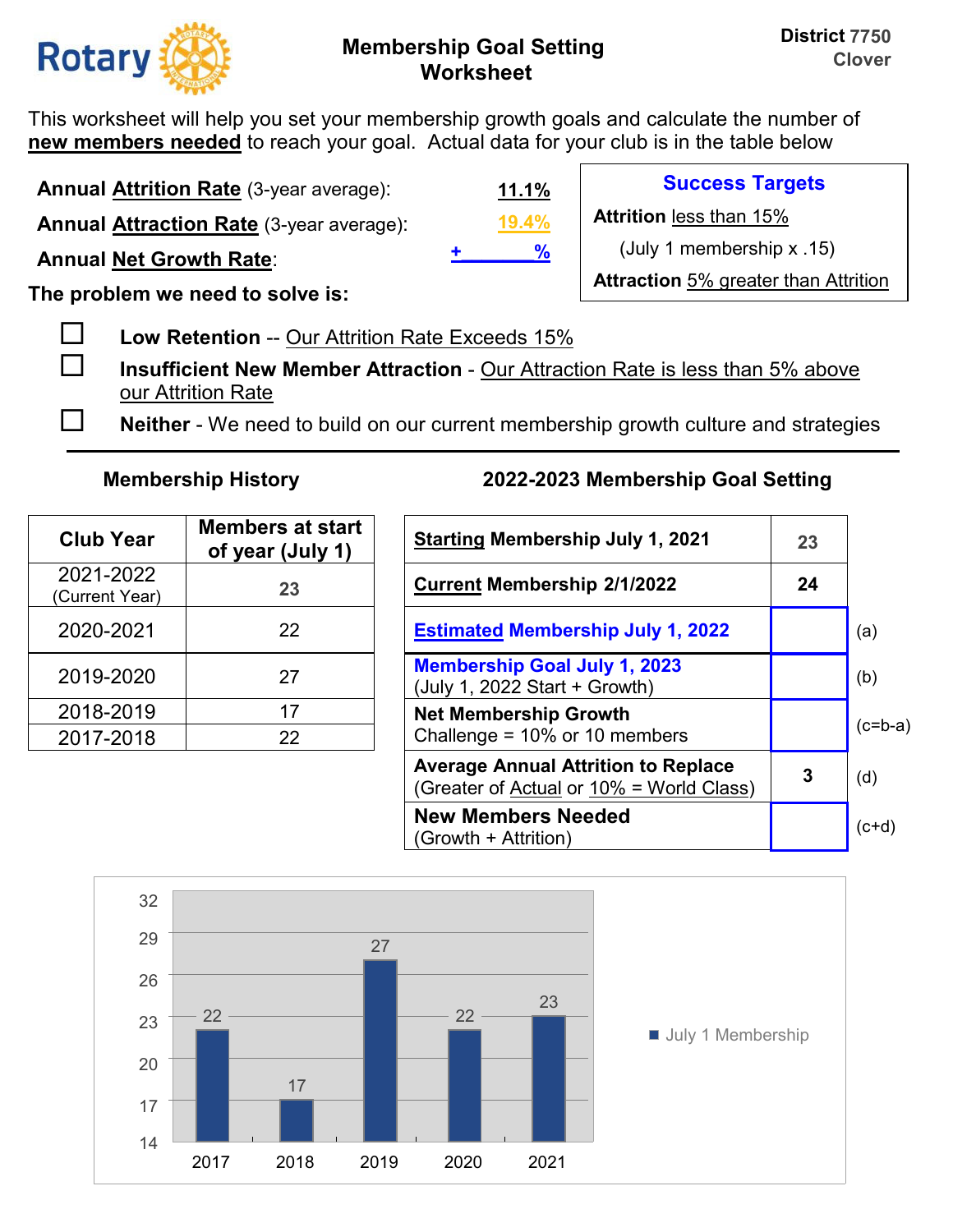

**Success Targets** 

(July 1 membership x .15)

**Attraction** 5% greater than Attrition

**Attrition** less than 15%

This worksheet will help you set your membership growth goals and calculate the number of **new members needed** to reach your goal. Actual data for your club is in the table below

**Annual Attrition Rate** (3-year average):

**Annual Attraction Rate** (3-year average):

**Annual Net Growth Rate**:

**The problem we need to solve is:** 

**Low Retention** -- Our Attrition Rate Exceeds 15%

 **Insufficient New Member Attraction** - Our Attraction Rate is less than 5% above our Attrition Rate

**Neither** - We need to build on our current membership growth culture and strategies

**18.5%**

**+\_\_\_\_\_\_\_%**

**13.5%**

| <b>Club Year</b>            | <b>Members at start</b><br>of year (July 1) | <b>Starting Membership July 1, 20</b>                                |
|-----------------------------|---------------------------------------------|----------------------------------------------------------------------|
| 2021-2022<br>(Current Year) | 60                                          | <b>Current Membership 2/1/2022</b>                                   |
| 2020-2021                   | 58                                          | <b>Estimated Membership July 1,</b>                                  |
| 2019-2020                   | 60                                          | <b>Membership Goal July 1, 2023</b><br>(July 1, 2022 Start + Growth) |
| 2018-2019                   | 51                                          | <b>Net Membership Growth</b>                                         |
| 2017-2018                   | 55                                          | Challenge = 10% or 10 members                                        |

| <b>Club Year</b>           | <b>Members at start</b><br>of year (July 1) | <b>Starting Membership July 1, 2021</b>                                                | 60 |           |
|----------------------------|---------------------------------------------|----------------------------------------------------------------------------------------|----|-----------|
| 2021-2022<br>Current Year) | 60                                          | <b>Current Membership 2/1/2022</b>                                                     | 62 |           |
| 2020-2021                  | 58                                          | <b>Estimated Membership July 1, 2022</b>                                               |    | (a)       |
| 2019-2020                  | 60                                          | <b>Membership Goal July 1, 2023</b><br>(July 1, 2022 Start + Growth)                   |    | (b)       |
| 2018-2019                  | 51                                          | <b>Net Membership Growth</b>                                                           |    |           |
| 2017-2018                  | 55                                          | Challenge = $10\%$ or 10 members                                                       |    | $(c=b-a)$ |
|                            |                                             | <b>Average Annual Attrition to Replace</b><br>(Greater of Actual or 10% = World Class) | 8  | (d)       |
|                            |                                             | <b>New Members Needed</b><br>(Growth + Attrition)                                      |    | $(c+d)$   |

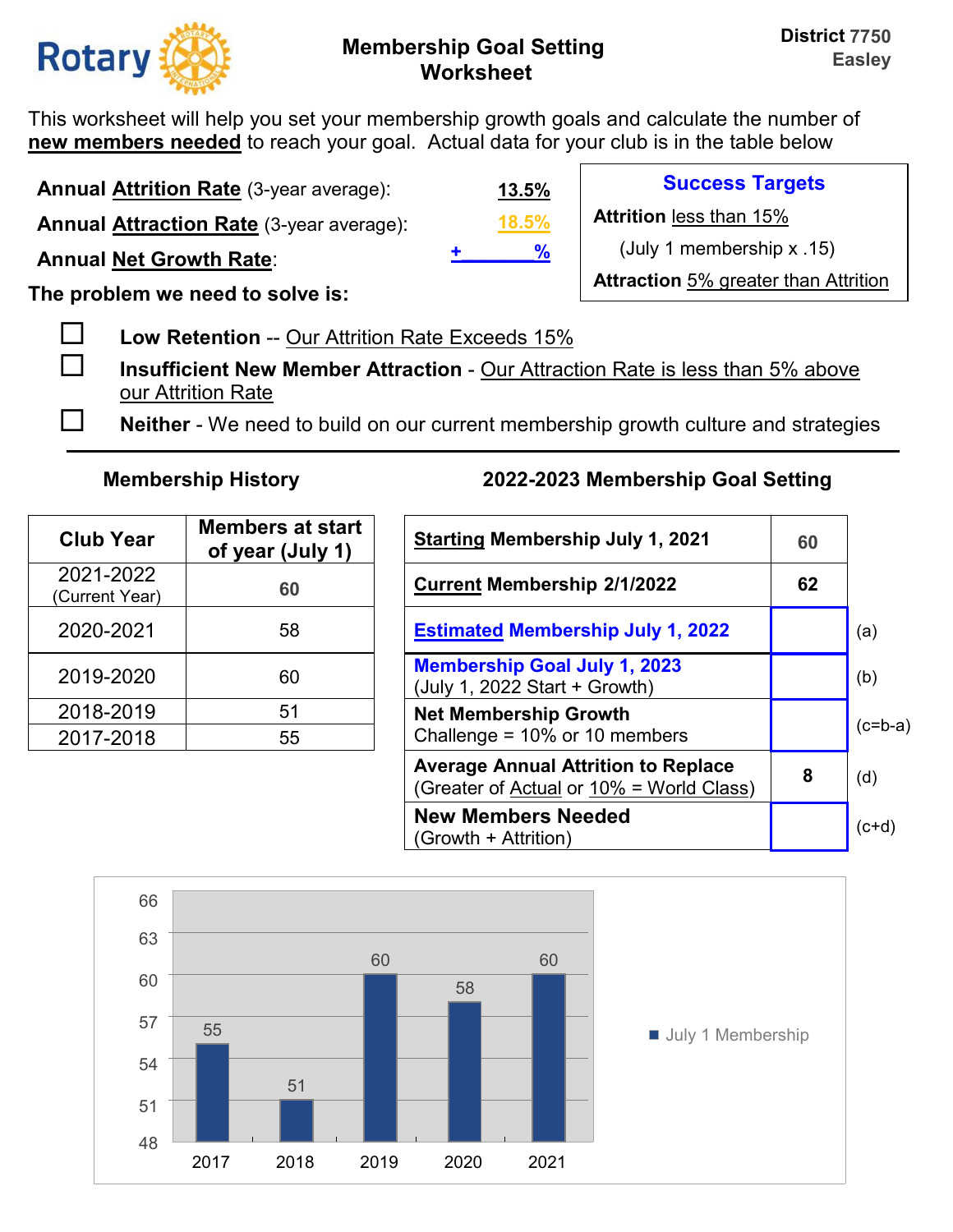

This worksheet will help you set your membership growth goals and calculate the number of **new members needed** to reach your goal. Actual data for your club is in the table below

**Annual Attrition Rate** (3-year average):

**Annual Attraction Rate** (3-year average):

**Annual Net Growth Rate**:

**The problem we need to solve is:** 

**Low Retention** -- Our Attrition Rate Exceeds 15%

 **Insufficient New Member Attraction** - Our Attraction Rate is less than 5% above our Attrition Rate

**Neither** - We need to build on our current membership growth culture and strategies

| <b>Club Year</b>            | <b>Members at start</b><br>of year (July 1) | <b>Starting Membership July 1, 20</b>                                |
|-----------------------------|---------------------------------------------|----------------------------------------------------------------------|
| 2021-2022<br>(Current Year) | 29                                          | <b>Current Membership 2/1/2022</b>                                   |
| 2020-2021                   | 30                                          | <b>Estimated Membership July 1,</b>                                  |
| 2019-2020                   | 28                                          | <b>Membership Goal July 1, 2023</b><br>(July 1, 2022 Start + Growth) |
| 2018-2019                   | 27                                          | <b>Net Membership Growth</b>                                         |
| 2017-2018                   | 29                                          | Challenge = 10% or 10 members                                        |

## **Membership History 2022-2023 Membership Goal Setting**

| <b>Club Year</b>           | <b>Members at start</b><br>of year (July 1) | <b>Starting Membership July 1, 2021</b>                                                | 29 |           |
|----------------------------|---------------------------------------------|----------------------------------------------------------------------------------------|----|-----------|
| 2021-2022<br>Current Year) | 29                                          | <b>Current Membership 2/1/2022</b>                                                     | 28 |           |
| 2020-2021                  | 30                                          | <b>Estimated Membership July 1, 2022</b>                                               |    | (a)       |
| 2019-2020                  | 28                                          | <b>Membership Goal July 1, 2023</b><br>(July 1, 2022 Start + Growth)                   |    | (b)       |
| 2018-2019                  | 27                                          | <b>Net Membership Growth</b>                                                           |    | $(c=b-a)$ |
| 2017-2018                  | 29                                          | Challenge = $10\%$ or 10 members                                                       |    |           |
|                            |                                             | <b>Average Annual Attrition to Replace</b><br>(Greater of Actual or 10% = World Class) | 6  | (d)       |
|                            |                                             | <b>New Members Needed</b><br>(Growth + Attrition)                                      |    | $(c+d)$   |



# **23.0% +\_\_\_\_\_\_\_%**

**20.7%**

**Success Targets Attrition** less than 15%

(July 1 membership x .15)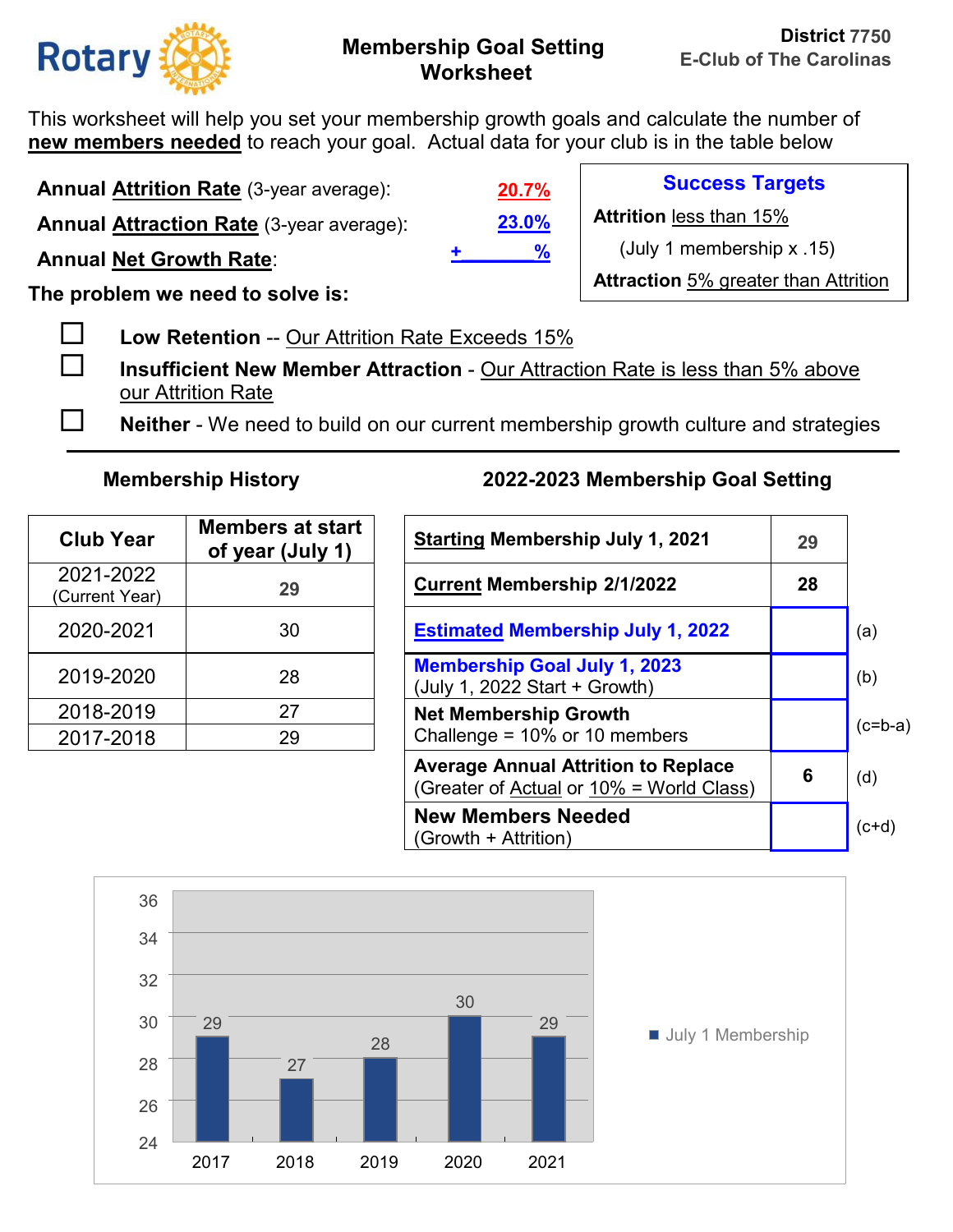

**Success Targets** 

(July 1 membership x .15)

**Attraction** 5% greater than Attrition

**Attrition** less than 15%

This worksheet will help you set your membership growth goals and calculate the number of **new members needed** to reach your goal. Actual data for your club is in the table below

**Annual Attrition Rate** (3-year average):

**Annual Attraction Rate** (3-year average):

**Annual Net Growth Rate**:

**The problem we need to solve is:** 

**Low Retention** -- Our Attrition Rate Exceeds 15%

 **Insufficient New Member Attraction** - Our Attraction Rate is less than 5% above our Attrition Rate

**Neither** - We need to build on our current membership growth culture and strategies

**13.3%**

**+\_\_\_\_\_\_\_%**

**11.3%**

| <b>Club Year</b>            | <b>Members at start</b><br>of year (July 1) | <b>Starting Membership July 1, 20</b>                                |
|-----------------------------|---------------------------------------------|----------------------------------------------------------------------|
| 2021-2022<br>(Current Year) | 69                                          | <b>Current Membership 2/1/2022</b>                                   |
| 2020-2021                   | 65                                          | <b>Estimated Membership July 1,</b>                                  |
| 2019-2020                   | 69                                          | <b>Membership Goal July 1, 2023</b><br>(July 1, 2022 Start + Growth) |
| 2018-2019                   | 65                                          | <b>Net Membership Growth</b>                                         |
| 2017-2018                   | 59                                          | Challenge = 10% or 10 members                                        |

| <b>Club Year</b>           | <b>Members at start</b><br>of year (July 1) | <b>Starting Membership July 1, 2021</b>                                                | 69 |           |
|----------------------------|---------------------------------------------|----------------------------------------------------------------------------------------|----|-----------|
| 2021-2022<br>Current Year) | 69                                          | <b>Current Membership 2/1/2022</b>                                                     | 72 |           |
| 2020-2021                  | 65                                          | <b>Estimated Membership July 1, 2022</b>                                               |    | (a)       |
| 2019-2020                  | 69                                          | <b>Membership Goal July 1, 2023</b><br>(July 1, 2022 Start + Growth)                   |    | (b)       |
| 2018-2019                  | 65                                          | <b>Net Membership Growth</b>                                                           |    | $(c=b-a)$ |
| 2017-2018                  | 59                                          | Challenge = $10\%$ or 10 members                                                       |    |           |
|                            |                                             | <b>Average Annual Attrition to Replace</b><br>(Greater of Actual or 10% = World Class) | 8  | (d)       |
|                            |                                             | <b>New Members Needed</b><br>(Growth + Attrition)                                      |    | $(c+d)$   |

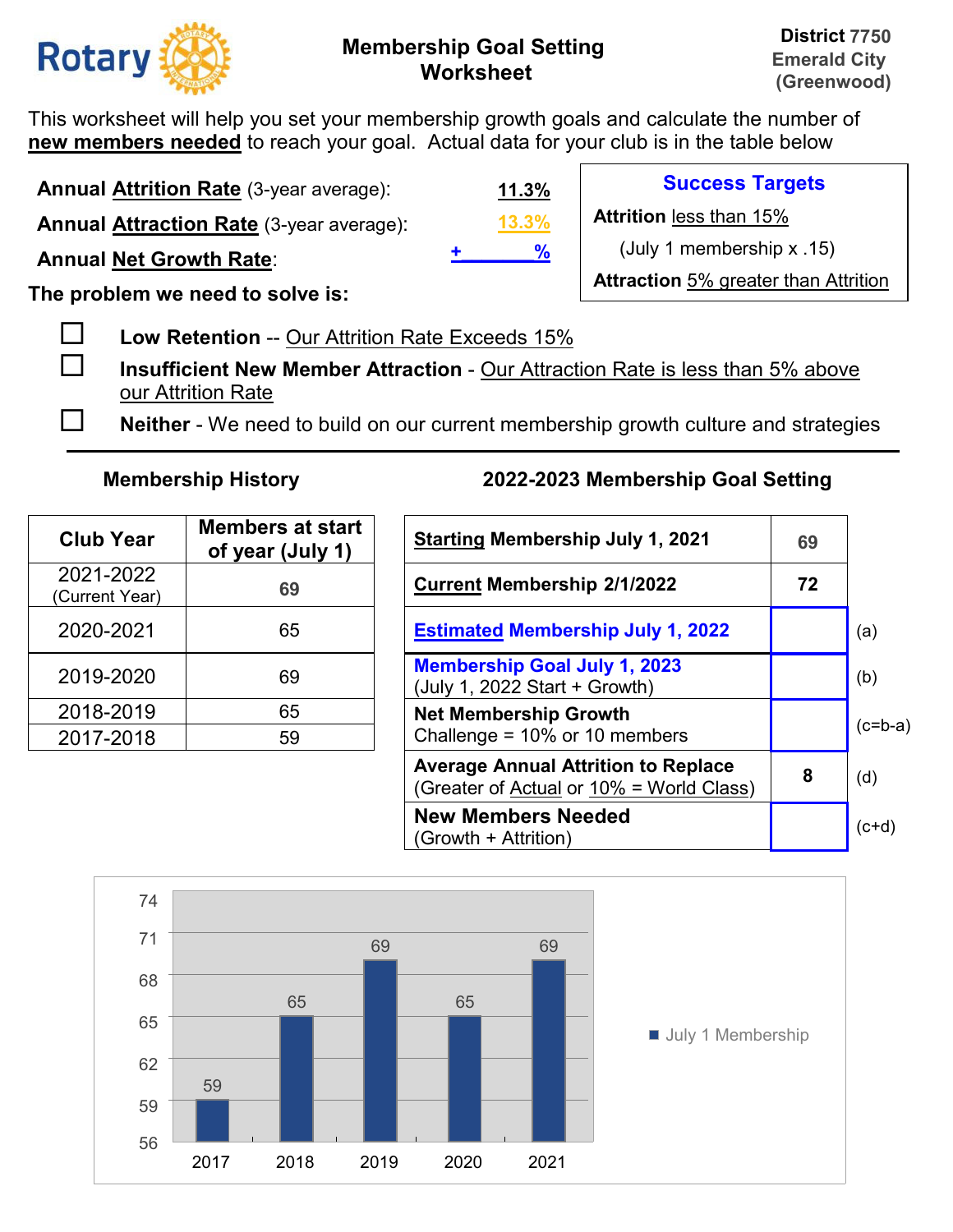

This worksheet will help you set your membership growth goals and calculate the number of **new members needed** to reach your goal. Actual data for your club is in the table below

**Annual Attrition Rate** (3-year average):

**Annual Attraction Rate** (3-year average):

**Annual Net Growth Rate**:

**The problem we need to solve is:** 

**Low Retention** -- Our Attrition Rate Exceeds 15%

 **Insufficient New Member Attraction** - Our Attraction Rate is less than 5% above our Attrition Rate

**Neither** - We need to build on our current membership growth culture and strategies

| <b>Club Year</b>            | <b>Members at start</b><br>of year (July 1) | <b>Starting Membership July 1, 20</b>                                |
|-----------------------------|---------------------------------------------|----------------------------------------------------------------------|
| 2021-2022<br>(Current Year) | 76                                          | <b>Current Membership 2/1/2022</b>                                   |
| 2020-2021                   | 77                                          | <b>Estimated Membership July 1,</b>                                  |
| 2019-2020                   | 82                                          | <b>Membership Goal July 1, 2023</b><br>(July 1, 2022 Start + Growth) |
| 2018-2019                   | 82                                          | <b>Net Membership Growth</b>                                         |
| 2017-2018                   | 85                                          | Challenge = 10% or 10 members                                        |

## **Membership History 2022-2023 Membership Goal Setting**

| <b>Club Year</b>           | <b>Members at start</b><br>of year (July 1) | <b>Starting Membership July 1, 2021</b>                                                | 76 |           |
|----------------------------|---------------------------------------------|----------------------------------------------------------------------------------------|----|-----------|
| 2021-2022<br>Current Year) | 76                                          | <b>Current Membership 2/1/2022</b>                                                     | 76 |           |
| 2020-2021                  | 77                                          | <b>Estimated Membership July 1, 2022</b>                                               |    | (a)       |
| 2019-2020                  | 82                                          | <b>Membership Goal July 1, 2023</b><br>(July 1, 2022 Start + Growth)                   |    | (b)       |
| 2018-2019                  | 82                                          | <b>Net Membership Growth</b>                                                           |    | $(c=b-a)$ |
| 2017-2018                  | 85                                          | Challenge = $10\%$ or 10 members                                                       |    |           |
|                            |                                             | <b>Average Annual Attrition to Replace</b><br>(Greater of Actual or 10% = World Class) | 16 | (d)       |
|                            |                                             | <b>New Members Needed</b><br>(Growth + Attrition)                                      |    | $(c+d)$   |



**17.0% 19.6% -\_\_\_\_\_\_\_%**

**Success Targets** 

**Attrition** less than 15%

(July 1 membership x .15)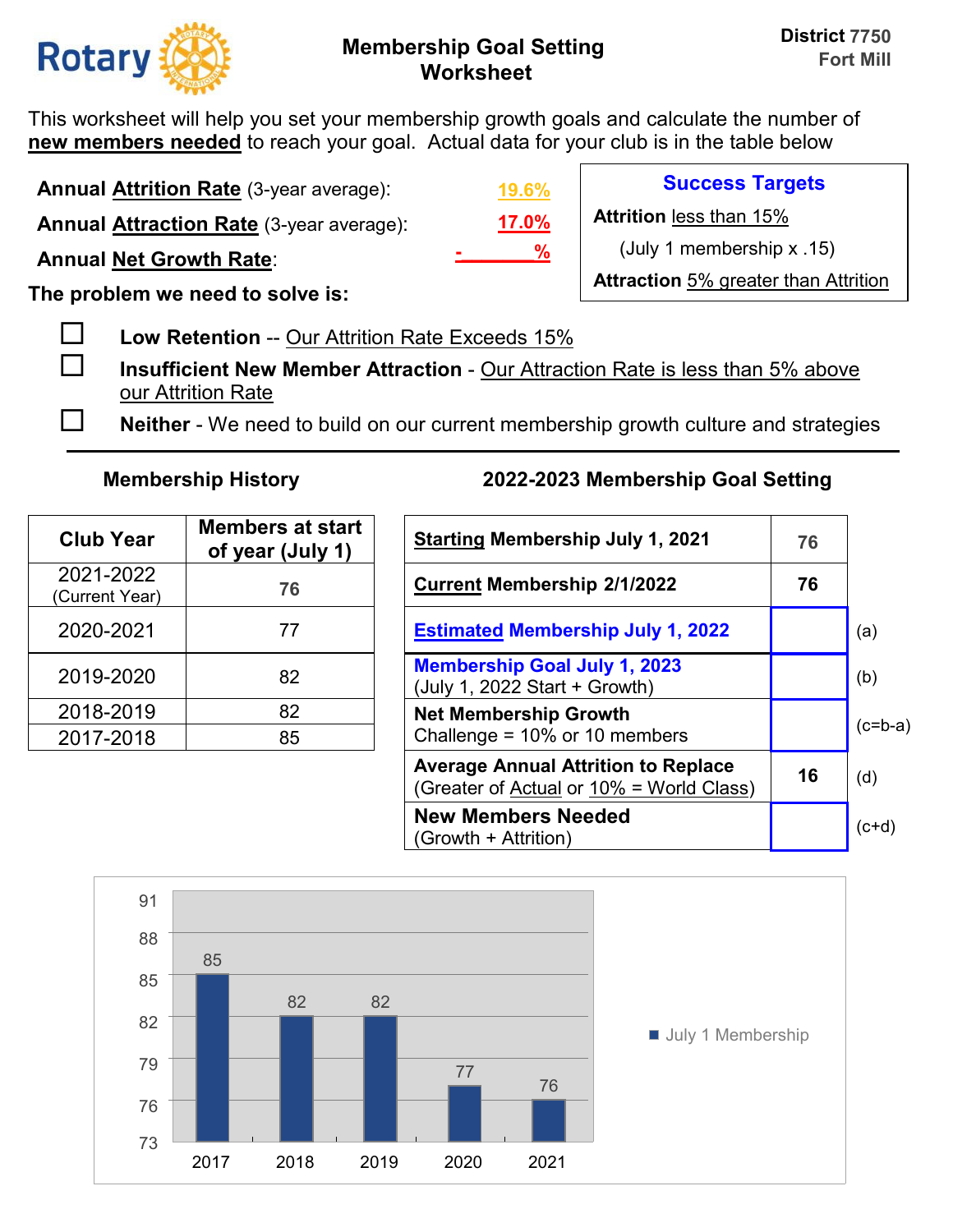

This worksheet will help you set your membership growth goals and calculate the number of **new members needed** to reach your goal. Actual data for your club is in the table below

**Annual Attrition Rate** (3-year average):

**Annual Attraction Rate** (3-year average):

**Annual Net Growth Rate**:

**The problem we need to solve is:** 

**Low Retention** -- Our Attrition Rate Exceeds 15%

 **Insufficient New Member Attraction** - Our Attraction Rate is less than 5% above our Attrition Rate

**Neither** - We need to build on our current membership growth culture and strategies

| <b>Club Year</b>            | <b>Members at start</b><br>of year (July 1) | <b>Starting Membership July 1, 20</b>                                |
|-----------------------------|---------------------------------------------|----------------------------------------------------------------------|
| 2021-2022<br>(Current Year) | 38                                          | <b>Current Membership 2/1/2022</b>                                   |
| 2020-2021                   | 29                                          | <b>Estimated Membership July 1,</b>                                  |
| 2019-2020                   | 27                                          | <b>Membership Goal July 1, 2023</b><br>(July 1, 2022 Start + Growth) |
| 2018-2019                   | 27                                          | <b>Net Membership Growth</b>                                         |
| 2017-2018                   | 27                                          | Challenge = 10% or 10 members                                        |

## **Membership History 2022-2023 Membership Goal Setting**

| <b>Club Year</b>           | <b>Members at start</b><br>of year (July 1) | <b>Starting Membership July 1, 2021</b>                                                | 38 |           |
|----------------------------|---------------------------------------------|----------------------------------------------------------------------------------------|----|-----------|
| 2021-2022<br>Current Year) | 38                                          | <b>Current Membership 2/1/2022</b>                                                     | 43 |           |
| 2020-2021                  | 29                                          | <b>Estimated Membership July 1, 2022</b>                                               |    | (a)       |
| 2019-2020                  | 27                                          | <b>Membership Goal July 1, 2023</b><br>(July 1, 2022 Start + Growth)                   |    | (b)       |
| 2018-2019                  | 27                                          | <b>Net Membership Growth</b>                                                           |    |           |
| 2017-2018                  | 27                                          | Challenge = $10\%$ or 10 members                                                       |    | $(c=b-a)$ |
|                            |                                             | <b>Average Annual Attrition to Replace</b><br>(Greater of Actual or 10% = World Class) | 3  | (d)       |
|                            |                                             | <b>New Members Needed</b><br>(Growth + Attrition)                                      |    | $(c+d)$   |



**19.1% 7.4% +\_\_\_\_\_\_\_%**

**Success Targets** 

**Attrition** less than 15%

(July 1 membership x .15)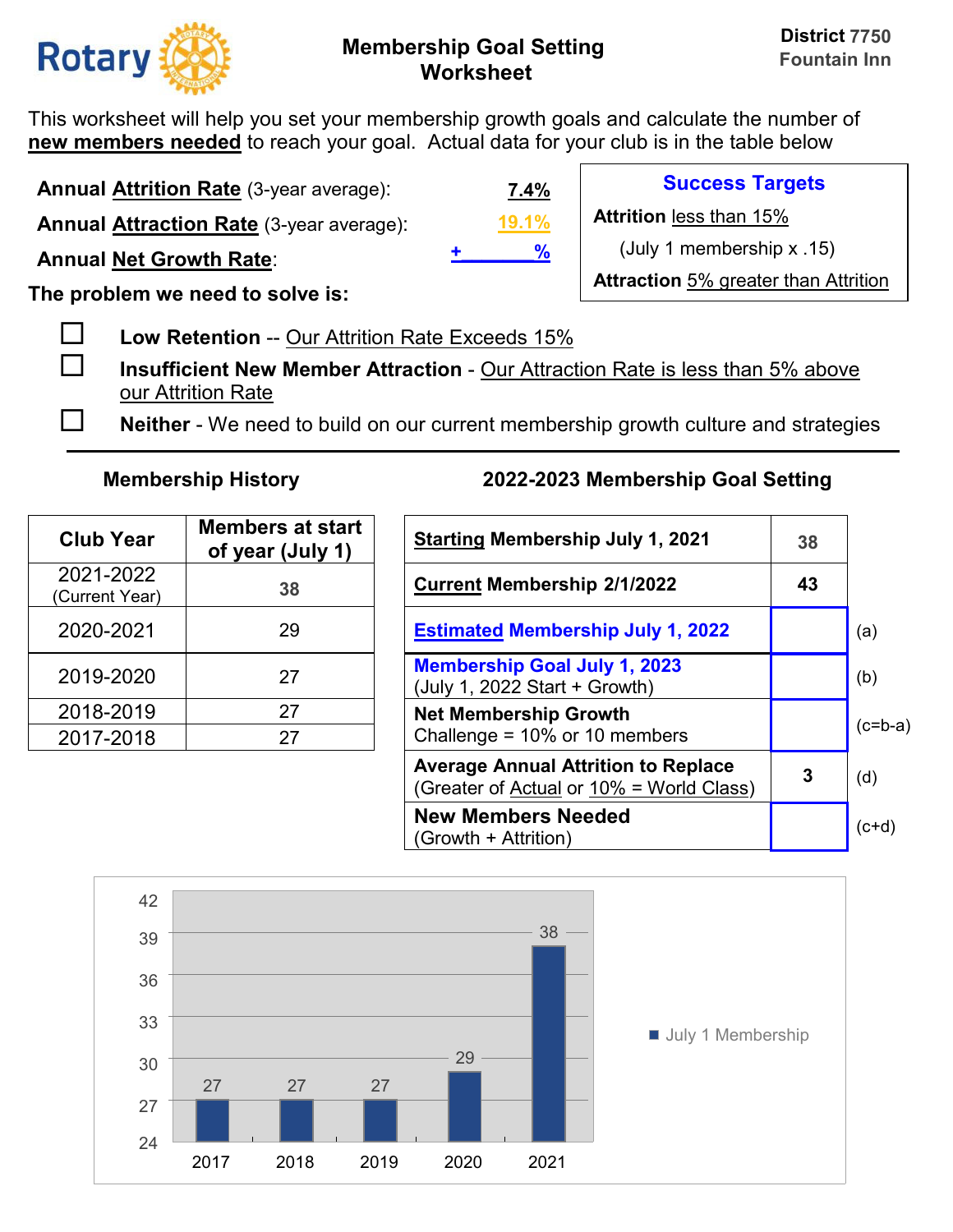

This worksheet will help you set your membership growth goals and calculate the number of **new members needed** to reach your goal. Actual data for your club is in the table below

**Annual Attrition Rate** (3-year average):

**Annual Attraction Rate** (3-year average):

**Annual Net Growth Rate**:

**The problem we need to solve is:** 

**Low Retention** -- Our Attrition Rate Exceeds 15%

 **Insufficient New Member Attraction** - Our Attraction Rate is less than 5% above our Attrition Rate

**Neither** - We need to build on our current membership growth culture and strategies

| <b>Club Year</b>            | <b>Members at start</b><br>of year (July 1) | <b>Starting Membership July 1, 2</b>                                 |
|-----------------------------|---------------------------------------------|----------------------------------------------------------------------|
| 2021-2022<br>(Current Year) | 66                                          | <b>Current Membership 2/1/2022</b>                                   |
| 2020-2021                   | 71                                          | <b>Estimated Membership July 1,</b>                                  |
| 2019-2020                   | 76                                          | <b>Membership Goal July 1, 2023</b><br>(July 1, 2022 Start + Growth) |
| 2018-2019                   | 72                                          | <b>Net Membership Growth</b>                                         |
| 2017-2018                   | 73                                          | Challenge = 10% or 10 members                                        |

# **Membership History 2022-2023 Membership Goal Setting**

| <b>Club Year</b>           | <b>Members at start</b><br>of year (July 1) | <b>Starting Membership July 1, 2021</b>                                                | 66 |           |
|----------------------------|---------------------------------------------|----------------------------------------------------------------------------------------|----|-----------|
| 2021-2022<br>Current Year) | 66                                          | <b>Current Membership 2/1/2022</b>                                                     | 61 |           |
| 2020-2021                  | 71                                          | <b>Estimated Membership July 1, 2022</b>                                               |    | (a)       |
| 2019-2020                  | 76                                          | <b>Membership Goal July 1, 2023</b><br>(July 1, 2022 Start + Growth)                   |    | (b)       |
| 2018-2019                  | 72                                          | <b>Net Membership Growth</b>                                                           |    |           |
| 2017-2018                  | 73                                          | Challenge = $10\%$ or 10 members                                                       |    | $(c=b-a)$ |
|                            |                                             | <b>Average Annual Attrition to Replace</b><br>(Greater of Actual or 10% = World Class) | 11 | (d)       |
|                            |                                             | <b>New Members Needed</b><br>(Growth + Attrition)                                      |    | $(ct+d)$  |



**11.7% 14.6% -\_\_\_\_\_\_\_%**

**Success Targets** 

**Attrition** less than 15%

(July 1 membership x .15)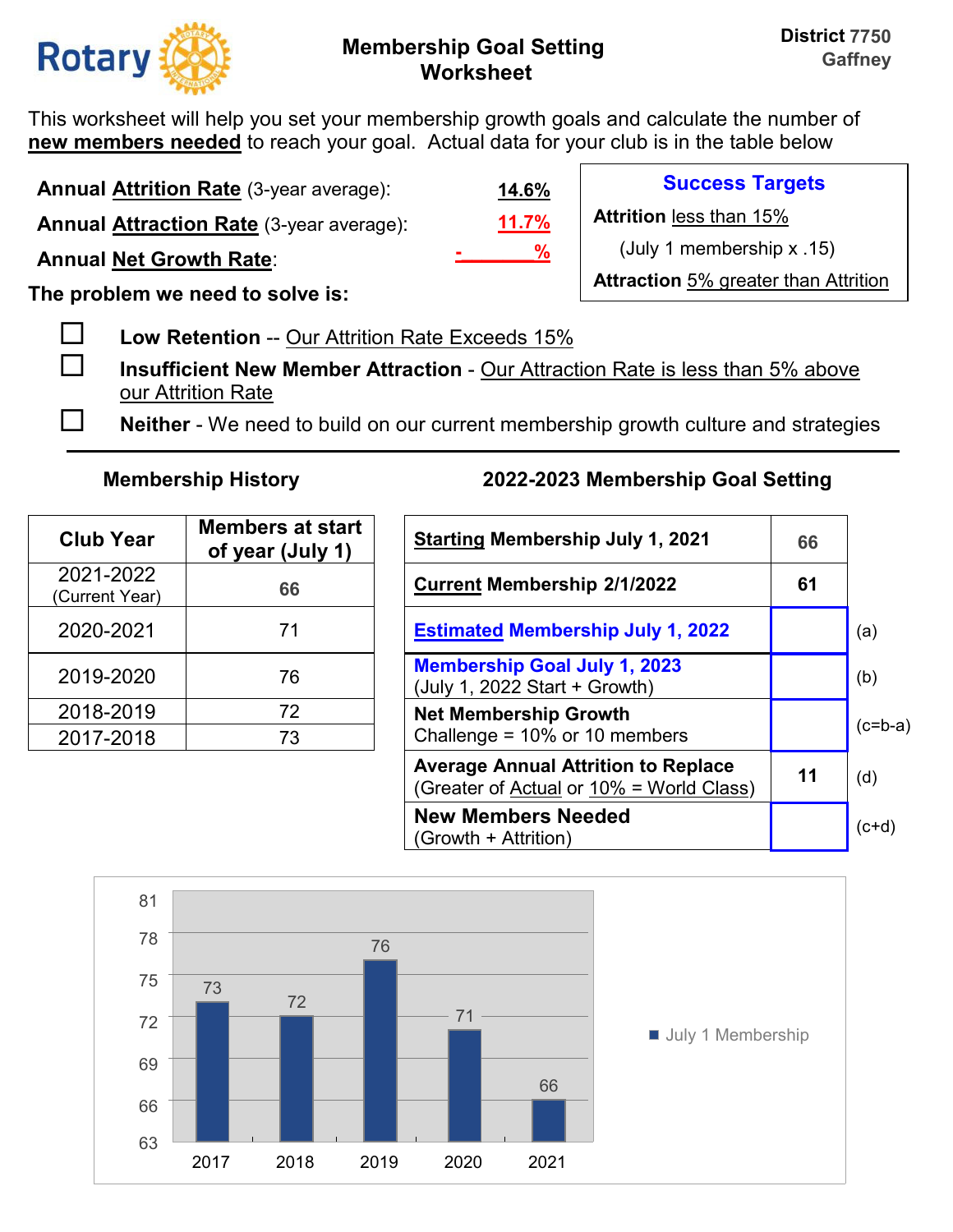

This worksheet will help you set your membership growth goals and calculate the number of **new members needed** to reach your goal. Actual data for your club is in the table below

**Annual Attrition Rate** (3-year average): **Annual Attraction Rate** (3-year average): **Annual Net Growth Rate**: **The problem we need to solve is: Success Targets Attrition** less than 15% (July 1 membership x .15) **Attraction** 5% greater than Attrition **7.0% 7.0% \_\_\_\_\_\_\_\_%**

**Low Retention** -- Our Attrition Rate Exceeds 15%

- **Insufficient New Member Attraction** Our Attraction Rate is less than 5% above our Attrition Rate
- **Neither** We need to build on our current membership growth culture and strategies

| <b>Club Year</b>            | <b>Members at start</b><br>of year (July 1) | <b>Starting Membership July 1, 2</b>                                 |
|-----------------------------|---------------------------------------------|----------------------------------------------------------------------|
| 2021-2022<br>(Current Year) | 15                                          | <b>Current Membership 2/1/2022</b>                                   |
| 2020-2021                   | 14                                          | <b>Estimated Membership July 1,</b>                                  |
| 2019-2020                   | 14                                          | <b>Membership Goal July 1, 2023</b><br>(July 1, 2022 Start + Growth) |
| 2018-2019                   | 15                                          | <b>Net Membership Growth</b>                                         |
| 2017-2018                   | 15                                          | Challenge = 10% or 10 members                                        |

| <b>Club Year</b>           | <b>Members at start</b><br>of year (July 1) | <b>Starting Membership July 1, 2021</b>                                                | 15 |           |
|----------------------------|---------------------------------------------|----------------------------------------------------------------------------------------|----|-----------|
| 2021-2022<br>Current Year) | 15                                          | <b>Current Membership 2/1/2022</b>                                                     | 15 |           |
| 2020-2021                  | 14                                          | <b>Estimated Membership July 1, 2022</b>                                               |    | (a)       |
| 2019-2020                  | 14                                          | <b>Membership Goal July 1, 2023</b><br>(July 1, 2022 Start + Growth)                   |    | (b)       |
| 2018-2019                  | 15                                          | <b>Net Membership Growth</b>                                                           |    |           |
| 2017-2018                  | 15                                          | Challenge = $10\%$ or 10 members                                                       |    | $(c=b-a)$ |
|                            |                                             | <b>Average Annual Attrition to Replace</b><br>(Greater of Actual or 10% = World Class) |    | (d)       |
|                            |                                             | <b>New Members Needed</b><br>(Growth + Attrition)                                      |    | $(c+d)$   |

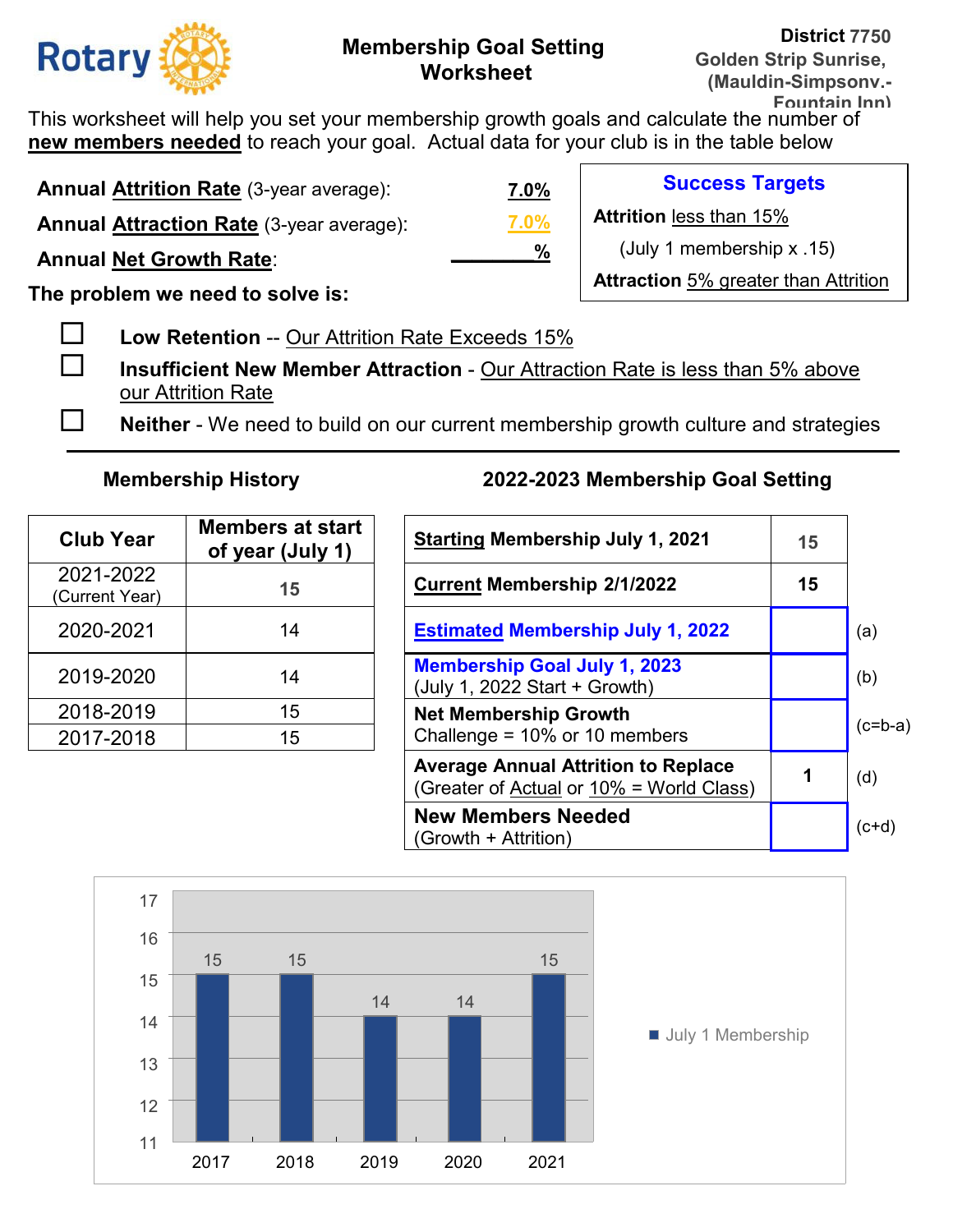

This worksheet will help you set your membership growth goals and calculate the number of **new members needed** to reach your goal. Actual data for your club is in the table below

**Annual Attrition Rate** (3-year average):

**Annual Attraction Rate** (3-year average):

**Annual Net Growth Rate**:

**The problem we need to solve is:** 

**Low Retention** -- Our Attrition Rate Exceeds 15%

 **Insufficient New Member Attraction** - Our Attraction Rate is less than 5% above our Attrition Rate

**Neither** - We need to build on our current membership growth culture and strategies

| <b>Club Year</b>            | <b>Members at start</b><br>of year (July 1) | <b>Starting Membership July 1, 20</b>                                |
|-----------------------------|---------------------------------------------|----------------------------------------------------------------------|
| 2021-2022<br>(Current Year) | 66                                          | <b>Current Membership 2/1/2022</b>                                   |
| 2020-2021                   | 65                                          | <b>Estimated Membership July 1,</b>                                  |
| 2019-2020                   | 72                                          | <b>Membership Goal July 1, 2023</b><br>(July 1, 2022 Start + Growth) |
| 2018-2019                   | 75                                          | <b>Net Membership Growth</b>                                         |
| 2017-2018                   | 71                                          | Challenge = 10% or 10 members                                        |

# **Membership History 2022-2023 Membership Goal Setting**

| <b>Club Year</b>           | <b>Members at start</b><br>of year (July 1) | <b>Starting Membership July 1, 2021</b>                                                | 66 |           |
|----------------------------|---------------------------------------------|----------------------------------------------------------------------------------------|----|-----------|
| 2021-2022<br>Current Year) | 66                                          | <b>Current Membership 2/1/2022</b>                                                     | 67 |           |
| 2020-2021                  | 65                                          | <b>Estimated Membership July 1, 2022</b>                                               |    | (a)       |
| 2019-2020                  | 72                                          | <b>Membership Goal July 1, 2023</b><br>(July 1, 2022 Start + Growth)                   |    | (b)       |
| 2018-2019                  | 75                                          | <b>Net Membership Growth</b>                                                           |    | $(c=b-a)$ |
| 2017-2018                  | 71                                          | Challenge = $10\%$ or 10 members                                                       |    |           |
|                            |                                             | <b>Average Annual Attrition to Replace</b><br>(Greater of Actual or 10% = World Class) | 11 | (d)       |
|                            |                                             | <b>New Members Needed</b><br>(Growth + Attrition)                                      |    | $(c+d)$   |



**11.3% 15.8% -\_\_\_\_\_\_\_%**

**Success Targets** 

**Attrition** less than 15%

(July 1 membership x .15)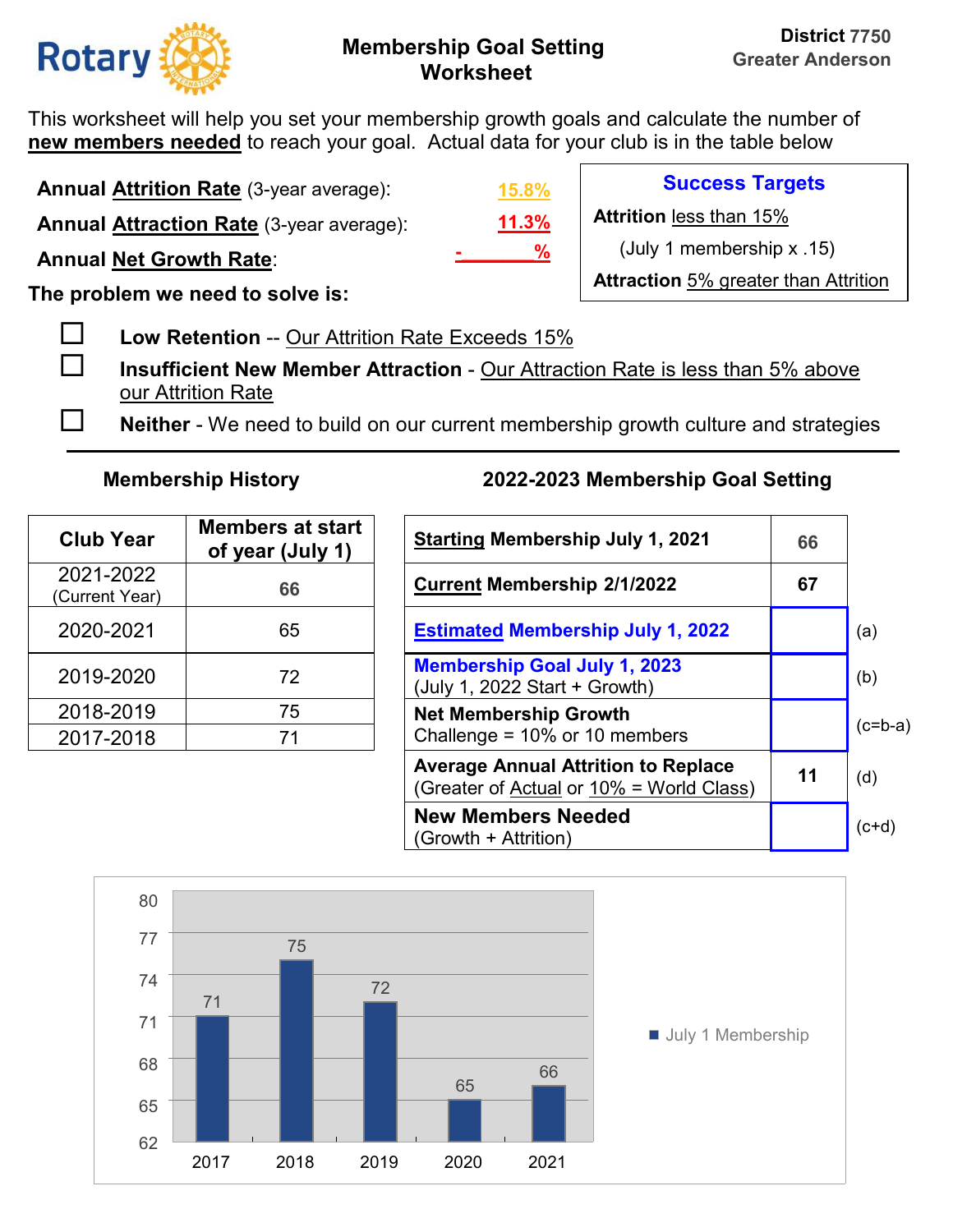

This worksheet will help you set your membership growth goals and calculate the number of **new members needed** to reach your goal. Actual data for your club is in the table below

**Annual Attrition Rate** (3-year average):

**Annual Attraction Rate** (3-year average):

**Annual Net Growth Rate**:

**The problem we need to solve is:** 

**Low Retention** -- Our Attrition Rate Exceeds 15%

 **Insufficient New Member Attraction** - Our Attraction Rate is less than 5% above our Attrition Rate

**Neither** - We need to build on our current membership growth culture and strategies

| <b>Club Year</b>            | <b>Members at start</b><br>of year (July 1) | <b>Starting Membership July 1, 2</b>                                 |
|-----------------------------|---------------------------------------------|----------------------------------------------------------------------|
| 2021-2022<br>(Current Year) | 221                                         | <b>Current Membership 2/1/2022</b>                                   |
| 2020-2021                   | 221                                         | <b>Estimated Membership July 1,</b>                                  |
| 2019-2020                   | 268                                         | <b>Membership Goal July 1, 2023</b><br>(July 1, 2022 Start + Growth) |
| 2018-2019                   | 266                                         | <b>Net Membership Growth</b>                                         |
| 2017-2018                   | 263                                         | Challenge = 10% or 10 members                                        |

## **Membership History 2022-2023 Membership Goal Setting**

| <b>Club Year</b>           | <b>Members at start</b><br>of year (July 1) | <b>Starting Membership July 1, 2021</b>                                                | 221 |           |
|----------------------------|---------------------------------------------|----------------------------------------------------------------------------------------|-----|-----------|
| 2021-2022<br>Current Year) | 221                                         | <b>Current Membership 2/1/2022</b>                                                     | 199 |           |
| 2020-2021                  | 221                                         | <b>Estimated Membership July 1, 2022</b>                                               |     | (a)       |
| 2019-2020                  | 268                                         | <b>Membership Goal July 1, 2023</b><br>(July 1, 2022 Start + Growth)                   |     | (b)       |
| 2018-2019                  | 266                                         | <b>Net Membership Growth</b>                                                           |     | $(c=b-a)$ |
| 2017-2018                  | 263                                         | Challenge = $10\%$ or 10 members                                                       |     |           |
|                            |                                             | <b>Average Annual Attrition to Replace</b><br>(Greater of Actual or 10% = World Class) | 48  | (d)       |
|                            |                                             | <b>New Members Needed</b><br>(Growth + Attrition)                                      |     | $(ct+d)$  |



**13.9% 20.3% -\_\_\_\_\_\_\_%**

**Success Targets** 

**Attrition** less than 15%

(July 1 membership x .15)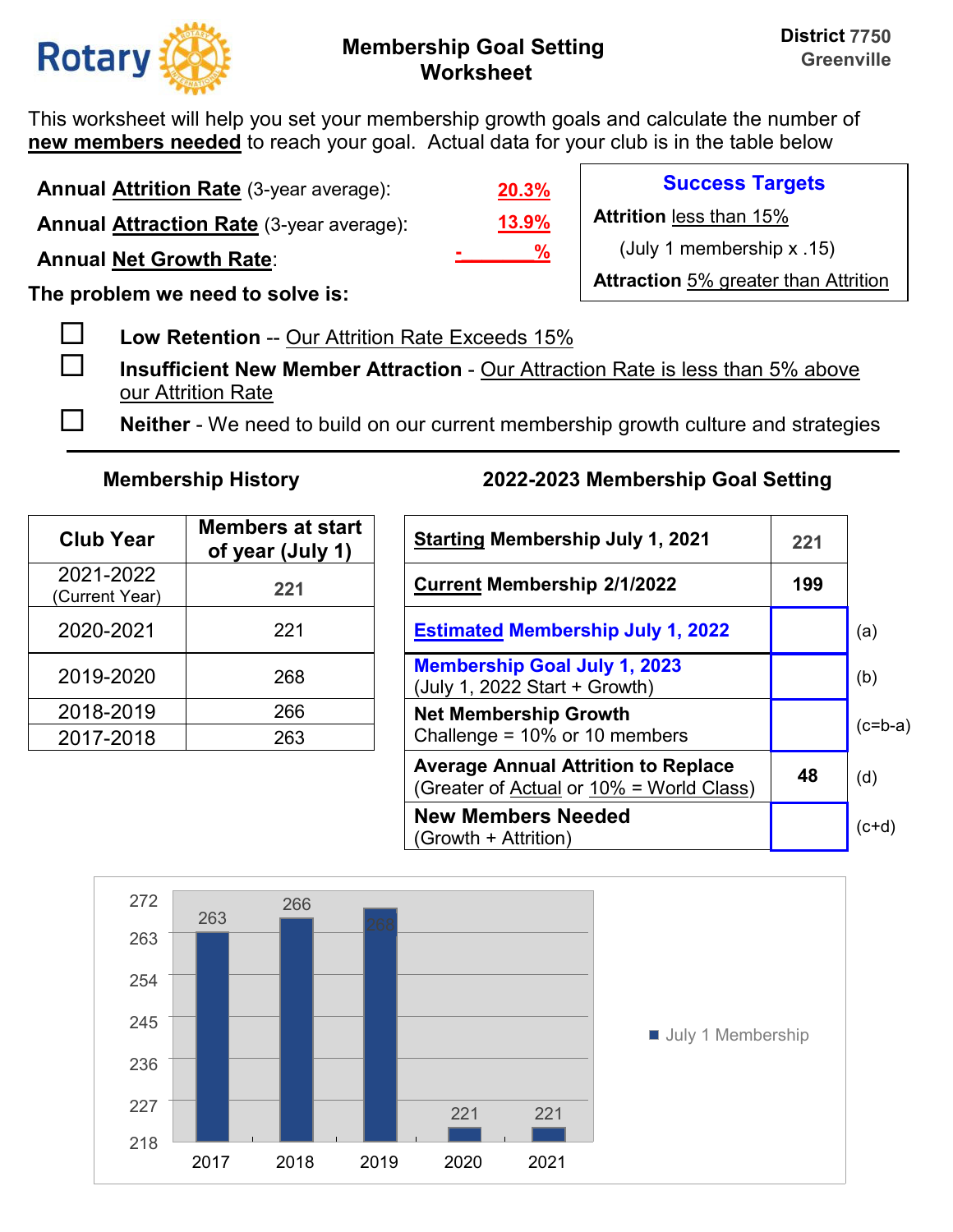

**Success Targets** 

(July 1 membership x .15)

**Attraction** 5% greater than Attrition

**Attrition** less than 15%

This worksheet will help you set your membership growth goals and calculate the number of **new members needed** to reach your goal. Actual data for your club is in the table below

**Annual Attrition Rate** (3-year average):

**Annual Attraction Rate** (3-year average):

**Annual Net Growth Rate**:

**The problem we need to solve is:** 

**Low Retention** -- Our Attrition Rate Exceeds 15%

 **Insufficient New Member Attraction** - Our Attraction Rate is less than 5% above our Attrition Rate

**Neither** - We need to build on our current membership growth culture and strategies

**34.2%**

**+\_\_\_\_\_\_\_%**

**28.9%**

| <b>Club Year</b>            | <b>Members at start</b><br>of year (July 1) | <b>Starting Membership July 1, 20</b>                                |
|-----------------------------|---------------------------------------------|----------------------------------------------------------------------|
| 2021-2022<br>(Current Year) | 16                                          | <b>Current Membership 2/1/2022</b>                                   |
| 2020-2021                   | 11                                          | <b>Estimated Membership July 1,</b>                                  |
| 2019-2020                   | 11                                          | <b>Membership Goal July 1, 2023</b><br>(July 1, 2022 Start + Growth) |
| 2018-2019                   | 14                                          | <b>Net Membership Growth</b>                                         |
| 2017-2018                   | 15                                          | Challenge = 10% or 10 members                                        |

| <b>Club Year</b>           | <b>Members at start</b><br>of year (July 1) | <b>Starting Membership July 1, 2021</b>                                                | 16 |           |
|----------------------------|---------------------------------------------|----------------------------------------------------------------------------------------|----|-----------|
| 2021-2022<br>Current Year) | 16                                          | <b>Current Membership 2/1/2022</b>                                                     | 15 |           |
| 2020-2021                  | 11                                          | <b>Estimated Membership July 1, 2022</b>                                               |    | (a)       |
| 2019-2020                  | 11                                          | <b>Membership Goal July 1, 2023</b><br>(July 1, 2022 Start + Growth)                   |    | (b)       |
| 2018-2019                  | 14                                          | <b>Net Membership Growth</b>                                                           |    | $(c=b-a)$ |
| 2017-2018                  | 15                                          | Challenge = $10\%$ or 10 members                                                       |    |           |
|                            |                                             | <b>Average Annual Attrition to Replace</b><br>(Greater of Actual or 10% = World Class) | 4  | (d)       |
|                            |                                             | <b>New Members Needed</b><br>(Growth + Attrition)                                      |    | $(c+d)$   |

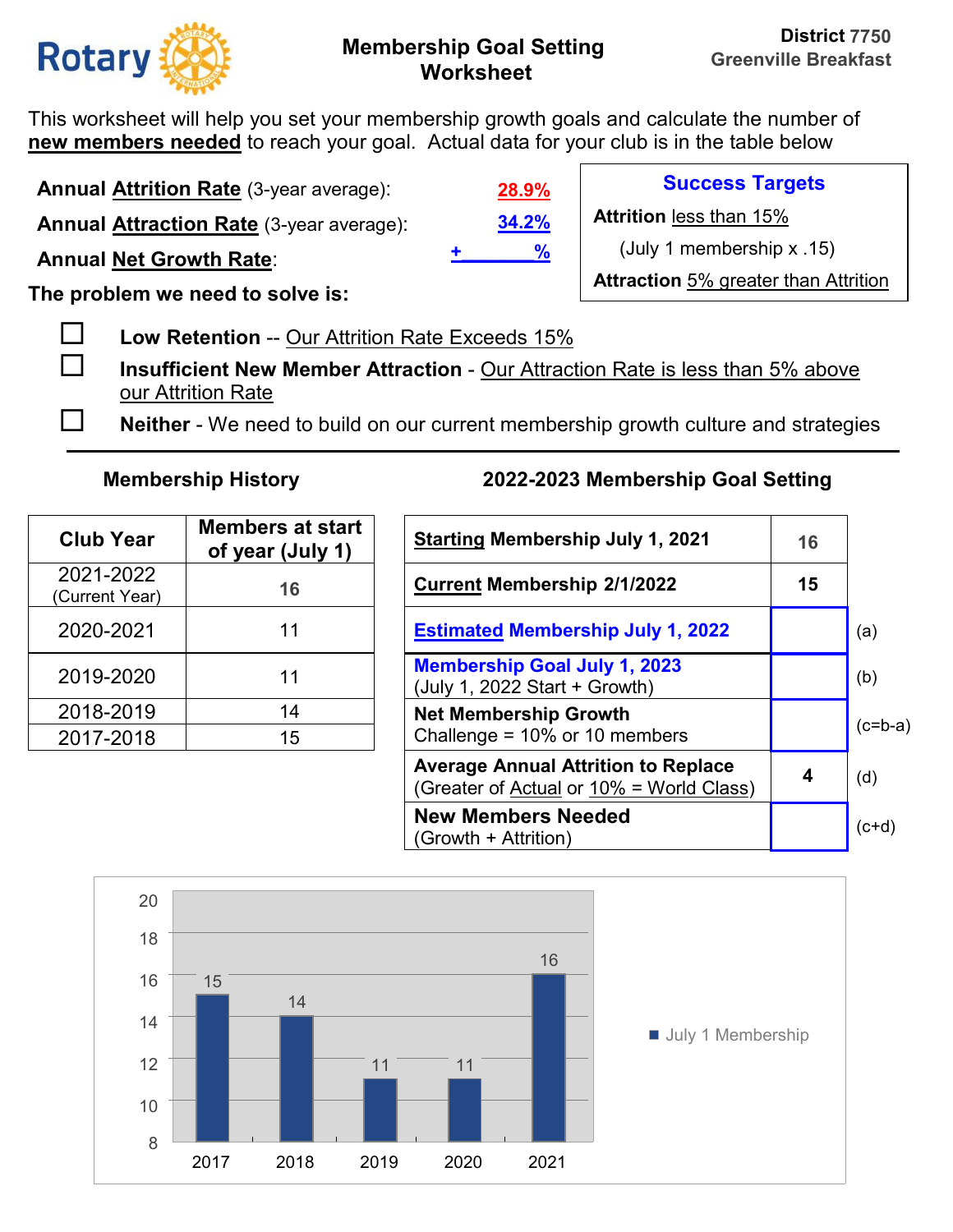

This worksheet will help you set your membership growth goals and calculate the number of **new members needed** to reach your goal. Actual data for your club is in the table below

**Annual Attrition Rate** (3-year average):

**Annual Attraction Rate** (3-year average):

**Annual Net Growth Rate**:

**The problem we need to solve is:** 

**Low Retention** -- Our Attrition Rate Exceeds 15%

 **Insufficient New Member Attraction** - Our Attraction Rate is less than 5% above our Attrition Rate

**Neither** - We need to build on our current membership growth culture and strategies

| <b>Club Year</b>            | <b>Members at start</b><br>of year (July 1) | <b>Starting Membership July 1, 20</b>                                |
|-----------------------------|---------------------------------------------|----------------------------------------------------------------------|
| 2021-2022<br>(Current Year) | 58                                          | <b>Current Membership 2/1/2022</b>                                   |
| 2020-2021                   | 53                                          | <b>Estimated Membership July 1,</b>                                  |
| 2019-2020                   | 57                                          | <b>Membership Goal July 1, 2023</b><br>(July 1, 2022 Start + Growth) |
| 2018-2019                   | 37                                          | <b>Net Membership Growth</b>                                         |
| 2017-2018                   | 38                                          | Challenge = 10% or 10 members                                        |

## **Membership History 2022-2023 Membership Goal Setting**

| <b>Club Year</b>           | <b>Members at start</b><br>of year (July 1) | <b>Starting Membership July 1, 2021</b>                                                | 58 |           |
|----------------------------|---------------------------------------------|----------------------------------------------------------------------------------------|----|-----------|
| 2021-2022<br>Current Year) | 58                                          | <b>Current Membership 2/1/2022</b>                                                     | 57 |           |
| 2020-2021                  | 53                                          | <b>Estimated Membership July 1, 2022</b>                                               |    | (a)       |
| 2019-2020                  | 57                                          | <b>Membership Goal July 1, 2023</b><br>(July 1, 2022 Start + Growth)                   |    | (b)       |
| 2018-2019                  | 37                                          | <b>Net Membership Growth</b>                                                           |    | $(c=b-a)$ |
| 2017-2018                  | 38                                          | Challenge = $10\%$ or 10 members                                                       |    |           |
|                            |                                             | <b>Average Annual Attrition to Replace</b><br>(Greater of Actual or 10% = World Class) | 9  | (d)       |
|                            |                                             | <b>New Members Needed</b><br>(Growth + Attrition)                                      |    | $(c+d)$   |



**27.4% 14.9% +\_\_\_\_\_\_\_%**

**Success Targets** 

**Attrition** less than 15%

(July 1 membership x .15)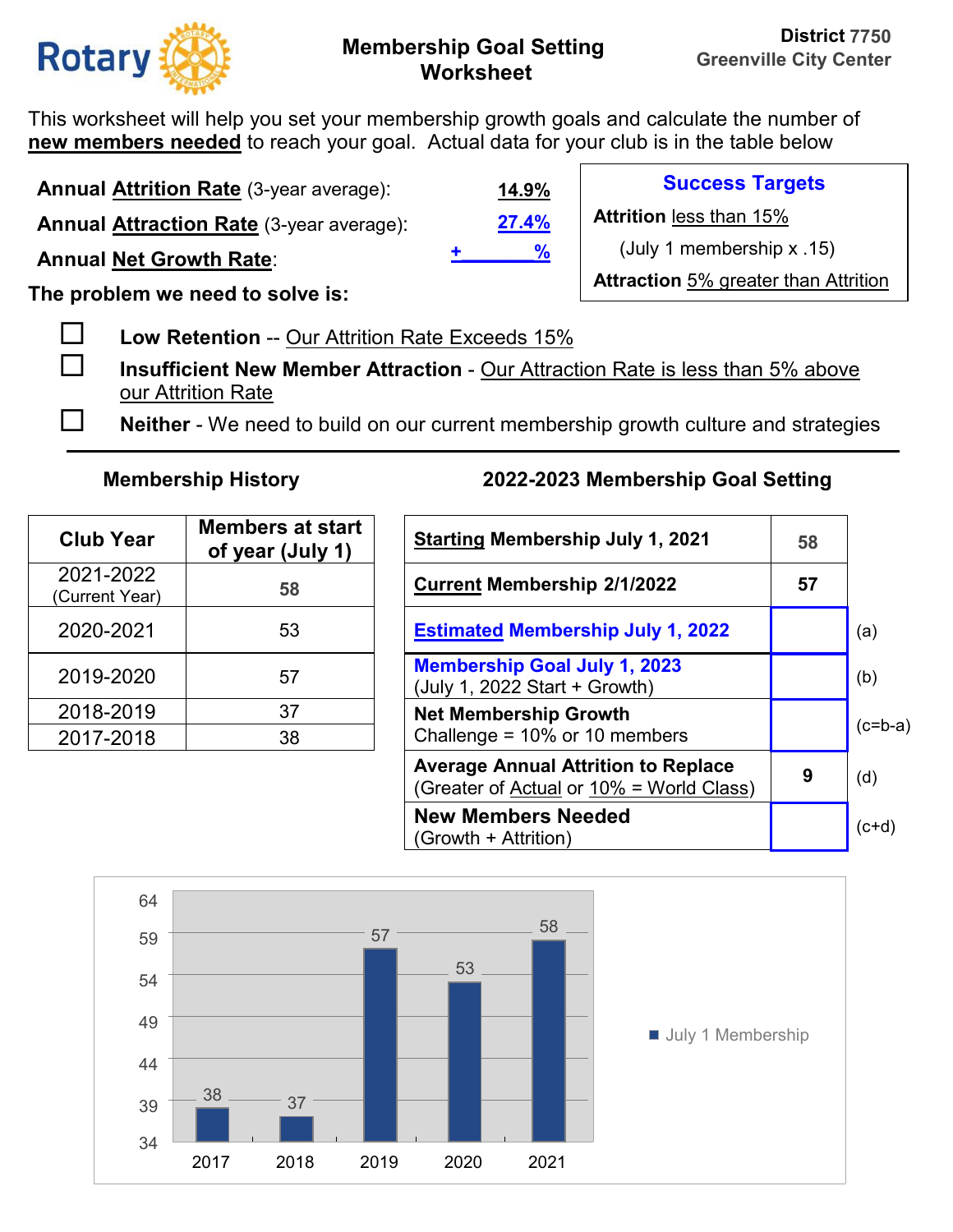

**Success Targets** 

(July 1 membership x .15)

**Attraction** 5% greater than Attrition

**Attrition** less than 15%

This worksheet will help you set your membership growth goals and calculate the number of **new members needed** to reach your goal. Actual data for your club is in the table below

**Annual Attrition Rate** (3-year average):

**Annual Attraction Rate** (3-year average):

**Annual Net Growth Rate**:

**The problem we need to solve is:** 

**Low Retention** -- Our Attrition Rate Exceeds 15%

 **Insufficient New Member Attraction** - Our Attraction Rate is less than 5% above our Attrition Rate

**Neither** - We need to build on our current membership growth culture and strategies

**14.6%**

**+\_\_\_\_\_\_\_%**

**14.0%**

| <b>Club Year</b>            | <b>Members at start</b><br>of year (July 1) | <b>Starting Membership July 1, 2</b>                                 |
|-----------------------------|---------------------------------------------|----------------------------------------------------------------------|
| 2021-2022<br>(Current Year) | 115                                         | <b>Current Membership 2/1/2022</b>                                   |
| 2020-2021                   | 113                                         | <b>Estimated Membership July 1,</b>                                  |
| 2019-2020                   | 115                                         | <b>Membership Goal July 1, 2023</b><br>(July 1, 2022 Start + Growth) |
| 2018-2019                   | 113                                         | <b>Net Membership Growth</b>                                         |
| 2017-2018                   | 111                                         | Challenge = 10% or 10 members                                        |

| <b>Club Year</b>           | <b>Members at start</b><br>of year (July 1) | <b>Starting Membership July 1, 2021</b>                                                | 115 |           |
|----------------------------|---------------------------------------------|----------------------------------------------------------------------------------------|-----|-----------|
| 2021-2022<br>Current Year) | 115                                         | <b>Current Membership 2/1/2022</b>                                                     | 114 |           |
| 2020-2021                  | 113                                         | <b>Estimated Membership July 1, 2022</b>                                               |     | (a)       |
| 2019-2020                  | 115                                         | <b>Membership Goal July 1, 2023</b><br>(July 1, 2022 Start + Growth)                   |     | (b)       |
| 2018-2019                  | 113                                         | <b>Net Membership Growth</b>                                                           |     | $(c=b-a)$ |
| 2017-2018                  | 111                                         | Challenge = $10\%$ or 10 members                                                       |     |           |
|                            |                                             | <b>Average Annual Attrition to Replace</b><br>(Greater of Actual or 10% = World Class) | 16  | (d)       |
|                            |                                             | <b>New Members Needed</b><br>(Growth + Attrition)                                      |     | $(c+d)$   |

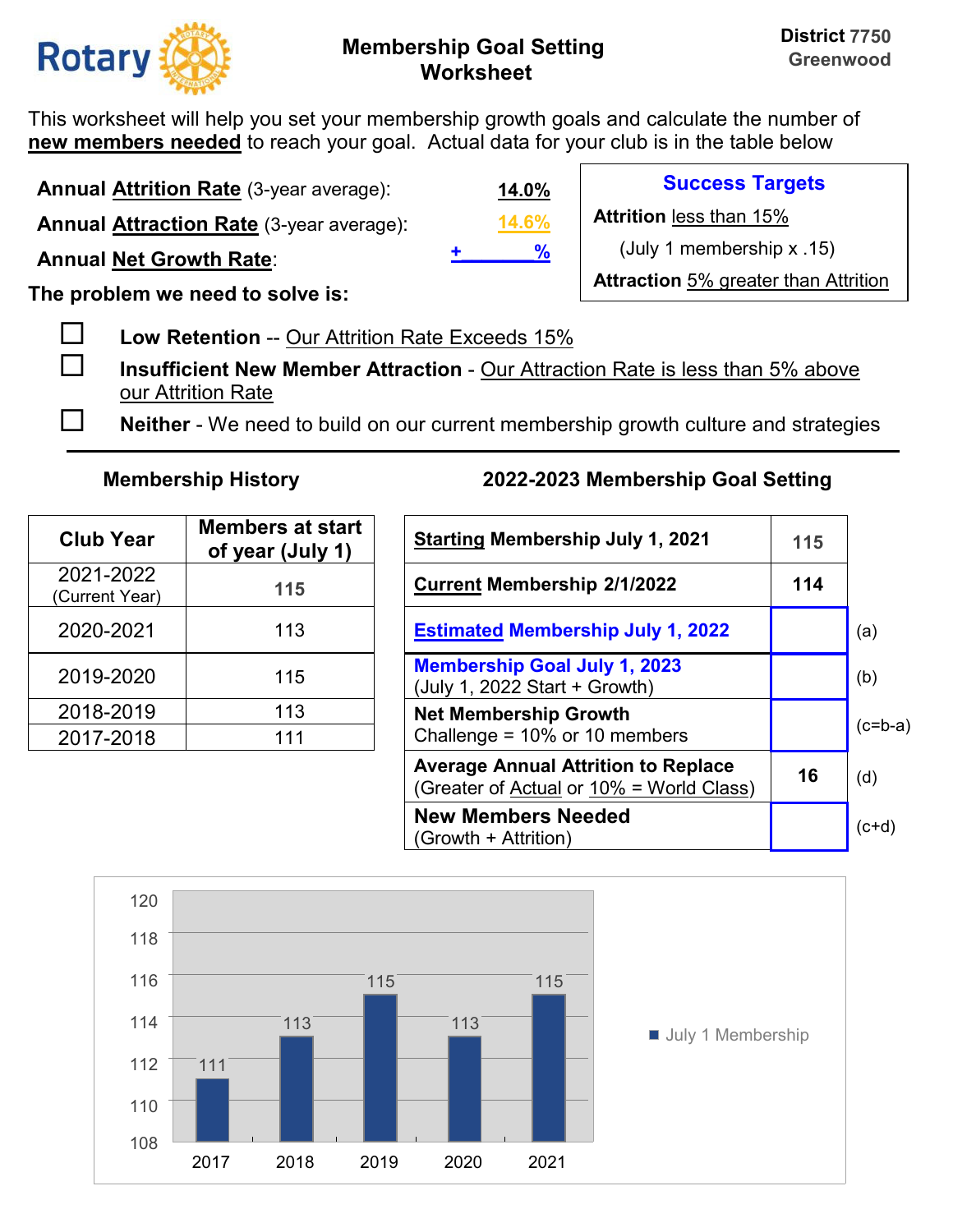

**Success Targets** 

(July 1 membership x .15)

**Attraction** 5% greater than Attrition

**Attrition** less than 15%

This worksheet will help you set your membership growth goals and calculate the number of **new members needed** to reach your goal. Actual data for your club is in the table below

**Annual Attrition Rate** (3-year average):

**Annual Attraction Rate** (3-year average):

**Annual Net Growth Rate**:

**The problem we need to solve is:** 

**Low Retention** -- Our Attrition Rate Exceeds 15%

 **Insufficient New Member Attraction** - Our Attraction Rate is less than 5% above our Attrition Rate

**Neither** - We need to build on our current membership growth culture and strategies

**23.5%**

**-\_\_\_\_\_\_\_%**

**47.1%**

| <b>Club Year</b>            | <b>Members at start</b><br>of year (July 1) | <b>Starting Membership July 1, 20</b>                                |
|-----------------------------|---------------------------------------------|----------------------------------------------------------------------|
| 2021-2022<br>(Current Year) | 12                                          | <b>Current Membership 2/1/2022</b>                                   |
| 2020-2021                   | 19                                          | <b>Estimated Membership July 1,</b>                                  |
| 2019-2020                   | 20                                          | <b>Membership Goal July 1, 2023</b><br>(July 1, 2022 Start + Growth) |
| 2018-2019                   | 24                                          | <b>Net Membership Growth</b>                                         |
| 2017-2018                   | 28                                          | Challenge = 10% or 10 members                                        |

| <b>Club Year</b>           | <b>Members at start</b><br>of year (July 1) | <b>Starting Membership July 1, 2021</b>                                                | 12 |           |
|----------------------------|---------------------------------------------|----------------------------------------------------------------------------------------|----|-----------|
| 2021-2022<br>Current Year) | 12                                          | <b>Current Membership 2/1/2022</b>                                                     | 12 |           |
| 2020-2021                  | 19                                          | <b>Estimated Membership July 1, 2022</b>                                               |    | (a)       |
| 2019-2020                  | 20                                          | <b>Membership Goal July 1, 2023</b><br>(July 1, 2022 Start + Growth)                   |    | (b)       |
| 2018-2019                  | 24                                          | <b>Net Membership Growth</b>                                                           |    | $(c=b-a)$ |
| 2017-2018                  | 28                                          | Challenge = $10\%$ or 10 members                                                       |    |           |
|                            |                                             | <b>Average Annual Attrition to Replace</b><br>(Greater of Actual or 10% = World Class) | 8  | (d)       |
|                            |                                             | <b>New Members Needed</b><br>(Growth + Attrition)                                      |    | $(c+d)$   |

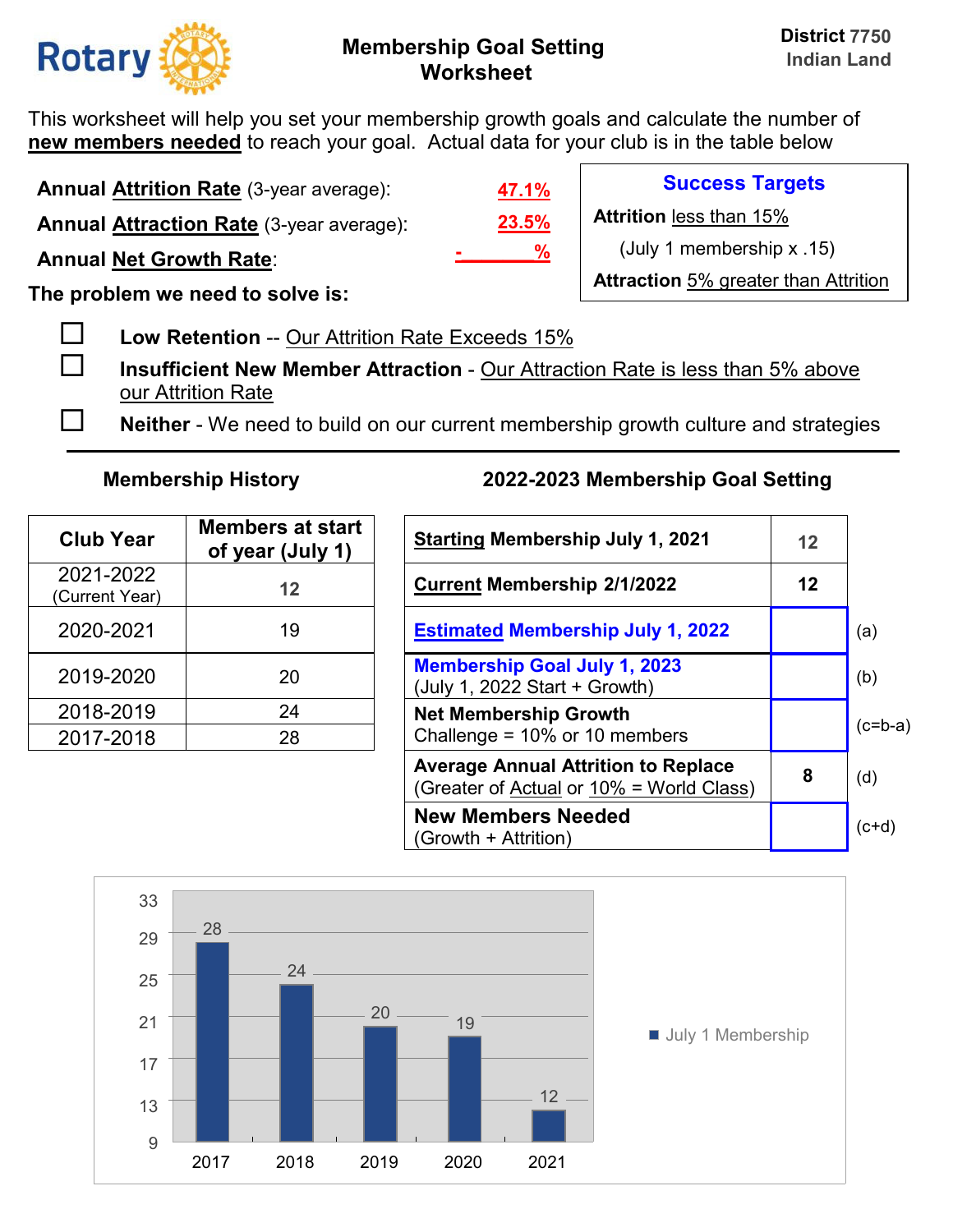

This worksheet will help you set your membership growth goals and calculate the number of **new members needed** to reach your goal. Actual data for your club is in the table below

**Annual Attrition Rate** (3-year average):

**Annual Attraction Rate** (3-year average):

**Annual Net Growth Rate**:

**The problem we need to solve is:** 

**Low Retention** -- Our Attrition Rate Exceeds 15%

 **Insufficient New Member Attraction** - Our Attraction Rate is less than 5% above our Attrition Rate

**Neither** - We need to build on our current membership growth culture and strategies

| <b>Club Year</b>            | <b>Members at start</b><br>of year (July 1) | <b>Starting Membership July 1, 2</b>                                 |
|-----------------------------|---------------------------------------------|----------------------------------------------------------------------|
| 2021-2022<br>(Current Year) | 28                                          | <b>Current Membership 2/1/2022</b>                                   |
| 2020-2021                   | 22                                          | <b>Estimated Membership July 1,</b>                                  |
| 2019-2020                   | 20                                          | <b>Membership Goal July 1, 2023</b><br>(July 1, 2022 Start + Growth) |
| 2018-2019                   |                                             | <b>Net Membership Growth</b>                                         |
| 2017-2018                   |                                             | Challenge = 10% or 10 members                                        |

## **Membership History 2022-2023 Membership Goal Setting**

| <b>Club Year</b>           | <b>Members at start</b><br>of year (July 1) | <b>Starting Membership July 1, 2021</b>                                                | 28 |           |
|----------------------------|---------------------------------------------|----------------------------------------------------------------------------------------|----|-----------|
| 2021-2022<br>Current Year) | 28                                          | <b>Current Membership 2/1/2022</b>                                                     | 30 |           |
| 2020-2021                  | 22                                          | <b>Estimated Membership July 1, 2022</b>                                               |    | (a)       |
| 2019-2020                  | 20                                          | <b>Membership Goal July 1, 2023</b><br>(July 1, 2022 Start + Growth)                   |    | (b)       |
| 2018-2019                  | 0                                           | <b>Net Membership Growth</b>                                                           |    | $(c=b-a)$ |
| 2017-2018                  | 0                                           | Challenge = $10\%$ or 10 members                                                       |    |           |
|                            |                                             | <b>Average Annual Attrition to Replace</b><br>(Greater of Actual or 10% = World Class) | 4  | (d)       |
|                            |                                             | <b>New Members Needed</b><br>(Growth + Attrition)                                      |    | $(c+d)$   |



**57.1% 17.1%**

**\_\_\_\_\_\_\_\_%**

**Success Targets** 

**Attrition** less than 15%

(July 1 membership x .15)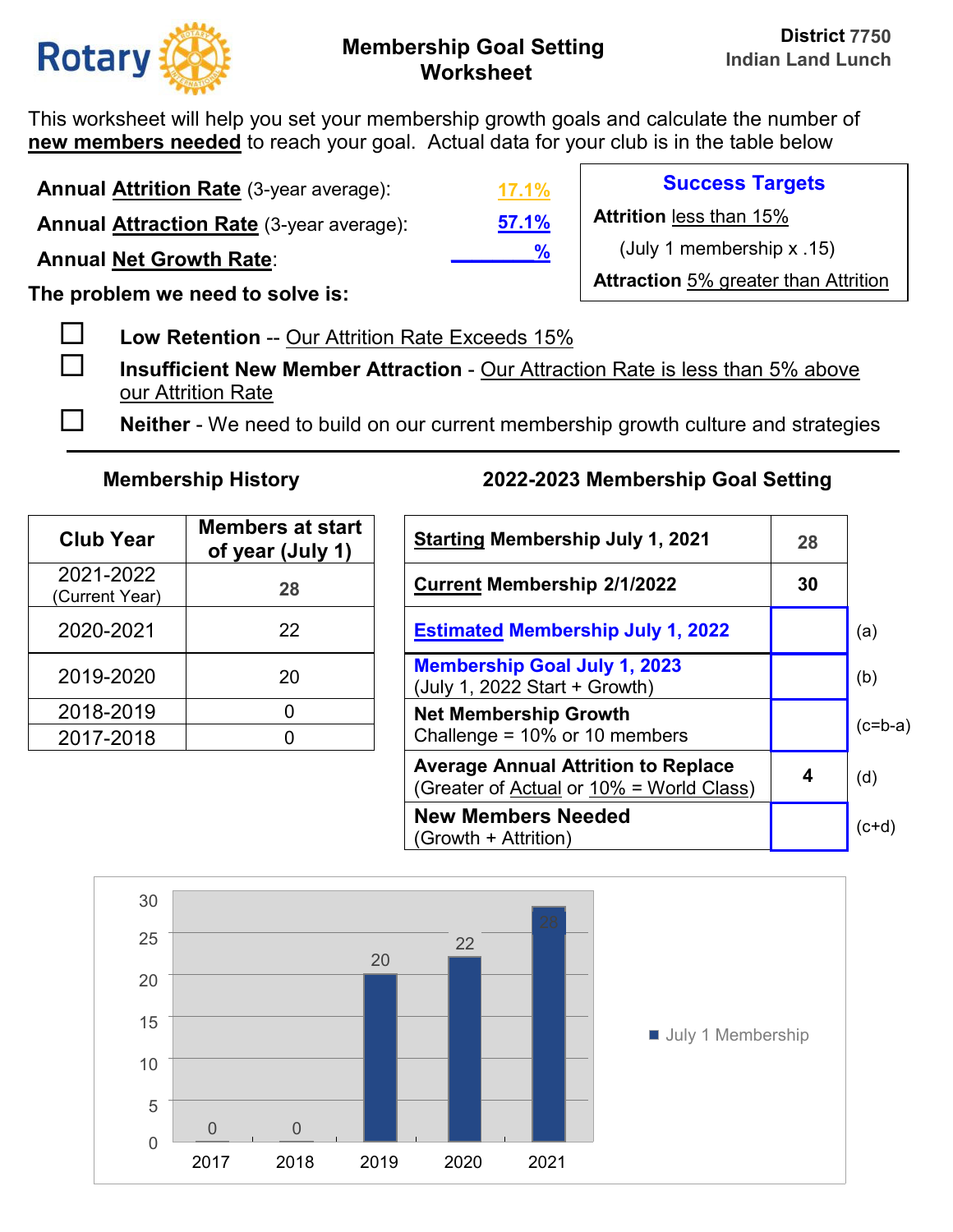

**Success Targets** 

(July 1 membership x .15)

**Attraction** 5% greater than Attrition

**Attrition** less than 15%

This worksheet will help you set your membership growth goals and calculate the number of **new members needed** to reach your goal. Actual data for your club is in the table below

**Annual Attrition Rate** (3-year average):

**Annual Attraction Rate** (3-year average):

**Annual Net Growth Rate**:

**The problem we need to solve is:** 

**Low Retention** -- Our Attrition Rate Exceeds 15%

 **Insufficient New Member Attraction** - Our Attraction Rate is less than 5% above our Attrition Rate

**Neither** - We need to build on our current membership growth culture and strategies

**13.0%**

**+\_\_\_\_\_\_\_%**

**7.8%**

| <b>Club Year</b>            | <b>Members at start</b><br>of year (July 1) | <b>Starting Membership July 1, 20</b>                                |
|-----------------------------|---------------------------------------------|----------------------------------------------------------------------|
| 2021-2022<br>(Current Year) | 27                                          | <b>Current Membership 2/1/2022</b>                                   |
| 2020-2021                   | 25                                          | <b>Estimated Membership July 1,</b>                                  |
| 2019-2020                   | 25                                          | <b>Membership Goal July 1, 2023</b><br>(July 1, 2022 Start + Growth) |
| 2018-2019                   | 23                                          | <b>Net Membership Growth</b>                                         |
| 2017-2018                   | 21                                          | Challenge = 10% or 10 members                                        |

| <b>Club Year</b>           | <b>Members at start</b><br>of year (July 1) | <b>Starting Membership July 1, 2021</b>                                                | 27           |           |
|----------------------------|---------------------------------------------|----------------------------------------------------------------------------------------|--------------|-----------|
| 2021-2022<br>Current Year) | 27                                          | <b>Current Membership 2/1/2022</b>                                                     | 25           |           |
| 2020-2021                  | 25                                          | <b>Estimated Membership July 1, 2022</b>                                               |              | (a)       |
| 2019-2020                  | 25                                          | <b>Membership Goal July 1, 2023</b><br>(July 1, 2022 Start + Growth)                   |              | (b)       |
| 2018-2019                  | 23                                          | <b>Net Membership Growth</b>                                                           |              |           |
| 2017-2018                  | 21                                          | Challenge = $10\%$ or 10 members                                                       |              | $(c=b-a)$ |
|                            |                                             | <b>Average Annual Attrition to Replace</b><br>(Greater of Actual or 10% = World Class) | $\mathbf{2}$ | (d)       |
|                            |                                             | <b>New Members Needed</b><br>(Growth + Attrition)                                      |              | $(c+d)$   |

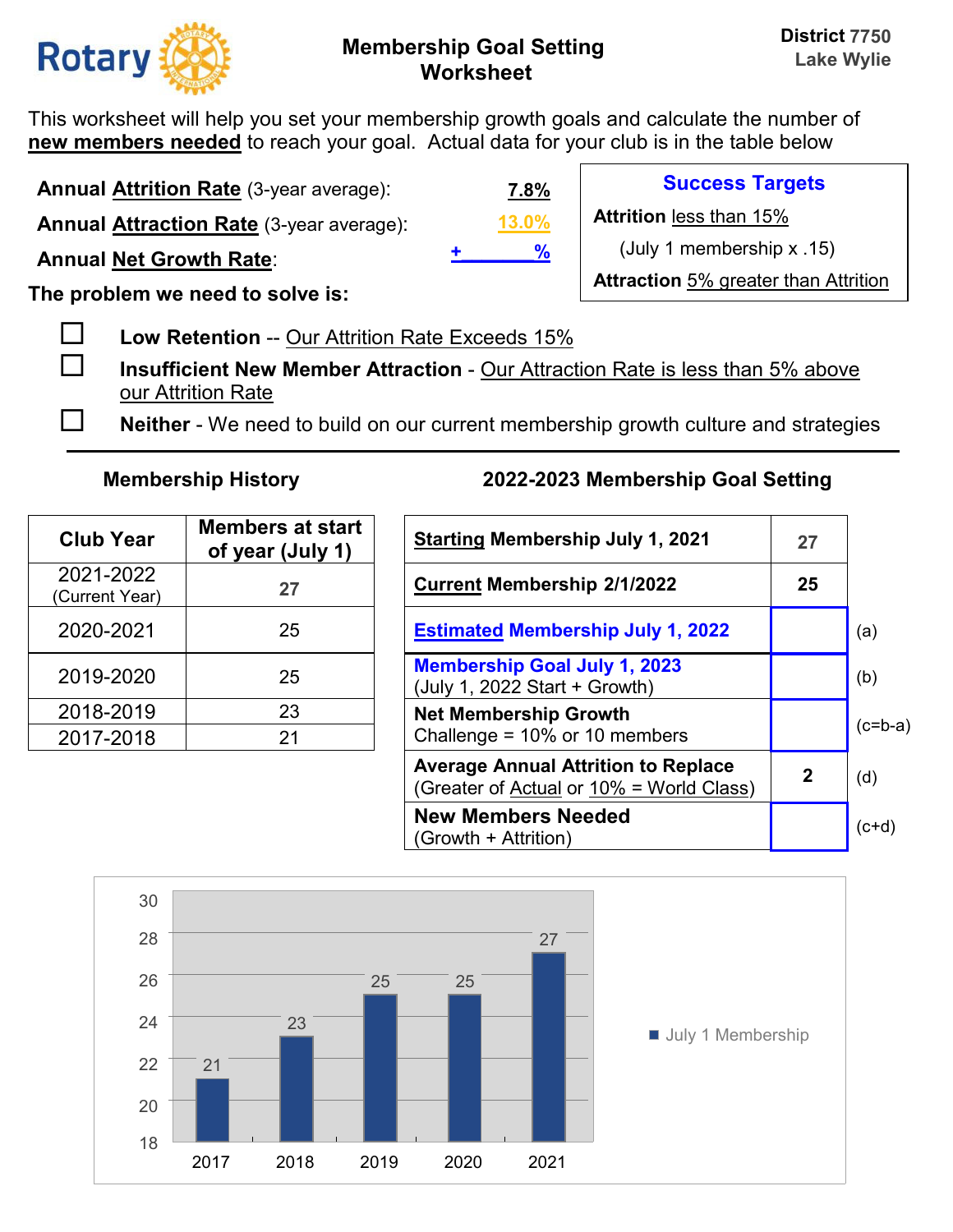

This worksheet will help you set your membership growth goals and calculate the number of **new members needed** to reach your goal. Actual data for your club is in the table below

**Annual Attrition Rate** (3-year average): **Annual Attraction Rate** (3-year average):

**Annual Net Growth Rate**:

**The problem we need to solve is:** 

**Low Retention** -- Our Attrition Rate Exceeds 15%

 **Insufficient New Member Attraction** - Our Attraction Rate is less than 5% above our Attrition Rate

**Neither** - We need to build on our current membership growth culture and strategies

| <b>Club Year</b>            | <b>Members at start</b><br>of year (July 1) | <b>Starting Membership July 1, 20</b>                                |
|-----------------------------|---------------------------------------------|----------------------------------------------------------------------|
| 2021-2022<br>(Current Year) | 55                                          | <b>Current Membership 2/1/2022</b>                                   |
| 2020-2021                   | 64                                          | <b>Estimated Membership July 1,</b>                                  |
| 2019-2020                   | 65                                          | <b>Membership Goal July 1, 2023</b><br>(July 1, 2022 Start + Growth) |
| 2018-2019                   | 64                                          | <b>Net Membership Growth</b>                                         |
| 2017-2018                   | 60                                          | Challenge = 10% or 10 members                                        |

## **Membership History 2022-2023 Membership Goal Setting**

| <b>Club Year</b>           | <b>Members at start</b><br>of year (July 1) | <b>Starting Membership July 1, 2021</b>                                                | 55 |           |
|----------------------------|---------------------------------------------|----------------------------------------------------------------------------------------|----|-----------|
| 2021-2022<br>Current Year) | 55                                          | <b>Current Membership 2/1/2022</b>                                                     | 56 |           |
| 2020-2021                  | 64                                          | <b>Estimated Membership July 1, 2022</b>                                               |    | (a)       |
| 2019-2020                  | 65                                          | <b>Membership Goal July 1, 2023</b><br>(July 1, 2022 Start + Growth)                   |    | (b)       |
| 2018-2019                  | 64                                          | <b>Net Membership Growth</b>                                                           |    |           |
| 2017-2018                  | 60                                          | Challenge = $10\%$ or 10 members                                                       |    | $(c=b-a)$ |
|                            |                                             | <b>Average Annual Attrition to Replace</b><br>(Greater of Actual or 10% = World Class) | 8  | (d)       |
|                            |                                             | <b>New Members Needed</b><br>(Growth + Attrition)                                      |    | $(c+d)$   |



**8.2% 13.0% -\_\_\_\_\_\_\_%**

**Success Targets** 

**Attrition** less than 15%

(July 1 membership x .15)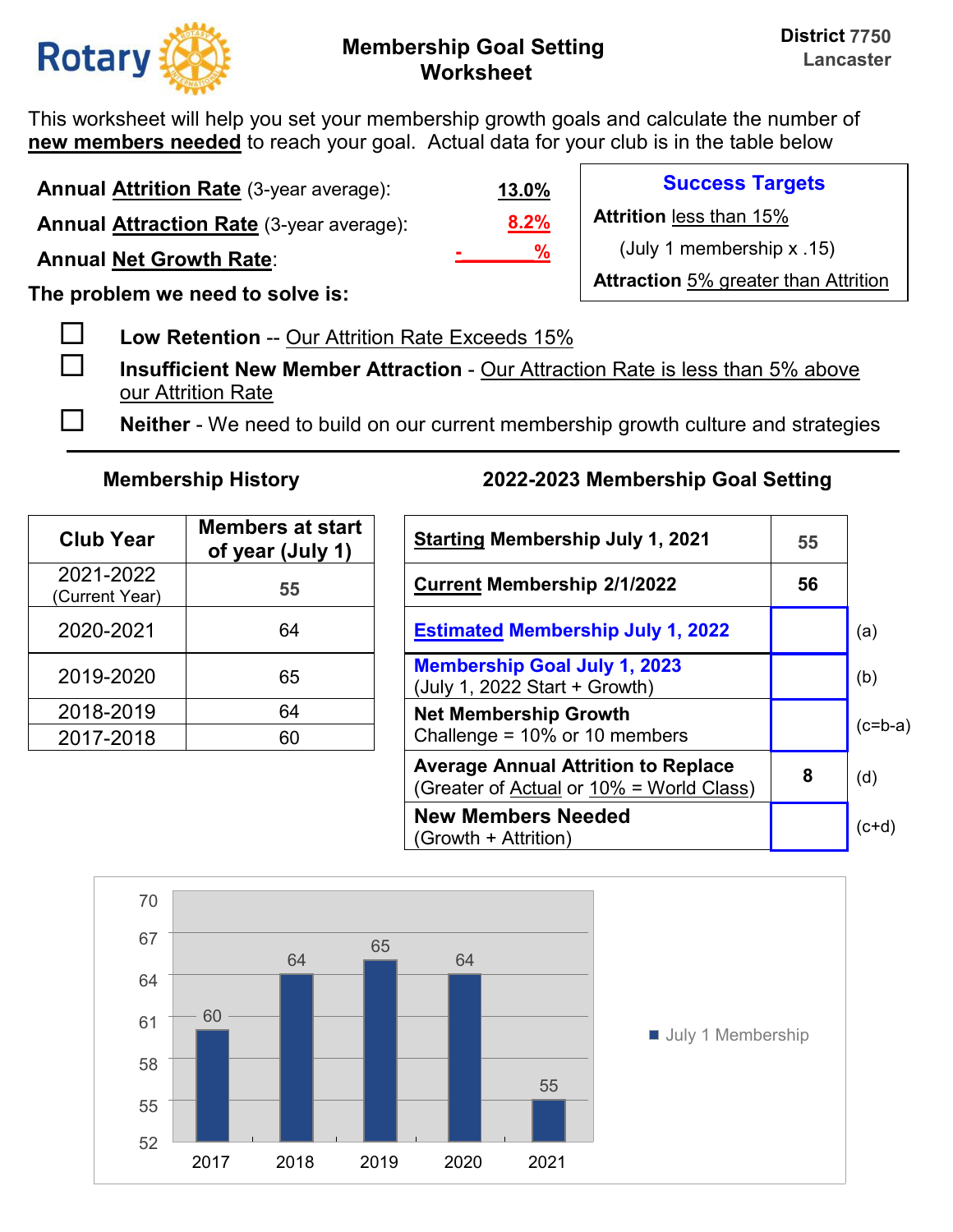

This worksheet will help you set your membership growth goals and calculate the number of **new members needed** to reach your goal. Actual data for your club is in the table below

**Annual Attrition Rate** (3-year average):

**Annual Attraction Rate** (3-year average):

**Annual Net Growth Rate**:

**The problem we need to solve is:** 

**Low Retention** -- Our Attrition Rate Exceeds 15%

 **Insufficient New Member Attraction** - Our Attraction Rate is less than 5% above our Attrition Rate

**Neither** - We need to build on our current membership growth culture and strategies

| <b>Club Year</b>            | <b>Members at start</b><br>of year (July 1) | <b>Starting Membership July 1, 20</b>                                |
|-----------------------------|---------------------------------------------|----------------------------------------------------------------------|
| 2021-2022<br>(Current Year) | 52                                          | <b>Current Membership 2/1/2022</b>                                   |
| 2020-2021                   | 53                                          | <b>Estimated Membership July 1,</b>                                  |
| 2019-2020                   | 53                                          | <b>Membership Goal July 1, 2023</b><br>(July 1, 2022 Start + Growth) |
| 2018-2019                   | 56                                          | <b>Net Membership Growth</b>                                         |
| 2017-2018                   | 61                                          | Challenge = 10% or 10 members                                        |

# **Membership History 2022-2023 Membership Goal Setting**

| <b>Club Year</b>           | <b>Members at start</b><br>of year (July 1) | <b>Starting Membership July 1, 2021</b>                                                | 52 |           |
|----------------------------|---------------------------------------------|----------------------------------------------------------------------------------------|----|-----------|
| 2021-2022<br>Current Year) | 52                                          | <b>Current Membership 2/1/2022</b>                                                     | 54 |           |
| 2020-2021                  | 53                                          | <b>Estimated Membership July 1, 2022</b>                                               |    | (a)       |
| 2019-2020                  | 53                                          | <b>Membership Goal July 1, 2023</b><br>(July 1, 2022 Start + Growth)                   |    | (b)       |
| 2018-2019                  | 56                                          | <b>Net Membership Growth</b>                                                           |    | $(c=b-a)$ |
| 2017-2018                  | 61                                          | Challenge = $10\%$ or 10 members                                                       |    |           |
|                            |                                             | <b>Average Annual Attrition to Replace</b><br>(Greater of Actual or 10% = World Class) | 5  | (d)       |
|                            |                                             | <b>New Members Needed</b><br>(Growth + Attrition)                                      |    | $(c+d)$   |



## **7.0% 9.5% -\_\_\_\_\_\_\_%**

**Success Targets** 

**Attrition** less than 15%

(July 1 membership x .15)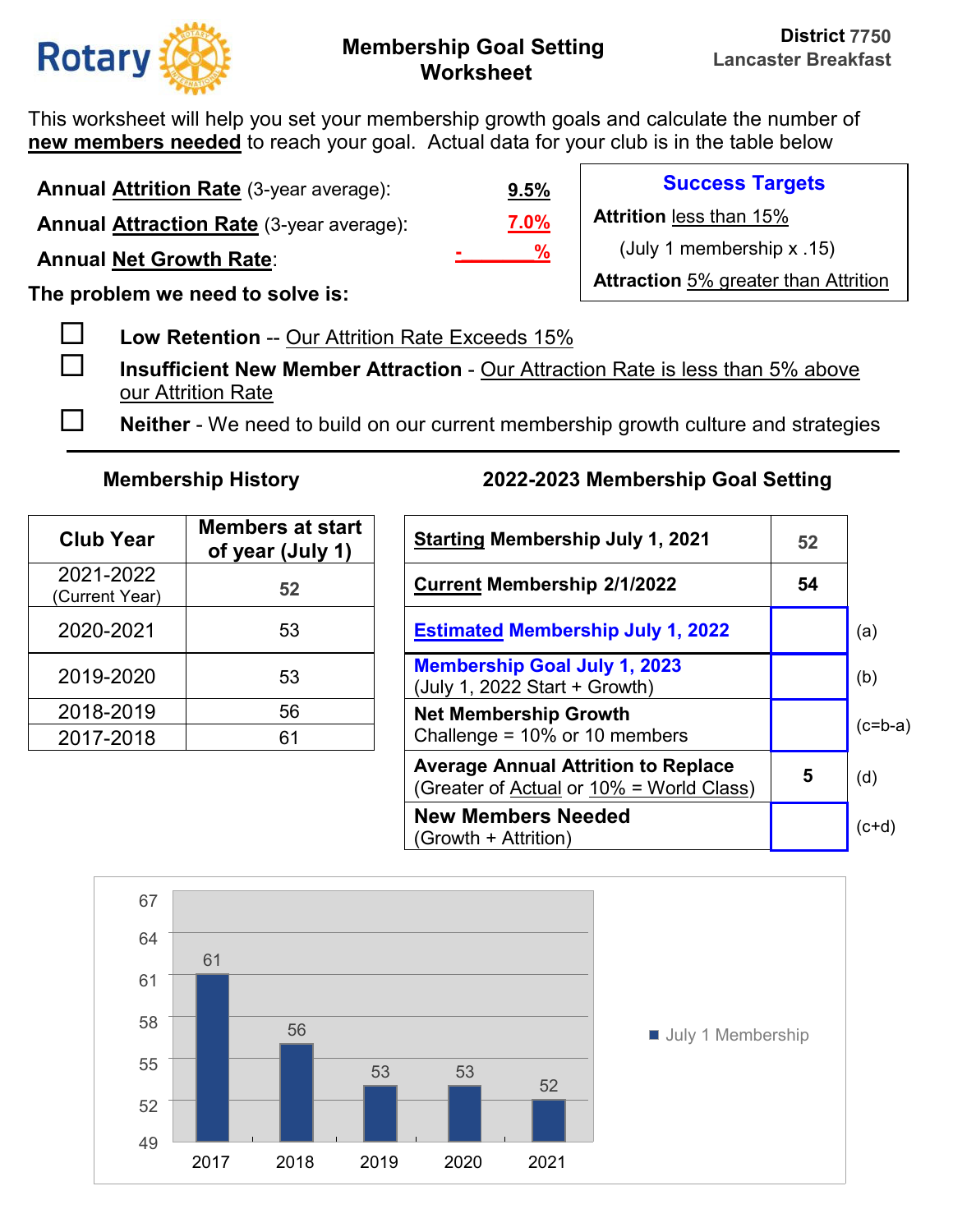

This worksheet will help you set your membership growth goals and calculate the number of **new members needed** to reach your goal. Actual data for your club is in the table below

**Annual Attrition Rate** (3-year average): **Annual Attraction Rate** (3-year average):

**Annual Net Growth Rate**:

**The problem we need to solve is:** 

**Low Retention** -- Our Attrition Rate Exceeds 15%

 **Insufficient New Member Attraction** - Our Attraction Rate is less than 5% above our Attrition Rate

**Neither** - We need to build on our current membership growth culture and strategies

| <b>Club Year</b>            | <b>Members at start</b><br>of year (July 1) | <b>Starting Membership July 1, 20</b>                                |
|-----------------------------|---------------------------------------------|----------------------------------------------------------------------|
| 2021-2022<br>(Current Year) | 46                                          | <b>Current Membership 2/1/2022</b>                                   |
| 2020-2021                   | 56                                          | <b>Estimated Membership July 1,</b>                                  |
| 2019-2020                   | 56                                          | <b>Membership Goal July 1, 2023</b><br>(July 1, 2022 Start + Growth) |
| 2018-2019                   | 49                                          | <b>Net Membership Growth</b>                                         |
| 2017-2018                   | 50                                          | Challenge = 10% or 10 members                                        |

## **Membership History 2022-2023 Membership Goal Setting**

| <b>Club Year</b>           | <b>Members at start</b><br>of year (July 1) | <b>Starting Membership July 1, 2021</b>                                                | 46 |           |
|----------------------------|---------------------------------------------|----------------------------------------------------------------------------------------|----|-----------|
| 2021-2022<br>Current Year) | 46                                          | <b>Current Membership 2/1/2022</b>                                                     | 47 |           |
| 2020-2021                  | 56                                          | <b>Estimated Membership July 1, 2022</b>                                               |    | (a)       |
| 2019-2020                  | 56                                          | <b>Membership Goal July 1, 2023</b><br>(July 1, 2022 Start + Growth)                   |    | (b)       |
| 2018-2019                  | 49                                          | <b>Net Membership Growth</b>                                                           |    | $(c=b-a)$ |
| 2017-2018                  | 50                                          | Challenge = $10\%$ or 10 members                                                       |    |           |
|                            |                                             | <b>Average Annual Attrition to Replace</b><br>(Greater of Actual or 10% = World Class) |    | (d)       |
|                            |                                             | <b>New Members Needed</b><br>(Growth + Attrition)                                      |    | $(c+d)$   |



**11.4% 13.3% -\_\_\_\_\_\_\_%**

**Success Targets** 

**Attrition** less than 15%

(July 1 membership x .15)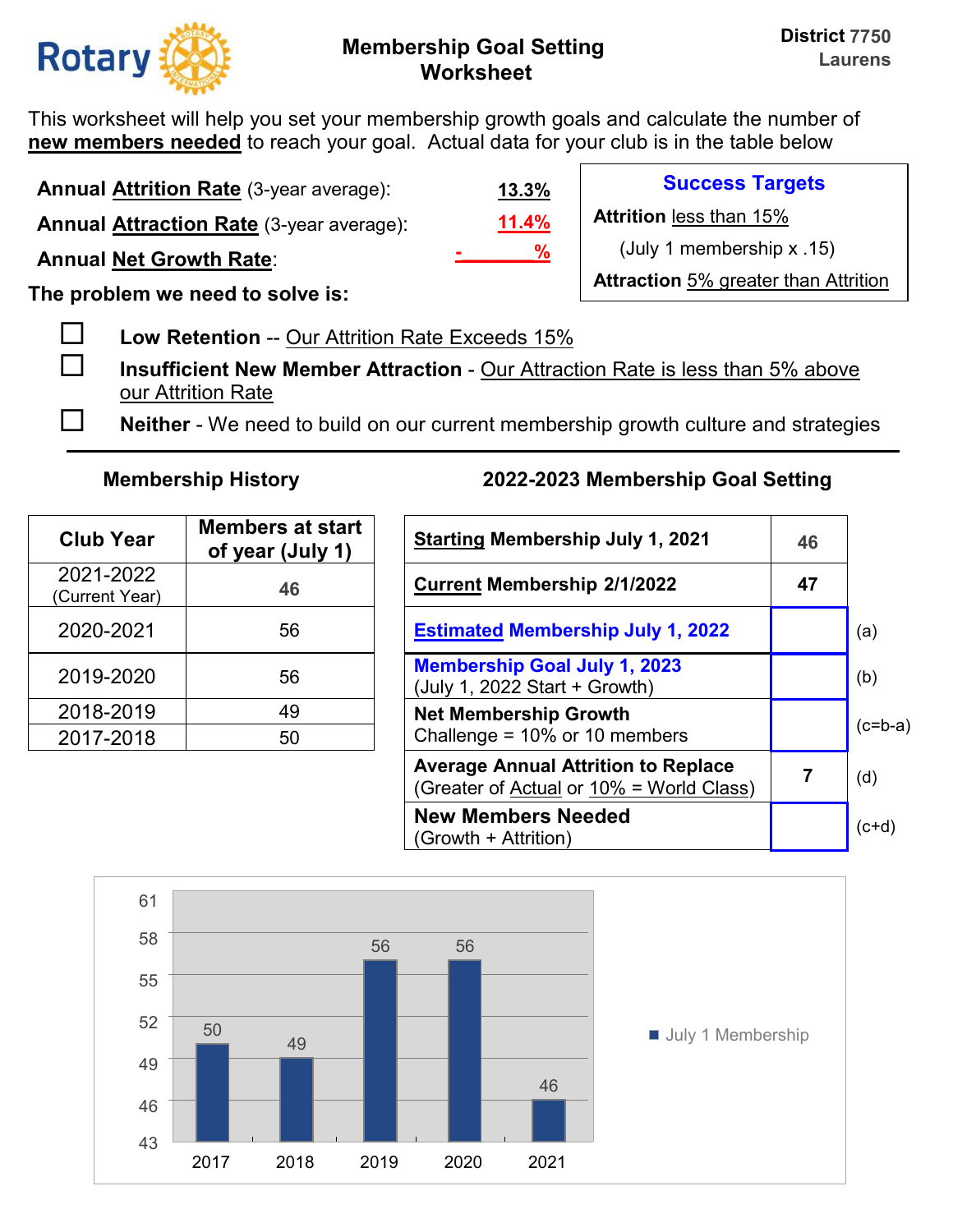

This worksheet will help you set your membership growth goals and calculate the number of **new members needed** to reach your goal. Actual data for your club is in the table below

**Annual Attrition Rate** (3-year average):

**Annual Attraction Rate** (3-year average):

**Annual Net Growth Rate**:

**The problem we need to solve is:** 

**Low Retention** -- Our Attrition Rate Exceeds 15%

 **Insufficient New Member Attraction** - Our Attraction Rate is less than 5% above our Attrition Rate

**Neither** - We need to build on our current membership growth culture and strategies

| <b>Club Year</b>            | <b>Members at start</b><br>of year (July 1) | <b>Starting Membership July 1, 20</b>                                |
|-----------------------------|---------------------------------------------|----------------------------------------------------------------------|
| 2021-2022<br>(Current Year) | 18                                          | <b>Current Membership 2/1/2022</b>                                   |
| 2020-2021                   | 20                                          | <b>Estimated Membership July 1,</b>                                  |
| 2019-2020                   | 25                                          | <b>Membership Goal July 1, 2023</b><br>(July 1, 2022 Start + Growth) |
| 2018-2019                   | 30                                          | <b>Net Membership Growth</b>                                         |
| 2017-2018                   | 31                                          | Challenge = 10% or 10 members                                        |

## **Membership History 2022-2023 Membership Goal Setting**

| <b>Club Year</b>           | <b>Members at start</b><br>of year (July 1) | <b>Starting Membership July 1, 2021</b>                                                | 18 |           |
|----------------------------|---------------------------------------------|----------------------------------------------------------------------------------------|----|-----------|
| 2021-2022<br>Current Year) | 18                                          | <b>Current Membership 2/1/2022</b>                                                     | 27 |           |
| 2020-2021                  | 20                                          | <b>Estimated Membership July 1, 2022</b>                                               |    | (a)       |
| 2019-2020                  | 25                                          | <b>Membership Goal July 1, 2023</b><br>(July 1, 2022 Start + Growth)                   |    | (b)       |
| 2018-2019                  | 30                                          | <b>Net Membership Growth</b>                                                           |    | $(c=b-a)$ |
| 2017-2018                  | 31                                          | Challenge = $10\%$ or 10 members                                                       |    |           |
|                            |                                             | <b>Average Annual Attrition to Replace</b><br>(Greater of Actual or 10% = World Class) | 6  | (d)       |
|                            |                                             | <b>New Members Needed</b><br>(Growth + Attrition)                                      |    | $(c+d)$   |



**9.5% 28.6% -\_\_\_\_\_\_\_%** **Success Targets** 

**Attrition** less than 15%

(July 1 membership x .15)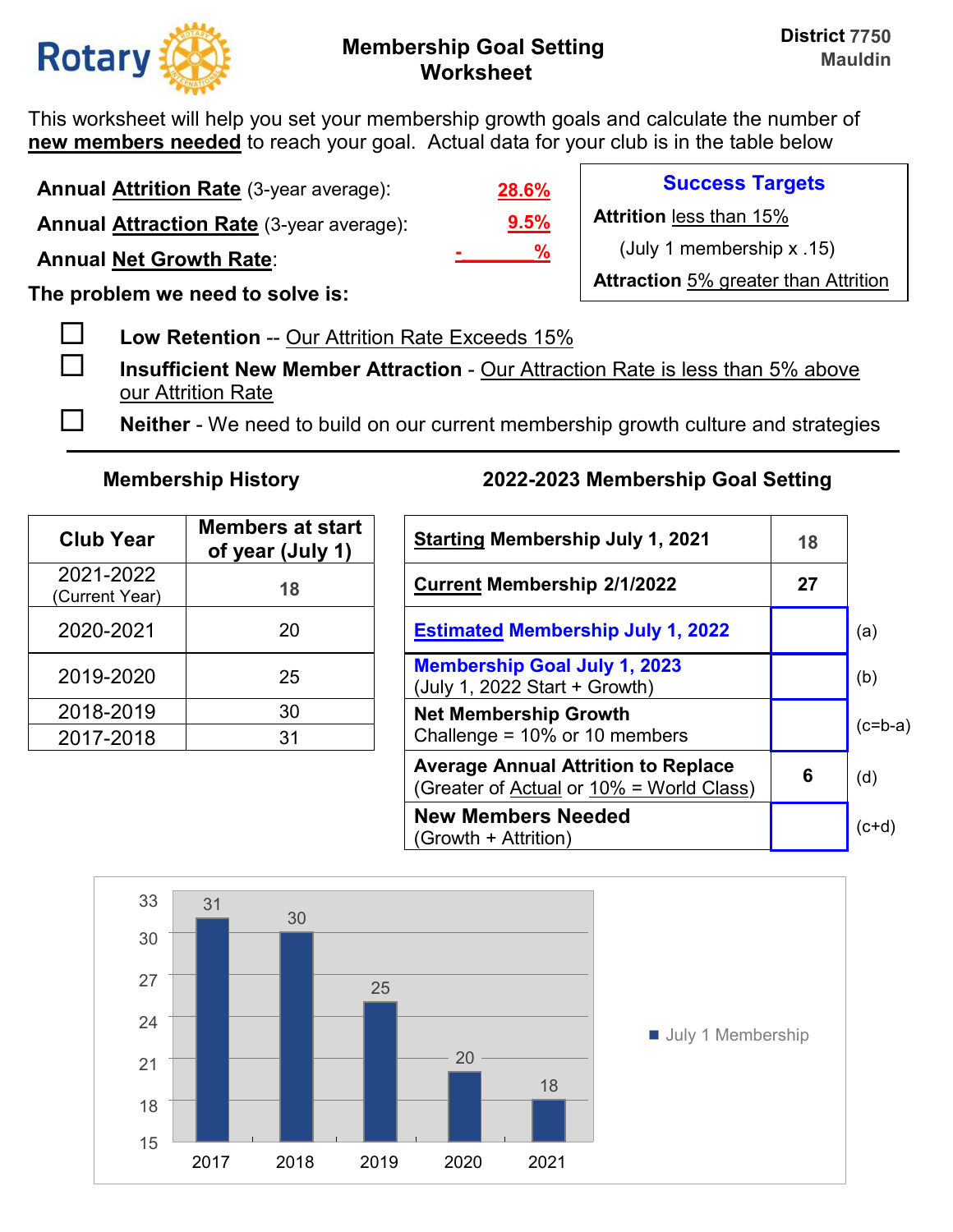

This worksheet will help you set your membership growth goals and calculate the number of **new members needed** to reach your goal. Actual data for your club is in the table below

**Annual Attrition Rate** (3-year average):

**Annual Attraction Rate** (3-year average):

**Annual Net Growth Rate**:

**The problem we need to solve is:** 

**Low Retention** -- Our Attrition Rate Exceeds 15%

 **Insufficient New Member Attraction** - Our Attraction Rate is less than 5% above our Attrition Rate

**Neither** - We need to build on our current membership growth culture and strategies

| <b>Club Year</b>            | <b>Members at start</b><br>of year (July 1) | <b>Starting Membership July 1, 2</b>                                 |
|-----------------------------|---------------------------------------------|----------------------------------------------------------------------|
| 2021-2022<br>(Current Year) | 70                                          | <b>Current Membership 2/1/2022</b>                                   |
| 2020-2021                   | 75                                          | <b>Estimated Membership July 1,</b>                                  |
| 2019-2020                   | 78                                          | <b>Membership Goal July 1, 2023</b><br>(July 1, 2022 Start + Growth) |
| 2018-2019                   | 77                                          | <b>Net Membership Growth</b>                                         |
| 2017-2018                   | 74                                          | Challenge = 10% or 10 members                                        |

## **Membership History 2022-2023 Membership Goal Setting**

| <b>Club Year</b>           | <b>Members at start</b><br>of year (July 1) | <b>Starting Membership July 1, 2021</b>                                                | 70 |           |
|----------------------------|---------------------------------------------|----------------------------------------------------------------------------------------|----|-----------|
| 2021-2022<br>Current Year) | 70                                          | <b>Current Membership 2/1/2022</b>                                                     | 79 |           |
| 2020-2021                  | 75                                          | <b>Estimated Membership July 1, 2022</b>                                               |    | (a)       |
| 2019-2020                  | 78                                          | <b>Membership Goal July 1, 2023</b><br>(July 1, 2022 Start + Growth)                   |    | (b)       |
| 2018-2019                  | 77                                          | <b>Net Membership Growth</b>                                                           |    | $(c=b-a)$ |
| 2017-2018                  | 74                                          | Challenge = $10\%$ or 10 members                                                       |    |           |
|                            |                                             | <b>Average Annual Attrition to Replace</b><br>(Greater of Actual or 10% = World Class) | 9  | (d)       |
|                            |                                             | <b>New Members Needed</b><br>(Growth + Attrition)                                      |    | $(c+d)$   |



**9.0% 12.1% -\_\_\_\_\_\_\_%**

**Success Targets** 

**Attrition** less than 15%

(July 1 membership x .15)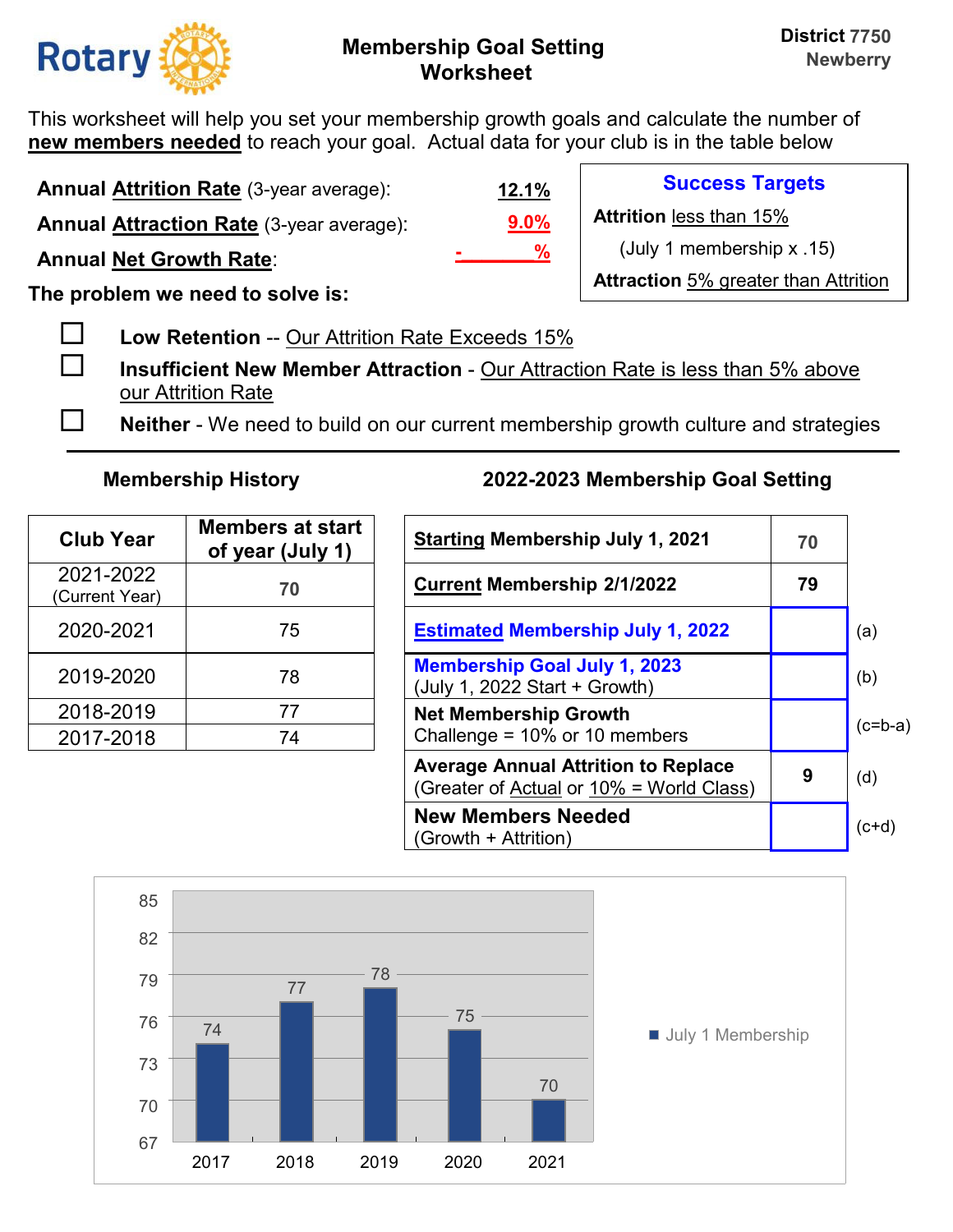

This worksheet will help you set your membership growth goals and calculate the number of **new members needed** to reach your goal. Actual data for your club is in the table below

| <b>Annual Attrition Rate (3-year average):</b>  | <u>13.9%</u>  | <b>Success Targets</b>                      |
|-------------------------------------------------|---------------|---------------------------------------------|
| <b>Annual Attraction Rate (3-year average):</b> | 13.9%         | <b>Attrition less than 15%</b>              |
| <b>Annual Net Growth Rate:</b>                  | $\frac{0}{0}$ | (July 1 membership $x$ .15)                 |
| The problem we need to solve is:                |               | <b>Attraction 5% greater than Attrition</b> |

- **Low Retention** -- Our Attrition Rate Exceeds 15%
- **Insufficient New Member Attraction** Our Attraction Rate is less than 5% above our Attrition Rate
- **Neither** We need to build on our current membership growth culture and strategies

| <b>Club Year</b>            | <b>Members at start</b><br>of year (July 1) | <b>Starting Membership July 1, 20</b>                                |
|-----------------------------|---------------------------------------------|----------------------------------------------------------------------|
| 2021-2022<br>(Current Year) | 21                                          | <b>Current Membership 2/1/2022</b>                                   |
| 2020-2021                   | 25                                          | <b>Estimated Membership July 1,</b>                                  |
| 2019-2020                   | 26                                          | <b>Membership Goal July 1, 2023</b><br>(July 1, 2022 Start + Growth) |
| 2018-2019                   | 21                                          | <b>Net Membership Growth</b>                                         |
| 2017-2018                   | 18                                          | Challenge = 10% or 10 members                                        |

| <b>Club Year</b>           | <b>Members at start</b><br>of year (July 1) | <b>Starting Membership July 1, 2021</b>                                                | 21 |           |
|----------------------------|---------------------------------------------|----------------------------------------------------------------------------------------|----|-----------|
| 2021-2022<br>Current Year) | 21                                          | <b>Current Membership 2/1/2022</b>                                                     | 21 |           |
| 2020-2021                  | 25                                          | <b>Estimated Membership July 1, 2022</b>                                               |    | (a)       |
| 2019-2020                  | 26                                          | <b>Membership Goal July 1, 2023</b><br>(July 1, 2022 Start + Growth)                   |    | (b)       |
| 2018-2019                  | 21                                          | <b>Net Membership Growth</b>                                                           |    | $(c=b-a)$ |
| 2017-2018                  | 18                                          | Challenge = $10\%$ or 10 members                                                       |    |           |
|                            |                                             | <b>Average Annual Attrition to Replace</b><br>(Greater of Actual or 10% = World Class) | 4  | (d)       |
|                            |                                             | <b>New Members Needed</b><br>(Growth + Attrition)                                      |    | $(c+d)$   |

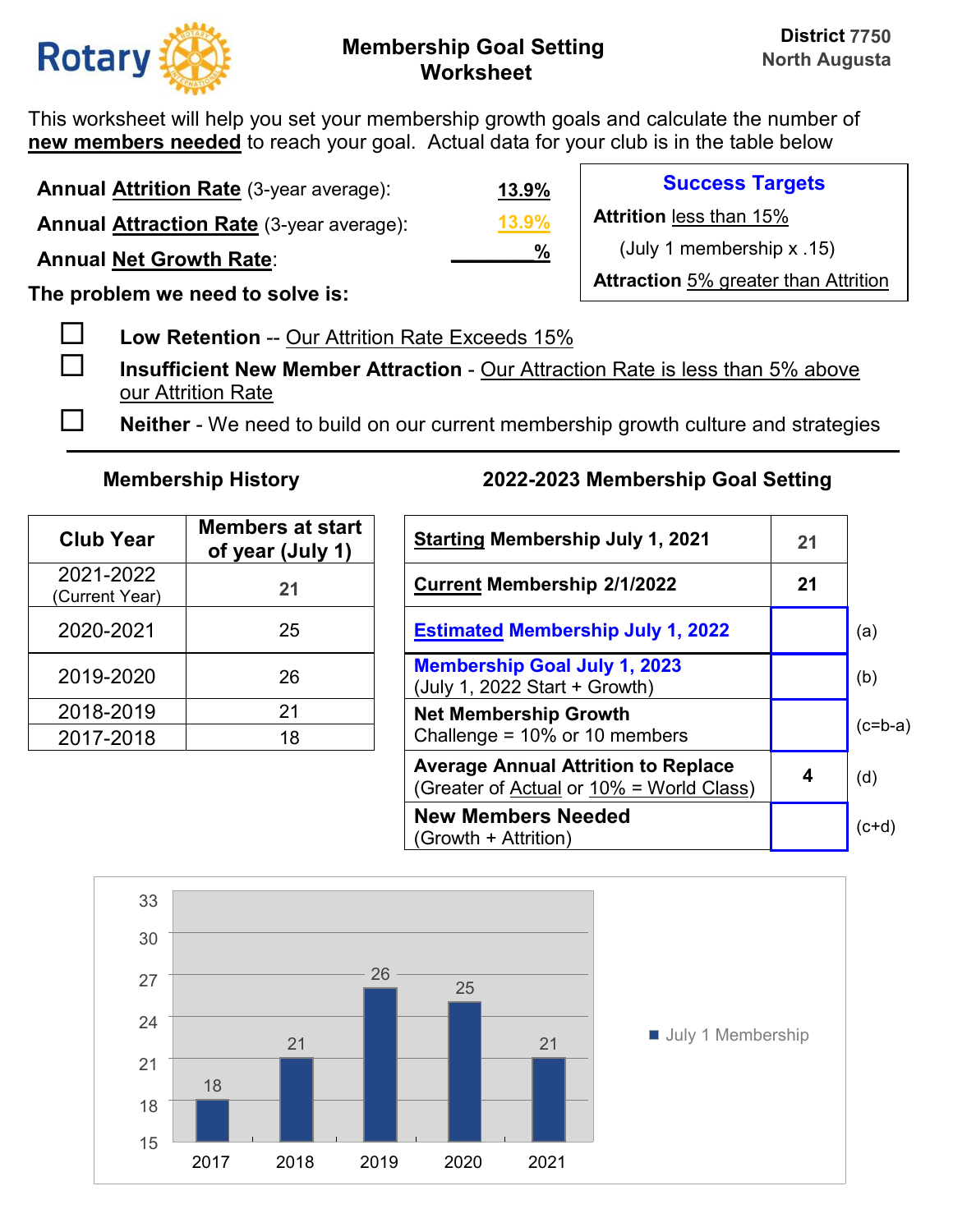

This worksheet will help you set your membership growth goals and calculate the number of **new members needed** to reach your goal. Actual data for your club is in the table below

**Annual Attrition Rate** (3-year average): **Annual Attraction Rate** (3-year average):

**Annual Net Growth Rate**:

**The problem we need to solve is:** 

**Low Retention** -- Our Attrition Rate Exceeds 15%

 **Insufficient New Member Attraction** - Our Attraction Rate is less than 5% above our Attrition Rate

**Neither** - We need to build on our current membership growth culture and strategies

| <b>Club Year</b>            | <b>Members at start</b><br>of year (July 1) | <b>Starting Membership July 1, 20</b>                                |
|-----------------------------|---------------------------------------------|----------------------------------------------------------------------|
| 2021-2022<br>(Current Year) | 31                                          | <b>Current Membership 2/1/2022</b>                                   |
| 2020-2021                   | 35                                          | <b>Estimated Membership July 1,</b>                                  |
| 2019-2020                   | 39                                          | <b>Membership Goal July 1, 2023</b><br>(July 1, 2022 Start + Growth) |
| 2018-2019                   | 36                                          | <b>Net Membership Growth</b>                                         |
| 2017-2018                   | 42                                          | Challenge = 10% or 10 members                                        |

## **Membership History 2022-2023 Membership Goal Setting**

| <b>Club Year</b>           | <b>Members at start</b><br>of year (July 1) | <b>Starting Membership July 1, 2021</b>                                                | 31 |           |
|----------------------------|---------------------------------------------|----------------------------------------------------------------------------------------|----|-----------|
| 2021-2022<br>Current Year) | 31                                          | <b>Current Membership 2/1/2022</b>                                                     | 29 |           |
| 2020-2021                  | 35                                          | <b>Estimated Membership July 1, 2022</b>                                               |    | (a)       |
| 2019-2020                  | 39                                          | <b>Membership Goal July 1, 2023</b><br>(July 1, 2022 Start + Growth)                   |    | (b)       |
| 2018-2019                  | 36                                          | <b>Net Membership Growth</b>                                                           |    | $(c=b-a)$ |
| 2017-2018                  | 42                                          | Challenge = $10\%$ or 10 members                                                       |    |           |
|                            |                                             | <b>Average Annual Attrition to Replace</b><br>(Greater of Actual or 10% = World Class) | 5  | (d)       |
|                            |                                             | <b>New Members Needed</b><br>(Growth + Attrition)                                      |    | $(c+d)$   |



**8.6% -\_\_\_\_\_\_\_%**

**13.3%**

**Success Targets Attrition** less than 15%

(July 1 membership x .15)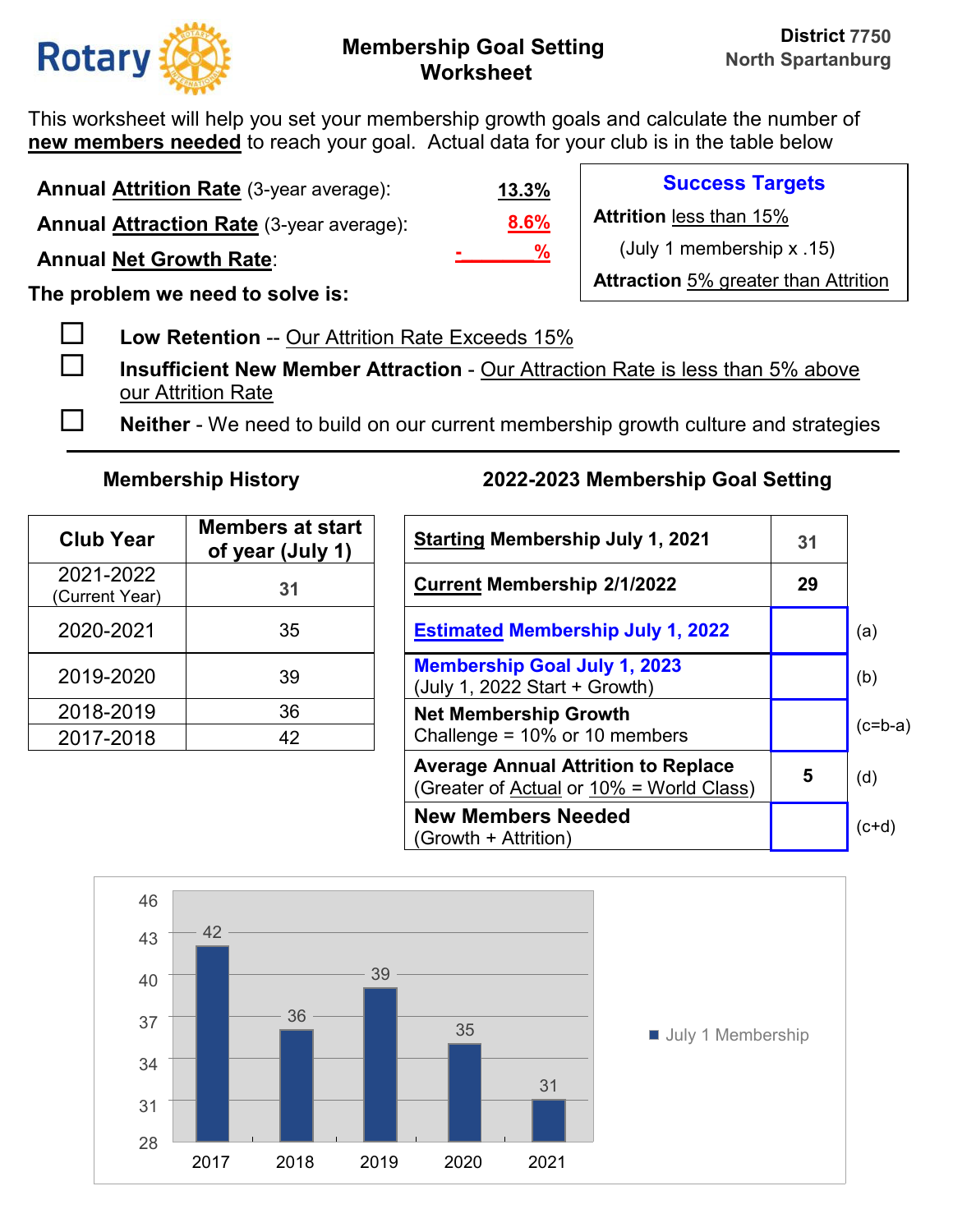

This worksheet will help you set your membership growth goals and calculate the number of **new members needed** to reach your goal. Actual data for your club is in the table below

**Annual Attrition Rate** (3-year average):

**Annual Attraction Rate** (3-year average):

**Annual Net Growth Rate**:

**The problem we need to solve is:** 

**Low Retention** -- Our Attrition Rate Exceeds 15%

 **Insufficient New Member Attraction** - Our Attraction Rate is less than 5% above our Attrition Rate

**Neither** - We need to build on our current membership growth culture and strategies

| <b>Club Year</b>            | <b>Members at start</b><br>of year (July 1) | <b>Starting Membership July 1, 20</b>                                |
|-----------------------------|---------------------------------------------|----------------------------------------------------------------------|
| 2021-2022<br>(Current Year) | 35                                          | <b>Current Membership 2/1/2022</b>                                   |
| 2020-2021                   | 41                                          | <b>Estimated Membership July 1,</b>                                  |
| 2019-2020                   | 44                                          | <b>Membership Goal July 1, 2023</b><br>(July 1, 2022 Start + Growth) |
| 2018-2019                   | 43                                          | <b>Net Membership Growth</b>                                         |
| 2017-2018                   | 41                                          | Challenge = 10% or 10 members                                        |

# **Membership History 2022-2023 Membership Goal Setting**

| <b>Club Year</b>           | <b>Members at start</b><br>of year (July 1) | <b>Starting Membership July 1, 2021</b>                                                | 35 |           |
|----------------------------|---------------------------------------------|----------------------------------------------------------------------------------------|----|-----------|
| 2021-2022<br>Current Year) | 35                                          | <b>Current Membership 2/1/2022</b>                                                     | 36 |           |
| 2020-2021                  | 41                                          | <b>Estimated Membership July 1, 2022</b>                                               |    | (a)       |
| 2019-2020                  | 44                                          | <b>Membership Goal July 1, 2023</b><br>(July 1, 2022 Start + Growth)                   |    | (b)       |
| 2018-2019                  | 43                                          | <b>Net Membership Growth</b>                                                           |    |           |
| 2017-2018                  | 41                                          | Challenge = $10\%$ or 10 members                                                       |    | $(c=b-a)$ |
|                            |                                             | <b>Average Annual Attrition to Replace</b><br>(Greater of Actual or 10% = World Class) | 9  | (d)       |
|                            |                                             | <b>New Members Needed</b><br>(Growth + Attrition)                                      |    | $(ct+d)$  |



**14.2% 20.8% -\_\_\_\_\_\_\_%**

**Success Targets** 

**Attrition** less than 15%

(July 1 membership x .15)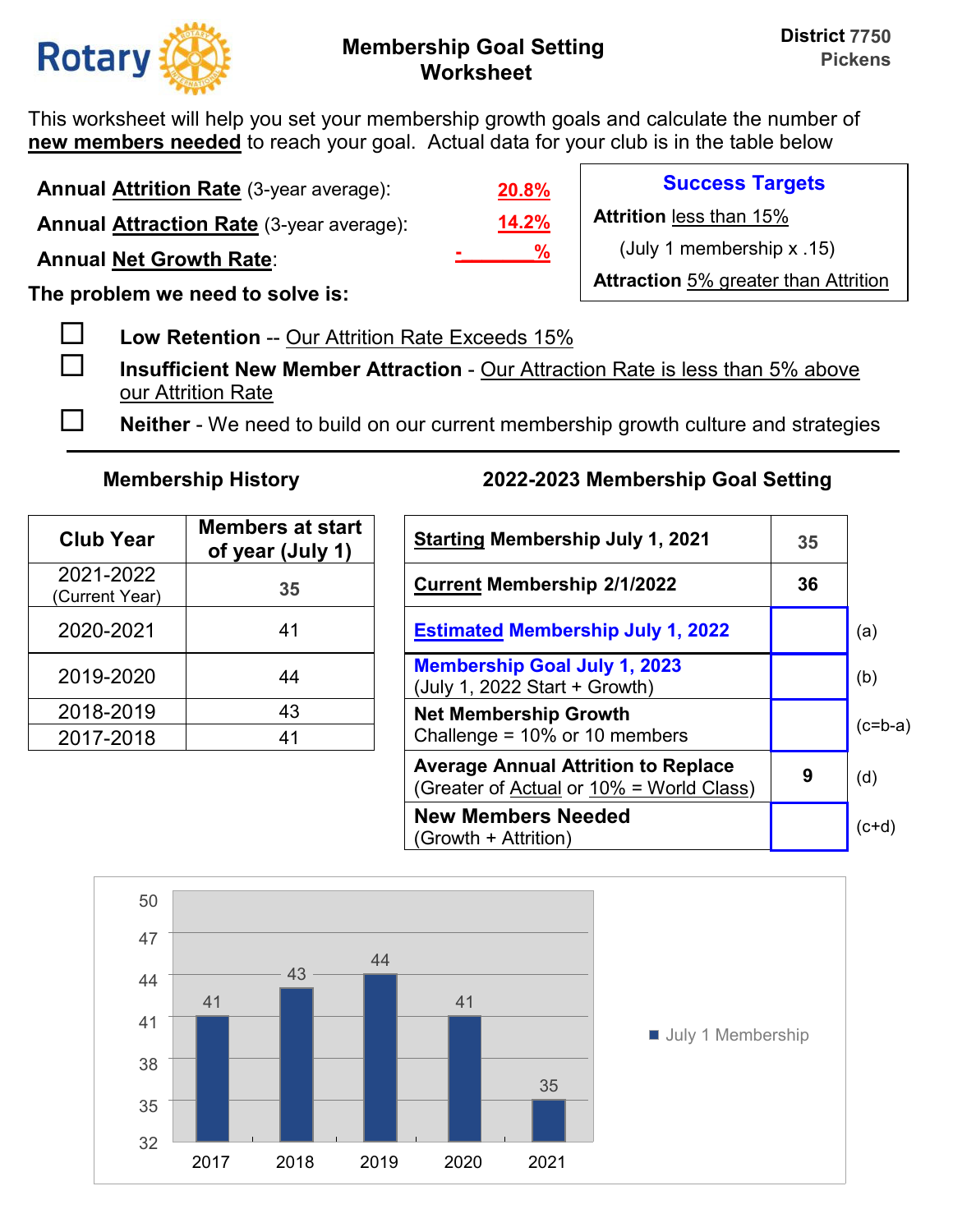

This worksheet will help you set your membership growth goals and calculate the number of **new members needed** to reach your goal. Actual data for your club is in the table below

**Annual Attrition Rate** (3-year average):

**Annual Attraction Rate** (3-year average):

**Annual Net Growth Rate**:

**The problem we need to solve is:** 

**Low Retention** -- Our Attrition Rate Exceeds 15%

 **Insufficient New Member Attraction** - Our Attraction Rate is less than 5% above our Attrition Rate

**Neither** - We need to build on our current membership growth culture and strategies

| <b>Club Year</b>            | <b>Members at start</b><br>of year (July 1) | <b>Starting Membership July 1, 20</b>                                |
|-----------------------------|---------------------------------------------|----------------------------------------------------------------------|
| 2021-2022<br>(Current Year) | 40                                          | <b>Current Membership 2/1/2022</b>                                   |
| 2020-2021                   | 45                                          | <b>Estimated Membership July 1,</b>                                  |
| 2019-2020                   | 44                                          | <b>Membership Goal July 1, 2023</b><br>(July 1, 2022 Start + Growth) |
| 2018-2019                   | 47                                          | <b>Net Membership Growth</b>                                         |
| 2017-2018                   | 43                                          | Challenge = 10% or 10 members                                        |

# **Membership History 2022-2023 Membership Goal Setting**

| <b>Club Year</b>           | <b>Members at start</b><br>of year (July 1) | <b>Starting Membership July 1, 2021</b>                                                | 40 |           |
|----------------------------|---------------------------------------------|----------------------------------------------------------------------------------------|----|-----------|
| 2021-2022<br>Current Year) | 40                                          | <b>Current Membership 2/1/2022</b>                                                     | 37 |           |
| 2020-2021                  | 45                                          | <b>Estimated Membership July 1, 2022</b>                                               |    | (a)       |
| 2019-2020                  | 44                                          | <b>Membership Goal July 1, 2023</b><br>(July 1, 2022 Start + Growth)                   |    | (b)       |
| 2018-2019                  | 47                                          | <b>Net Membership Growth</b>                                                           |    |           |
| 2017-2018                  | 43                                          | Challenge = $10\%$ or 10 members                                                       |    | $(c=b-a)$ |
|                            |                                             | <b>Average Annual Attrition to Replace</b><br>(Greater of Actual or 10% = World Class) | 6  | (d)       |
|                            |                                             | <b>New Members Needed</b><br>(Growth + Attrition)                                      |    | $(ct+d)$  |



**8.5% 14.0% -\_\_\_\_\_\_\_%**

**Success Targets Attrition** less than 15%

(July 1 membership x .15)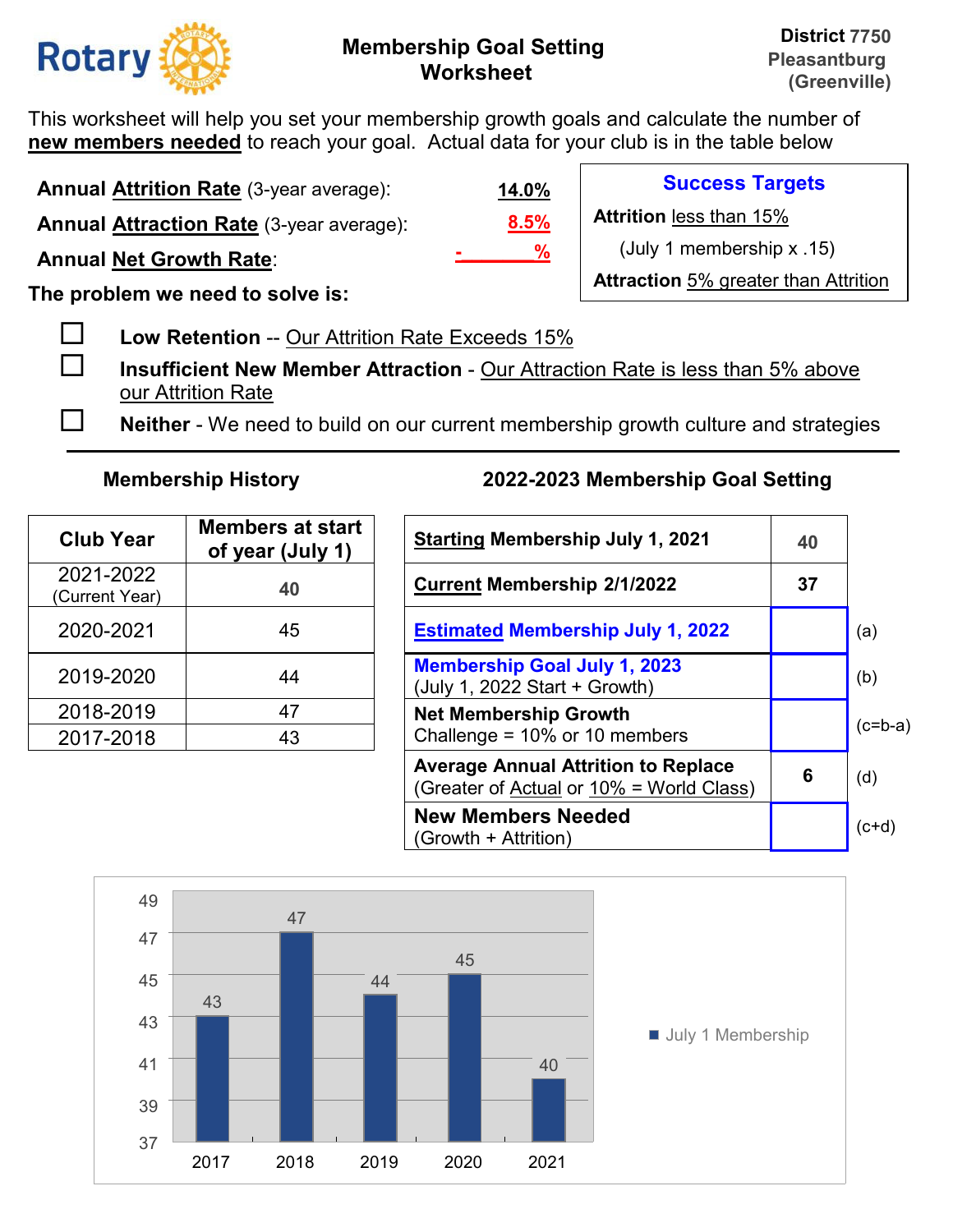

This worksheet will help you set your membership growth goals and calculate the number of **new members needed** to reach your goal. Actual data for your club is in the table below

**Annual Attrition Rate** (3-year average):

**Annual Attraction Rate** (3-year average):

**Annual Net Growth Rate**:

**The problem we need to solve is:** 

**Low Retention** -- Our Attrition Rate Exceeds 15%

 **Insufficient New Member Attraction** - Our Attraction Rate is less than 5% above our Attrition Rate

**Neither** - We need to build on our current membership growth culture and strategies

| <b>Club Year</b>            | <b>Members at start</b><br>of year (July 1) | <b>Starting Membership July 1, 20</b>                                |
|-----------------------------|---------------------------------------------|----------------------------------------------------------------------|
| 2021-2022<br>(Current Year) | 64                                          | <b>Current Membership 2/1/2022</b>                                   |
| 2020-2021                   | 61                                          | <b>Estimated Membership July 1,</b>                                  |
| 2019-2020                   | 64                                          | <b>Membership Goal July 1, 2023</b><br>(July 1, 2022 Start + Growth) |
| 2018-2019                   | 86                                          | <b>Net Membership Growth</b>                                         |
| 2017-2018                   | 103                                         | Challenge = 10% or 10 members                                        |

## **Membership History 2022-2023 Membership Goal Setting**

| <b>Club Year</b>           | <b>Members at start</b><br>of year (July 1) | <b>Starting Membership July 1, 2021</b>                                                | 64 |           |
|----------------------------|---------------------------------------------|----------------------------------------------------------------------------------------|----|-----------|
| 2021-2022<br>Current Year) | 64                                          | <b>Current Membership 2/1/2022</b>                                                     | 66 |           |
| 2020-2021                  | 61                                          | <b>Estimated Membership July 1, 2022</b>                                               |    | (a)       |
| 2019-2020                  | 64                                          | <b>Membership Goal July 1, 2023</b><br>(July 1, 2022 Start + Growth)                   |    | (b)       |
| 2018-2019                  | 86                                          | <b>Net Membership Growth</b>                                                           |    | $(c=b-a)$ |
| 2017-2018                  | 103                                         | Challenge = $10\%$ or 10 members                                                       |    |           |
|                            |                                             | <b>Average Annual Attrition to Replace</b><br>(Greater of Actual or 10% = World Class) | 16 | (d)       |
|                            |                                             | <b>New Members Needed</b><br>(Growth + Attrition)                                      |    | $(c+d)$   |



**13.8% 25.4% -\_\_\_\_\_\_\_%**

**Success Targets** 

**Attrition** less than 15%

(July 1 membership x .15)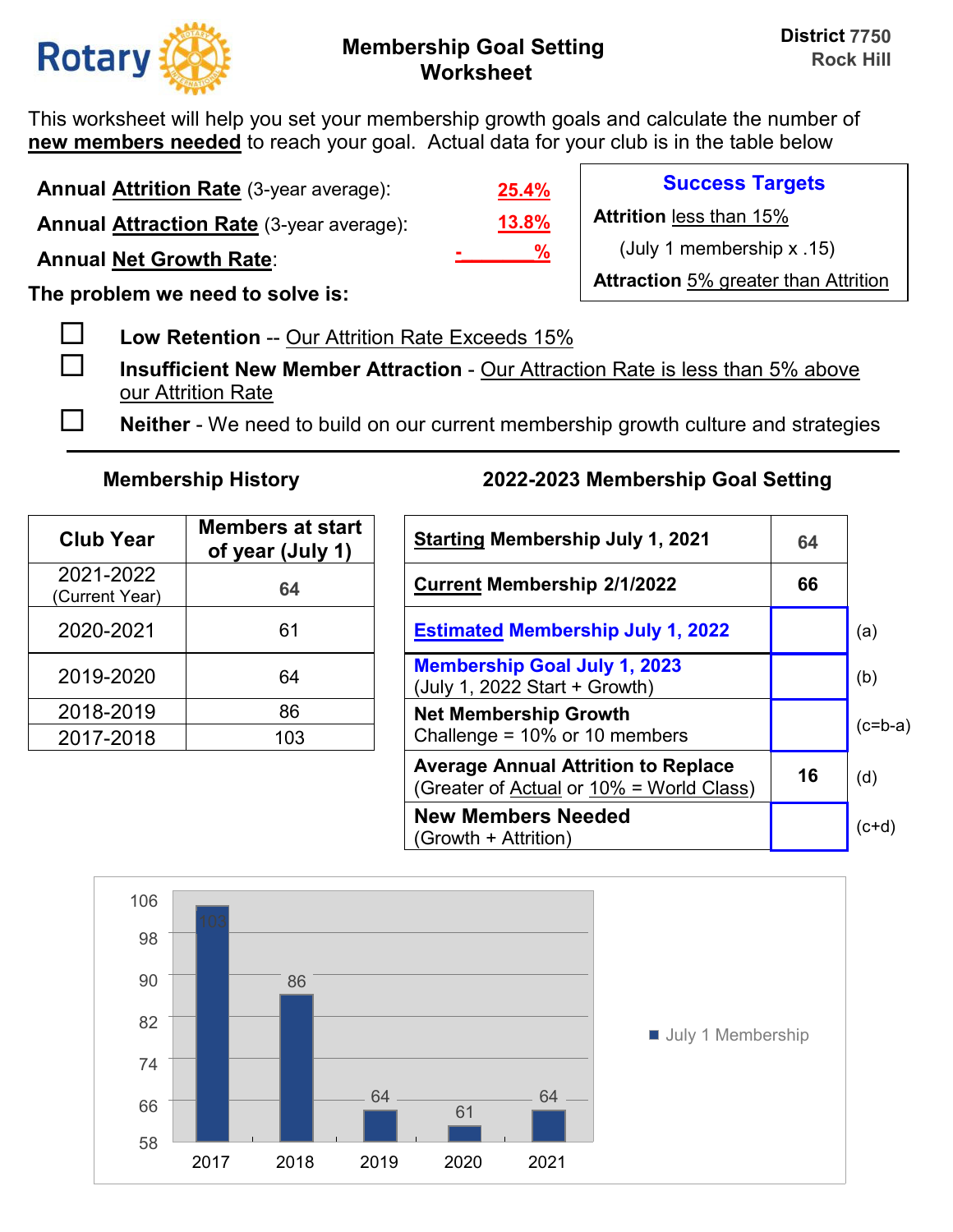

This worksheet will help you set your membership growth goals and calculate the number of **new members needed** to reach your goal. Actual data for your club is in the table below

**Annual Attrition Rate** (3-year average): **Annual Attraction Rate** (3-year average):

**Annual Net Growth Rate**:

**The problem we need to solve is:** 

**Low Retention** -- Our Attrition Rate Exceeds 15%

 **Insufficient New Member Attraction** - Our Attraction Rate is less than 5% above our Attrition Rate

**Neither** - We need to build on our current membership growth culture and strategies

| <b>Club Year</b>            | <b>Members at start</b><br>of year (July 1) | <b>Starting Membership July 1, 20</b>                                |
|-----------------------------|---------------------------------------------|----------------------------------------------------------------------|
| 2021-2022<br>(Current Year) | 37                                          | <b>Current Membership 2/1/2022</b>                                   |
| 2020-2021                   | 38                                          | <b>Estimated Membership July 1,</b>                                  |
| 2019-2020                   | 43                                          | <b>Membership Goal July 1, 2023</b><br>(July 1, 2022 Start + Growth) |
| 2018-2019                   | 46                                          | <b>Net Membership Growth</b>                                         |
| 2017-2018                   | 46                                          | Challenge = 10% or 10 members                                        |

# **Membership History 2022-2023 Membership Goal Setting**

| <b>Club Year</b>           | <b>Members at start</b><br>of year (July 1) | <b>Starting Membership July 1, 2021</b>                                                | 37 |           |
|----------------------------|---------------------------------------------|----------------------------------------------------------------------------------------|----|-----------|
| 2021-2022<br>Current Year) | 37                                          | <b>Current Membership 2/1/2022</b>                                                     | 36 |           |
| 2020-2021                  | 38                                          | <b>Estimated Membership July 1, 2022</b>                                               |    | (a)       |
| 2019-2020                  | 43                                          | <b>Membership Goal July 1, 2023</b><br>(July 1, 2022 Start + Growth)                   |    | (b)       |
| 2018-2019                  | 46                                          | <b>Net Membership Growth</b>                                                           |    |           |
| 2017-2018                  | 46                                          | Challenge = $10\%$ or 10 members                                                       |    | $(c=b-a)$ |
|                            |                                             | <b>Average Annual Attrition to Replace</b><br>(Greater of Actual or 10% = World Class) | 6  | (d)       |
|                            |                                             | <b>New Members Needed</b><br>(Growth + Attrition)                                      |    | $(ct+d)$  |



**5.9% 13.6% -\_\_\_\_\_\_\_%**

**Success Targets** 

**Attrition** less than 15%

(July 1 membership x .15)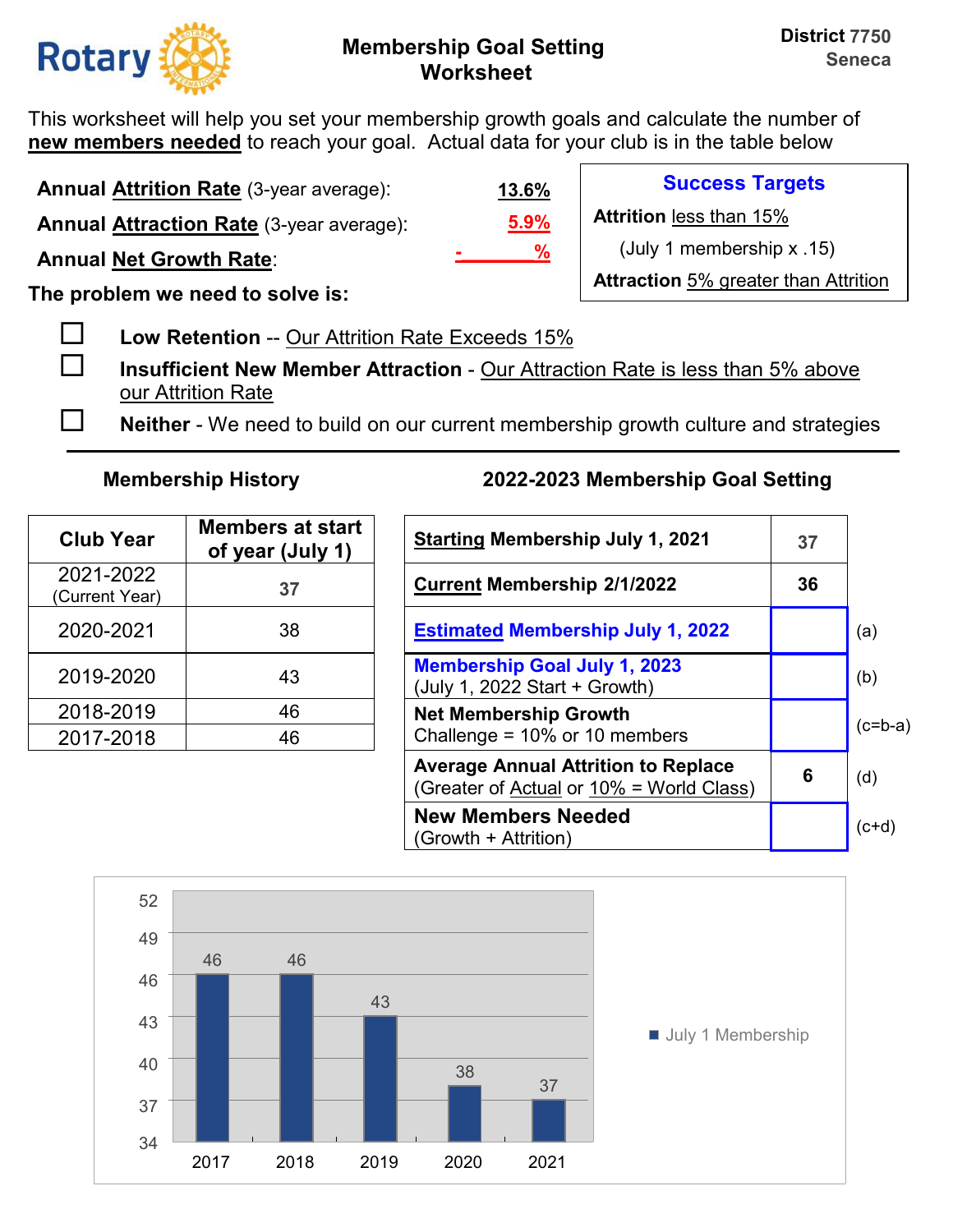

This worksheet will help you set your membership growth goals and calculate the number of **new members needed** to reach your goal. Actual data for your club is in the table below

**Annual Attrition Rate** (3-year average): **Annual Attraction Rate** (3-year average):

**Annual Net Growth Rate**:

**The problem we need to solve is:** 

**Low Retention** -- Our Attrition Rate Exceeds 15%

 **Insufficient New Member Attraction** - Our Attraction Rate is less than 5% above our Attrition Rate

**Neither** - We need to build on our current membership growth culture and strategies

| <b>Club Year</b>            | <b>Members at start</b><br>of year (July 1) | <b>Starting Membership July 1, 20</b>                                |
|-----------------------------|---------------------------------------------|----------------------------------------------------------------------|
| 2021-2022<br>(Current Year) | 22                                          | <b>Current Membership 2/1/2022</b>                                   |
| 2020-2021                   | 22                                          | <b>Estimated Membership July 1,</b>                                  |
| 2019-2020                   | 24                                          | <b>Membership Goal July 1, 2023</b><br>(July 1, 2022 Start + Growth) |
| 2018-2019                   | 23                                          | <b>Net Membership Growth</b>                                         |
| 2017-2018                   | 22                                          | Challenge = 10% or 10 members                                        |

## **Membership History 2022-2023 Membership Goal Setting**

| <b>Club Year</b>           | <b>Members at start</b><br>of year (July 1) | <b>Starting Membership July 1, 2021</b>                                                | 22           |           |
|----------------------------|---------------------------------------------|----------------------------------------------------------------------------------------|--------------|-----------|
| 2021-2022<br>Current Year) | 22                                          | <b>Current Membership 2/1/2022</b>                                                     | 24           |           |
| 2020-2021                  | 22                                          | <b>Estimated Membership July 1, 2022</b>                                               |              | (a)       |
| 2019-2020                  | 24                                          | <b>Membership Goal July 1, 2023</b><br>(July 1, 2022 Start + Growth)                   |              | (b)       |
| 2018-2019                  | 23                                          | <b>Net Membership Growth</b>                                                           |              | $(c=b-a)$ |
| 2017-2018                  | 22                                          | Challenge = $10\%$ or 10 members                                                       |              |           |
|                            |                                             | <b>Average Annual Attrition to Replace</b><br>(Greater of Actual or 10% = World Class) | $\mathbf{2}$ | (d)       |
|                            |                                             | <b>New Members Needed</b><br>(Growth + Attrition)                                      |              | $(c+d)$   |



**7.4% 8.8% -\_\_\_\_\_\_\_%**

**Success Targets** 

**Attrition** less than 15%

(July 1 membership x .15)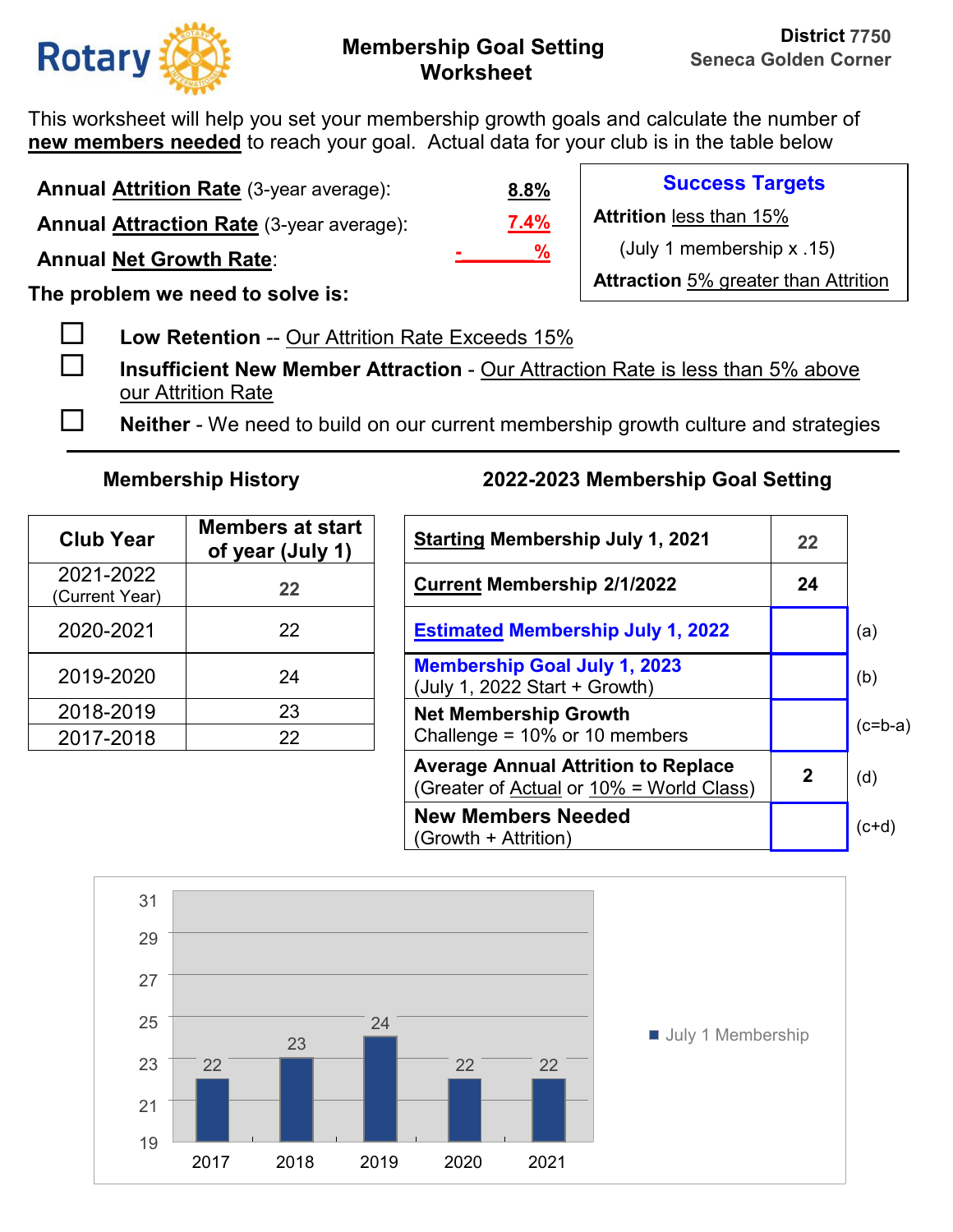

This worksheet will help you set your membership growth goals and calculate the number of **new members needed** to reach your goal. Actual data for your club is in the table below

**Annual Attrition Rate** (3-year average):

**Annual Attraction Rate** (3-year average):

**Annual Net Growth Rate**:

**The problem we need to solve is:** 

**Low Retention** -- Our Attrition Rate Exceeds 15%

 **Insufficient New Member Attraction** - Our Attraction Rate is less than 5% above our Attrition Rate

**Neither** - We need to build on our current membership growth culture and strategies

| <b>Club Year</b>            | <b>Members at start</b><br>of year (July 1) | <b>Starting Membership July 1, 20</b>                                |
|-----------------------------|---------------------------------------------|----------------------------------------------------------------------|
| 2021-2022<br>(Current Year) | 41                                          | <b>Current Membership 2/1/2022</b>                                   |
| 2020-2021                   | 37                                          | <b>Estimated Membership July 1,</b>                                  |
| 2019-2020                   | 41                                          | <b>Membership Goal July 1, 2023</b><br>(July 1, 2022 Start + Growth) |
| 2018-2019                   | 48                                          | <b>Net Membership Growth</b>                                         |
| 2017-2018                   | 53                                          | Challenge = 10% or 10 members                                        |

## **Membership History 2022-2023 Membership Goal Setting**

| <b>Club Year</b>           | <b>Members at start</b><br>of year (July 1) | <b>Starting Membership July 1, 2021</b>                                                |    |           |
|----------------------------|---------------------------------------------|----------------------------------------------------------------------------------------|----|-----------|
| 2021-2022<br>Current Year) | 41                                          | <b>Current Membership 2/1/2022</b>                                                     | 42 |           |
| 2020-2021                  | 37                                          | <b>Estimated Membership July 1, 2022</b>                                               |    | (a)       |
| 2019-2020                  | 41                                          | <b>Membership Goal July 1, 2023</b><br>(July 1, 2022 Start + Growth)                   |    | (b)       |
| 2018-2019                  | 48                                          | <b>Net Membership Growth</b>                                                           |    | $(c=b-a)$ |
| 2017-2018                  | 53                                          | Challenge = $10\%$ or 10 members                                                       |    |           |
|                            |                                             | <b>Average Annual Attrition to Replace</b><br>(Greater of Actual or 10% = World Class) | 11 | (d)       |
|                            |                                             | <b>New Members Needed</b><br>(Growth + Attrition)                                      |    | $(c+d)$   |



**20.2% 26.1% -\_\_\_\_\_\_\_%**

**Success Targets** 

**Attrition** less than 15%

(July 1 membership x .15)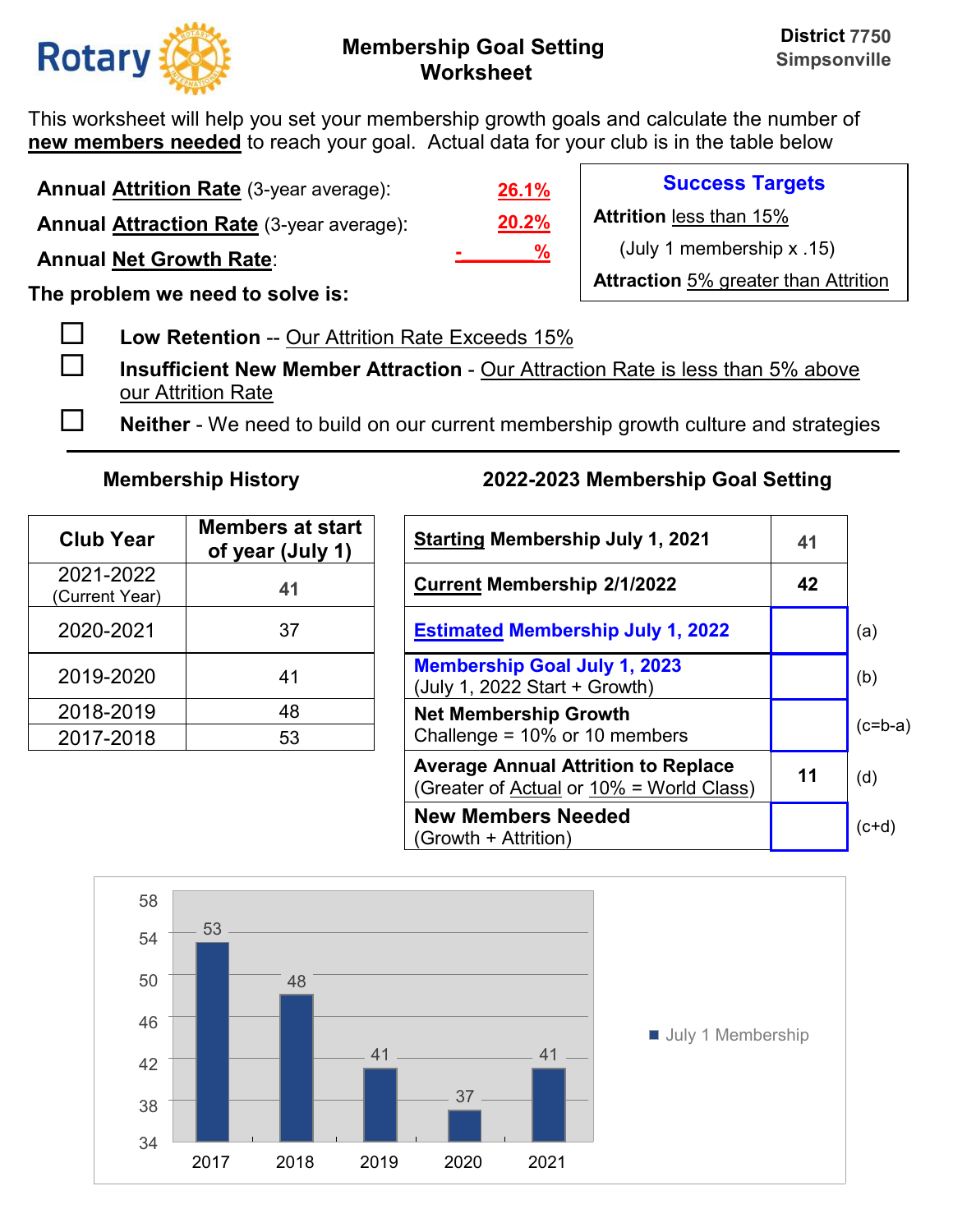

This worksheet will help you set your membership growth goals and calculate the number of **new members needed** to reach your goal. Actual data for your club is in the table below

**Annual Attrition Rate** (3-year average):

**Annual Attraction Rate** (3-year average):

**Annual Net Growth Rate**:

**The problem we need to solve is:** 

**Low Retention** -- Our Attrition Rate Exceeds 15%

 **Insufficient New Member Attraction** - Our Attraction Rate is less than 5% above our Attrition Rate

**Neither** - We need to build on our current membership growth culture and strategies

| <b>Club Year</b>            | <b>Members at start</b><br>of year (July 1) | <b>Starting Membership July 1, 20</b>                                |
|-----------------------------|---------------------------------------------|----------------------------------------------------------------------|
| 2021-2022<br>(Current Year) | 27                                          | <b>Current Membership 2/1/2022</b>                                   |
| 2020-2021                   | 29                                          | <b>Estimated Membership July 1,</b>                                  |
| 2019-2020                   | 35                                          | <b>Membership Goal July 1, 2023</b><br>(July 1, 2022 Start + Growth) |
| 2018-2019                   | 32                                          | <b>Net Membership Growth</b>                                         |
| 2017-2018                   | 27                                          | Challenge = 10% or 10 members                                        |

## **Membership History 2022-2023 Membership Goal Setting**

| <b>Club Year</b>           | <b>Members at start</b><br>of year (July 1) | <b>Starting Membership July 1, 2021</b>                                                |    |           |
|----------------------------|---------------------------------------------|----------------------------------------------------------------------------------------|----|-----------|
| 2021-2022<br>Current Year) | 27                                          | <b>Current Membership 2/1/2022</b>                                                     | 31 |           |
| 2020-2021                  | 29                                          | <b>Estimated Membership July 1, 2022</b>                                               |    | (a)       |
| 2019-2020                  | 35                                          | <b>Membership Goal July 1, 2023</b><br>(July 1, 2022 Start + Growth)                   |    | (b)       |
| 2018-2019                  | 32                                          | <b>Net Membership Growth</b>                                                           |    | $(c=b-a)$ |
| 2017-2018                  | 27                                          | Challenge = $10\%$ or 10 members                                                       |    |           |
|                            |                                             | <b>Average Annual Attrition to Replace</b><br>(Greater of Actual or 10% = World Class) | 6  | (d)       |
|                            |                                             | <b>New Members Needed</b><br>(Growth + Attrition)                                      |    | $(c+d)$   |



**14.3% 19.8% -\_\_\_\_\_\_\_%**

**Success Targets** 

**Attrition** less than 15%

(July 1 membership x .15)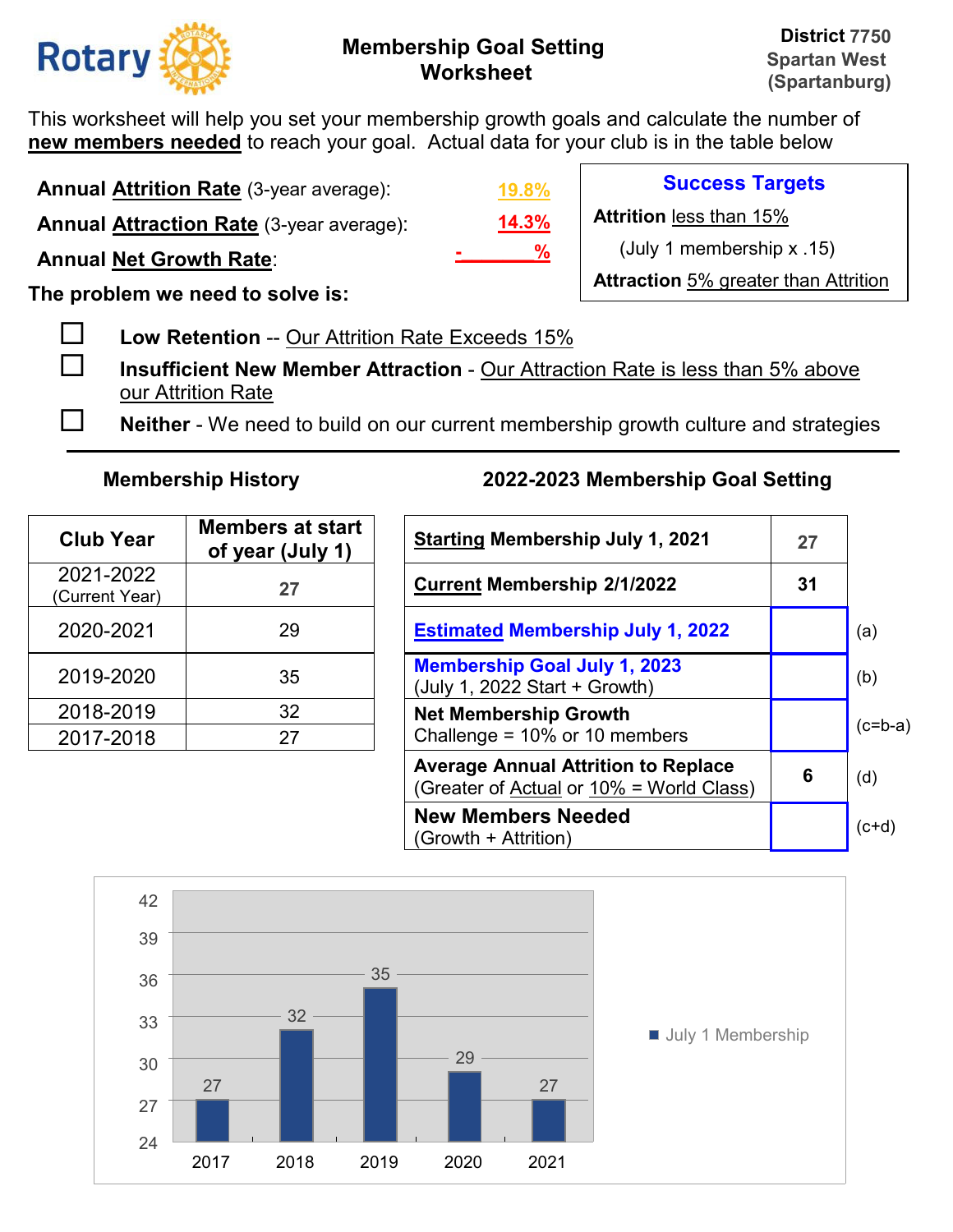

**Success Targets** 

(July 1 membership x .15)

**Attraction** 5% greater than Attrition

**Attrition** less than 15%

This worksheet will help you set your membership growth goals and calculate the number of **new members needed** to reach your goal. Actual data for your club is in the table below

**Annual Attrition Rate** (3-year average): **Annual Attraction Rate** (3-year average):

**Annual Net Growth Rate**:

**The problem we need to solve is:** 

**Low Retention** -- Our Attrition Rate Exceeds 15%

 **Insufficient New Member Attraction** - Our Attraction Rate is less than 5% above our Attrition Rate

**Neither** - We need to build on our current membership growth culture and strategies

**6.6%**

**-\_\_\_\_\_\_\_%**

**11.8%**

| <b>Club Year</b>            | <b>Members at start</b><br>of year (July 1) | <b>Starting Membership July 1, 20</b>                                |
|-----------------------------|---------------------------------------------|----------------------------------------------------------------------|
| 2021-2022<br>(Current Year) | 170                                         | <b>Current Membership 2/1/2022</b>                                   |
| 2020-2021                   | 194                                         | <b>Estimated Membership July 1,</b>                                  |
| 2019-2020                   | 197                                         | <b>Membership Goal July 1, 2023</b><br>(July 1, 2022 Start + Growth) |
| 2018-2019                   | 199                                         | <b>Net Membership Growth</b>                                         |
| 2017-2018                   | 189                                         | Challenge = 10% or 10 members                                        |

| <b>Club Year</b>           | <b>Members at start</b><br>of year (July 1) | <b>Starting Membership July 1, 2021</b>                                                |     |           |
|----------------------------|---------------------------------------------|----------------------------------------------------------------------------------------|-----|-----------|
| 2021-2022<br>Current Year) | 170                                         | <b>Current Membership 2/1/2022</b>                                                     | 168 |           |
| 2020-2021                  | 194                                         | <b>Estimated Membership July 1, 2022</b>                                               |     | (a)       |
| 2019-2020                  | 197                                         | <b>Membership Goal July 1, 2023</b><br>(July 1, 2022 Start + Growth)                   |     | (b)       |
| 2018-2019                  | 199                                         | <b>Net Membership Growth</b>                                                           |     |           |
| 2017-2018                  | 189                                         | Challenge = $10\%$ or 10 members                                                       |     | $(c=b-a)$ |
|                            |                                             | <b>Average Annual Attrition to Replace</b><br>(Greater of Actual or 10% = World Class) | 22  | (d)       |
|                            |                                             | <b>New Members Needed</b><br>(Growth + Attrition)                                      |     | $(c+d)$   |

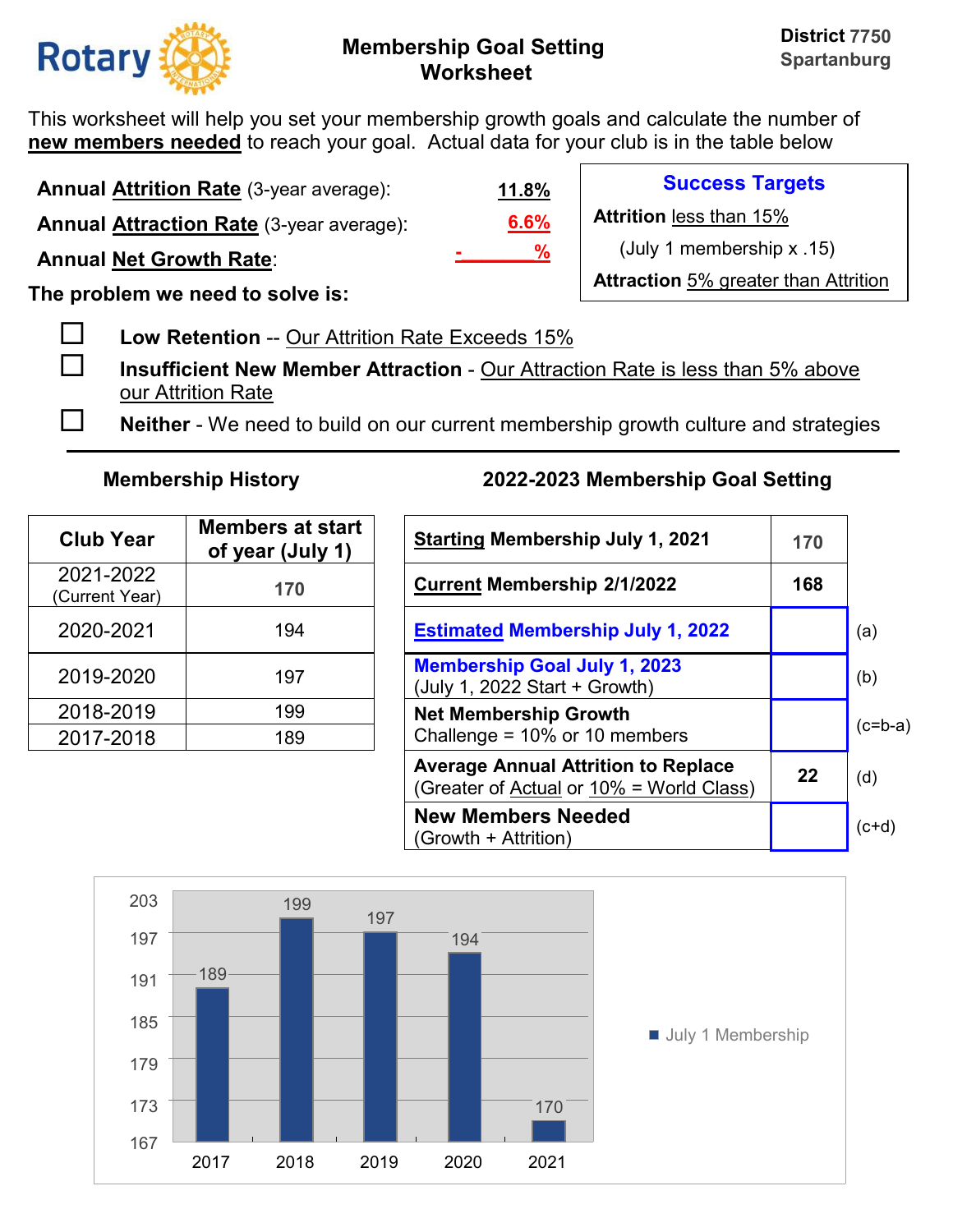

This worksheet will help you set your membership growth goals and calculate the number of **new members needed** to reach your goal. Actual data for your club is in the table below

**Annual Attrition Rate** (3-year average):

**Annual Attraction Rate** (3-year average):

**Annual Net Growth Rate**:

**The problem we need to solve is:** 

**Low Retention** -- Our Attrition Rate Exceeds 15%

 **Insufficient New Member Attraction** - Our Attraction Rate is less than 5% above our Attrition Rate

**Neither** - We need to build on our current membership growth culture and strategies

| <b>Club Year</b>            | <b>Members at start</b><br>of year (July 1) | <b>Starting Membership July 1, 2</b>                                 |
|-----------------------------|---------------------------------------------|----------------------------------------------------------------------|
| 2021-2022<br>(Current Year) | 14                                          | <b>Current Membership 2/1/2022</b>                                   |
| 2020-2021                   | 11                                          | <b>Estimated Membership July 1,</b>                                  |
| 2019-2020                   | 12                                          | <b>Membership Goal July 1, 2023</b><br>(July 1, 2022 Start + Growth) |
| 2018-2019                   | 19                                          | <b>Net Membership Growth</b>                                         |
| 2017-2018                   | 17                                          | Challenge = 10% or 10 members                                        |

# **Membership History 2022-2023 Membership Goal Setting**

| <b>Club Year</b>           | <b>Members at start</b><br>of year (July 1) | <b>Starting Membership July 1, 2021</b>                                                | 14 |           |
|----------------------------|---------------------------------------------|----------------------------------------------------------------------------------------|----|-----------|
| 2021-2022<br>Current Year) | 14                                          | <b>Current Membership 2/1/2022</b>                                                     | 14 |           |
| 2020-2021                  | 11                                          | <b>Estimated Membership July 1, 2022</b>                                               |    | (a)       |
| 2019-2020                  | 12                                          | <b>Membership Goal July 1, 2023</b><br>(July 1, 2022 Start + Growth)                   |    | (b)       |
| 2018-2019                  | 19                                          | <b>Net Membership Growth</b>                                                           |    | $(c=b-a)$ |
| 2017-2018                  | 17                                          | Challenge = $10\%$ or 10 members                                                       |    |           |
|                            |                                             | <b>Average Annual Attrition to Replace</b><br>(Greater of Actual or 10% = World Class) | 4  | (d)       |
|                            |                                             | <b>New Members Needed</b><br>(Growth + Attrition)                                      |    | $(c+d)$   |



**16.2% 29.7% -\_\_\_\_\_\_\_%**

**Success Targets** 

**Attrition** less than 15%

(July 1 membership x .15)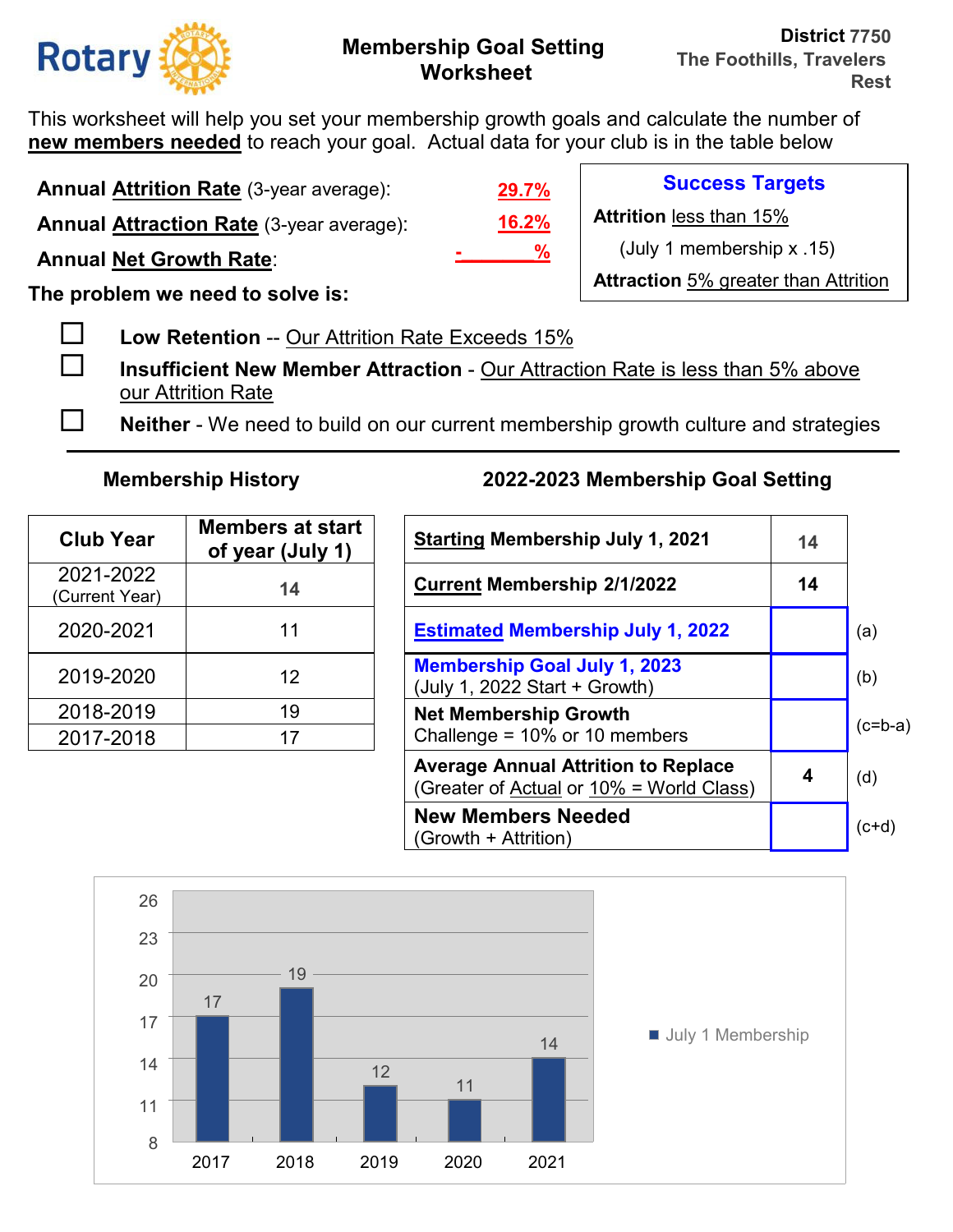

This worksheet will help you set your membership growth goals and calculate the number of **new members needed** to reach your goal. Actual data for your club is in the table below

**Annual Attrition Rate** (3-year average):

**Annual Attraction Rate** (3-year average):

**Annual Net Growth Rate**:

**The problem we need to solve is:** 

**Low Retention** -- Our Attrition Rate Exceeds 15%

 **Insufficient New Member Attraction** - Our Attraction Rate is less than 5% above our Attrition Rate

**Neither** - We need to build on our current membership growth culture and strategies

| <b>Club Year</b>            | <b>Members at start</b><br>of year (July 1) | <b>Starting Membership July 1, 20</b>                                |
|-----------------------------|---------------------------------------------|----------------------------------------------------------------------|
| 2021-2022<br>(Current Year) | 28                                          | <b>Current Membership 2/1/2022</b>                                   |
| 2020-2021                   | 35                                          | <b>Estimated Membership July 1,</b>                                  |
| 2019-2020                   | 37                                          | <b>Membership Goal July 1, 2023</b><br>(July 1, 2022 Start + Growth) |
| 2018-2019                   | 36                                          | <b>Net Membership Growth</b>                                         |
| 2017-2018                   | 42                                          | Challenge = 10% or 10 members                                        |

# **Membership History 2022-2023 Membership Goal Setting**

| <b>Club Year</b>           | <b>Members at start</b><br>of year (July 1) | <b>Starting Membership July 1, 2021</b>                                                |    |           |
|----------------------------|---------------------------------------------|----------------------------------------------------------------------------------------|----|-----------|
| 2021-2022<br>Current Year) | 28                                          | <b>Current Membership 2/1/2022</b>                                                     | 27 |           |
| 2020-2021                  | 35                                          | <b>Estimated Membership July 1, 2022</b>                                               |    | (a)       |
| 2019-2020                  | 37                                          | <b>Membership Goal July 1, 2023</b><br>(July 1, 2022 Start + Growth)                   |    | (b)       |
| 2018-2019                  | 36                                          | <b>Net Membership Growth</b>                                                           |    | $(c=b-a)$ |
| 2017-2018                  | 42                                          | Challenge = $10\%$ or 10 members                                                       |    |           |
|                            |                                             | <b>Average Annual Attrition to Replace</b><br>(Greater of Actual or 10% = World Class) | 12 | (d)       |
|                            |                                             | <b>New Members Needed</b><br>(Growth + Attrition)                                      |    | $(ct+d)$  |



**27.0% 35.0% -\_\_\_\_\_\_\_%**

**Success Targets** 

**Attrition** less than 15%

(July 1 membership x .15)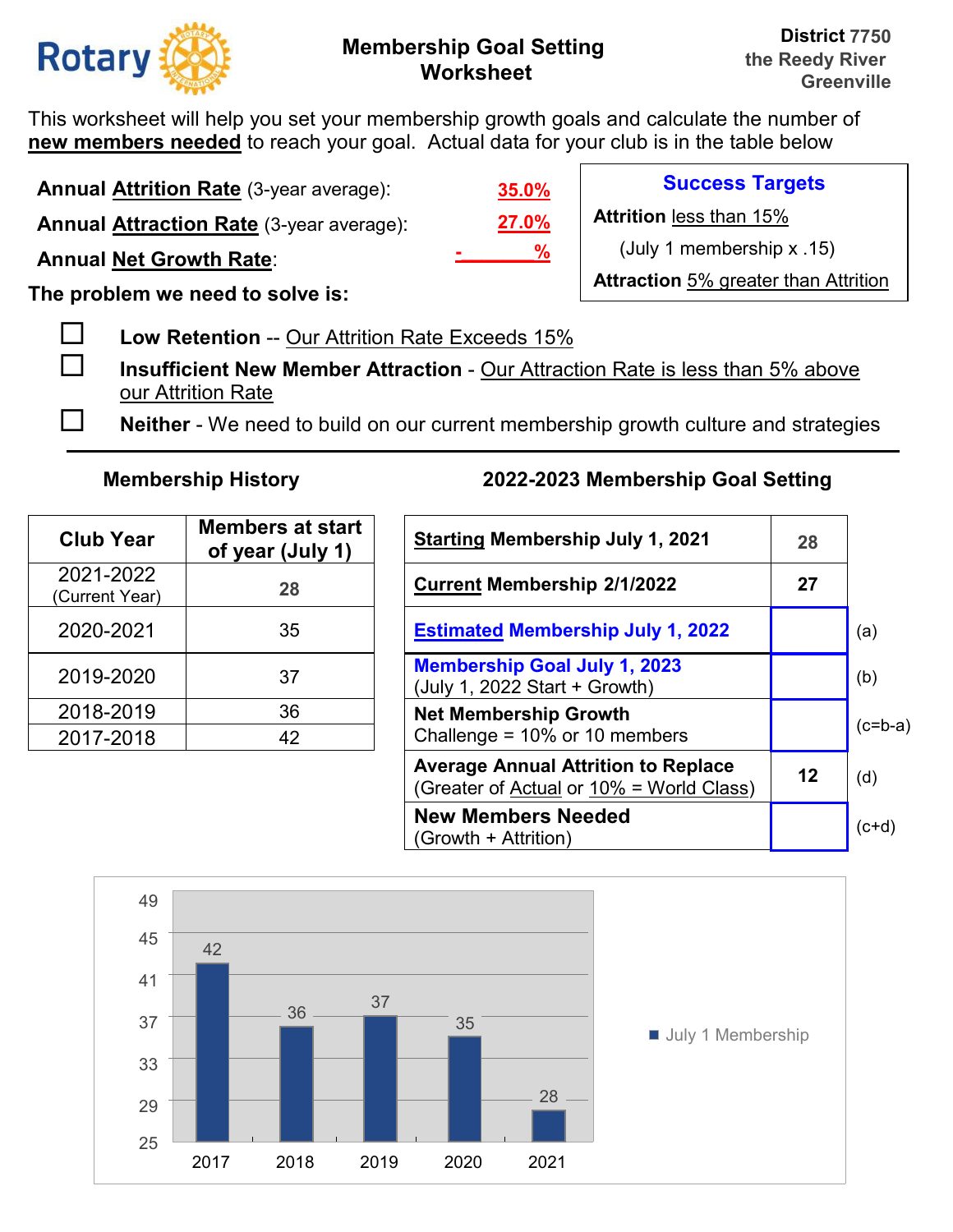

**Success Targets** 

(July 1 membership x .15)

**Attraction** 5% greater than Attrition

**Attrition** less than 15%

This worksheet will help you set your membership growth goals and calculate the number of **new members needed** to reach your goal. Actual data for your club is in the table below

**Annual Attrition Rate** (3-year average):

**Annual Attraction Rate** (3-year average):

**Annual Net Growth Rate**:

**The problem we need to solve is:** 

**Low Retention** -- Our Attrition Rate Exceeds 15%

 **Insufficient New Member Attraction** - Our Attraction Rate is less than 5% above our Attrition Rate

**Neither** - We need to build on our current membership growth culture and strategies

**5.8%**

**-\_\_\_\_\_\_\_%**

**15.7%**

| <b>Club Year</b>            | <b>Members at start</b><br>of year (July 1) | <b>Starting Membership July 1, 20</b>                                |
|-----------------------------|---------------------------------------------|----------------------------------------------------------------------|
| 2021-2022<br>(Current Year) | 34                                          | <b>Current Membership 2/1/2022</b>                                   |
| 2020-2021                   | 40                                          | <b>Estimated Membership July 1,</b>                                  |
| 2019-2020                   | 47                                          | <b>Membership Goal July 1, 2023</b><br>(July 1, 2022 Start + Growth) |
| 2018-2019                   | 46                                          | <b>Net Membership Growth</b>                                         |
| 2017-2018                   | 42                                          | Challenge = 10% or 10 members                                        |

| <b>Club Year</b>           | <b>Members at start</b><br>of year (July 1) | <b>Starting Membership July 1, 2021</b>                                                | 34              |           |
|----------------------------|---------------------------------------------|----------------------------------------------------------------------------------------|-----------------|-----------|
| 2021-2022<br>Current Year) | 34                                          | <b>Current Membership 2/1/2022</b>                                                     | 32 <sub>2</sub> |           |
| 2020-2021                  | 40                                          | <b>Estimated Membership July 1, 2022</b>                                               |                 | (a)       |
| 2019-2020                  | 47                                          | <b>Membership Goal July 1, 2023</b><br>(July 1, 2022 Start + Growth)                   |                 | (b)       |
| 2018-2019                  | 46                                          | <b>Net Membership Growth</b>                                                           |                 |           |
| 2017-2018                  | 42                                          | Challenge = $10\%$ or 10 members                                                       |                 | $(c=b-a)$ |
|                            |                                             | <b>Average Annual Attrition to Replace</b><br>(Greater of Actual or 10% = World Class) |                 | (d)       |
|                            |                                             | <b>New Members Needed</b><br>(Growth + Attrition)                                      |                 | $(ct+d)$  |

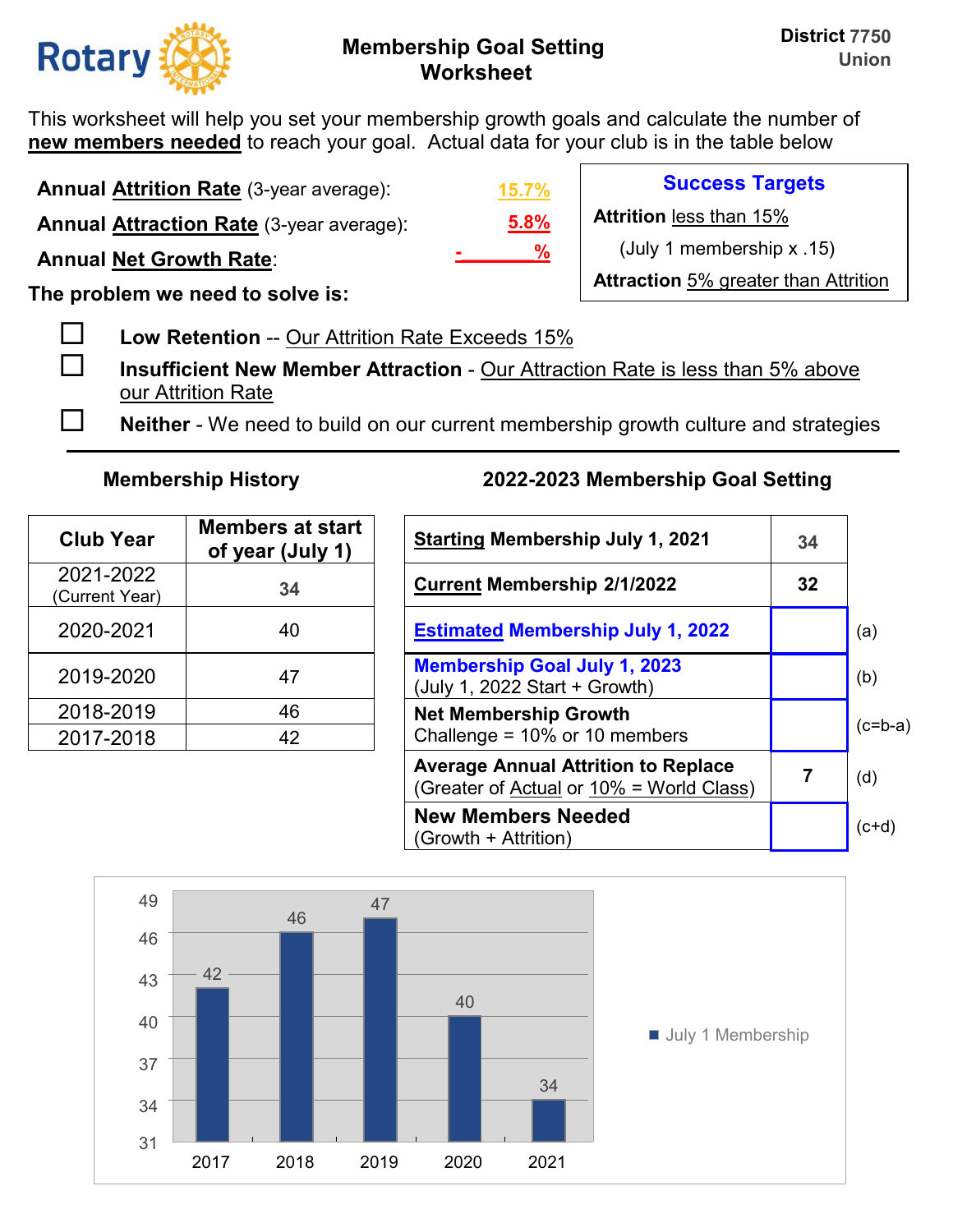

This worksheet will help you set your membership growth goals and calculate the number of **new members needed** to reach your goal. Actual data for your club is in the table below

**Annual Attrition Rate** (3-year average):

**Annual Attraction Rate** (3-year average):

**Annual Net Growth Rate**:

**The problem we need to solve is:** 

**Low Retention** -- Our Attrition Rate Exceeds 15%

 **Insufficient New Member Attraction** - Our Attraction Rate is less than 5% above our Attrition Rate

**Neither** - We need to build on our current membership growth culture and strategies

| <b>Club Year</b>            | <b>Members at start</b><br>of year (July 1) | <b>Starting Membership July 1, 2</b>                                 |
|-----------------------------|---------------------------------------------|----------------------------------------------------------------------|
| 2021-2022<br>(Current Year) | 20                                          | <b>Current Membership 2/1/2022</b>                                   |
| 2020-2021                   | 27                                          | <b>Estimated Membership July 1,</b>                                  |
| 2019-2020                   | 33                                          | <b>Membership Goal July 1, 2023</b><br>(July 1, 2022 Start + Growth) |
| 2018-2019                   | 34                                          | <b>Net Membership Growth</b>                                         |
| 2017-2018                   | 29                                          | Challenge = 10% or 10 members                                        |

# **Membership History 2022-2023 Membership Goal Setting**

| <b>Club Year</b>           | <b>Members at start</b><br>of year (July 1) | <b>Starting Membership July 1, 2021</b>                                                |    |           |
|----------------------------|---------------------------------------------|----------------------------------------------------------------------------------------|----|-----------|
| 2021-2022<br>Current Year) | 20                                          | <b>Current Membership 2/1/2022</b>                                                     | 21 |           |
| 2020-2021                  | 27                                          | <b>Estimated Membership July 1, 2022</b>                                               |    | (a)       |
| 2019-2020                  | 33                                          | <b>Membership Goal July 1, 2023</b><br>(July 1, 2022 Start + Growth)                   |    | (b)       |
| 2018-2019                  | 34                                          | <b>Net Membership Growth</b>                                                           |    | $(c=b-a)$ |
| 2017-2018                  | 29                                          | Challenge = $10\%$ or 10 members                                                       |    |           |
|                            |                                             | <b>Average Annual Attrition to Replace</b><br>(Greater of Actual or 10% = World Class) | 6  | (d)       |
|                            |                                             | <b>New Members Needed</b><br>(Growth + Attrition)                                      |    | $(ct+d)$  |



**3.8% 21.3% -\_\_\_\_\_\_\_%** **Success Targets** 

**Attrition** less than 15%

(July 1 membership x .15)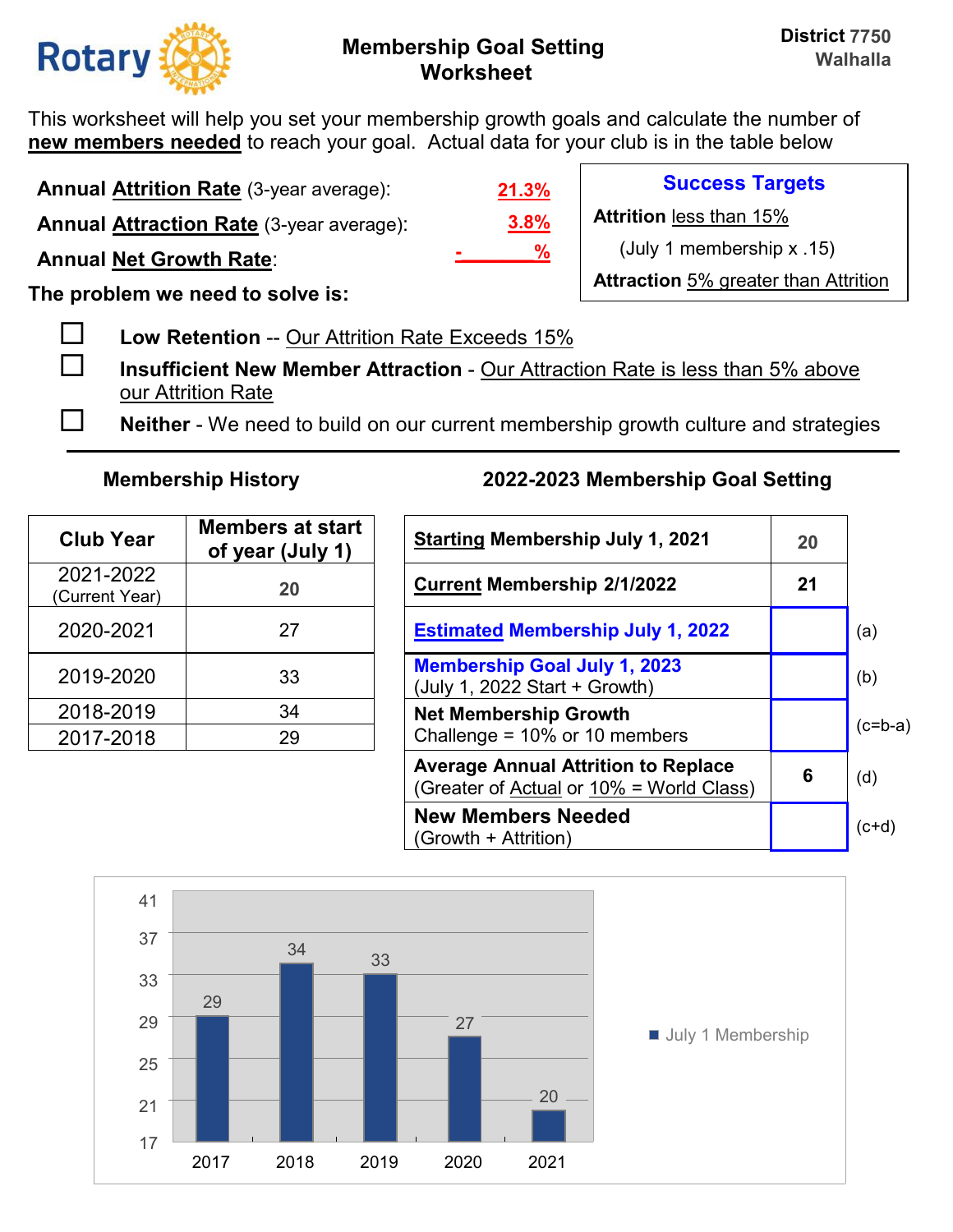

This worksheet will help you set your membership growth goals and calculate the number of **new members needed** to reach your goal. Actual data for your club is in the table below

**Annual Attrition Rate** (3-year average):

**Annual Attraction Rate** (3-year average):

**Annual Net Growth Rate**:

**The problem we need to solve is:** 

**Low Retention** -- Our Attrition Rate Exceeds 15%

 **Insufficient New Member Attraction** - Our Attraction Rate is less than 5% above our Attrition Rate

**Neither** - We need to build on our current membership growth culture and strategies

| <b>Club Year</b>            | <b>Members at start</b><br>of year (July 1) | <b>Starting Membership July 1, 2</b>                                 |
|-----------------------------|---------------------------------------------|----------------------------------------------------------------------|
| 2021-2022<br>(Current Year) | 26                                          | <b>Current Membership 2/1/2022</b>                                   |
| 2020-2021                   | 22                                          | <b>Estimated Membership July 1,</b>                                  |
| 2019-2020                   | 30                                          | <b>Membership Goal July 1, 2023</b><br>(July 1, 2022 Start + Growth) |
| 2018-2019                   | 35                                          | <b>Net Membership Growth</b>                                         |
| 2017-2018                   | 34                                          | Challenge = 10% or 10 members                                        |

# **Membership History 2022-2023 Membership Goal Setting**

| <b>Club Year</b>           | <b>Members at start</b><br>of year (July 1) | <b>Starting Membership July 1, 2021</b>                                                | 26 |           |
|----------------------------|---------------------------------------------|----------------------------------------------------------------------------------------|----|-----------|
| 2021-2022<br>Current Year) | 26                                          | <b>Current Membership 2/1/2022</b>                                                     | 29 |           |
| 2020-2021                  | 22                                          | <b>Estimated Membership July 1, 2022</b>                                               |    | (a)       |
| 2019-2020                  | 30                                          | <b>Membership Goal July 1, 2023</b><br>(July 1, 2022 Start + Growth)                   |    | (b)       |
| 2018-2019                  | 35                                          | <b>Net Membership Growth</b>                                                           |    | $(c=b-a)$ |
| 2017-2018                  | 34                                          | Challenge = $10\%$ or 10 members                                                       |    |           |
|                            |                                             | <b>Average Annual Attrition to Replace</b><br>(Greater of Actual or 10% = World Class) | 6  | (d)       |
|                            |                                             | <b>New Members Needed</b><br>(Growth + Attrition)                                      |    | $(c+d)$   |



**10.3% 21.8% -\_\_\_\_\_\_\_%**

**Success Targets** 

**Attrition** less than 15%

(July 1 membership x .15)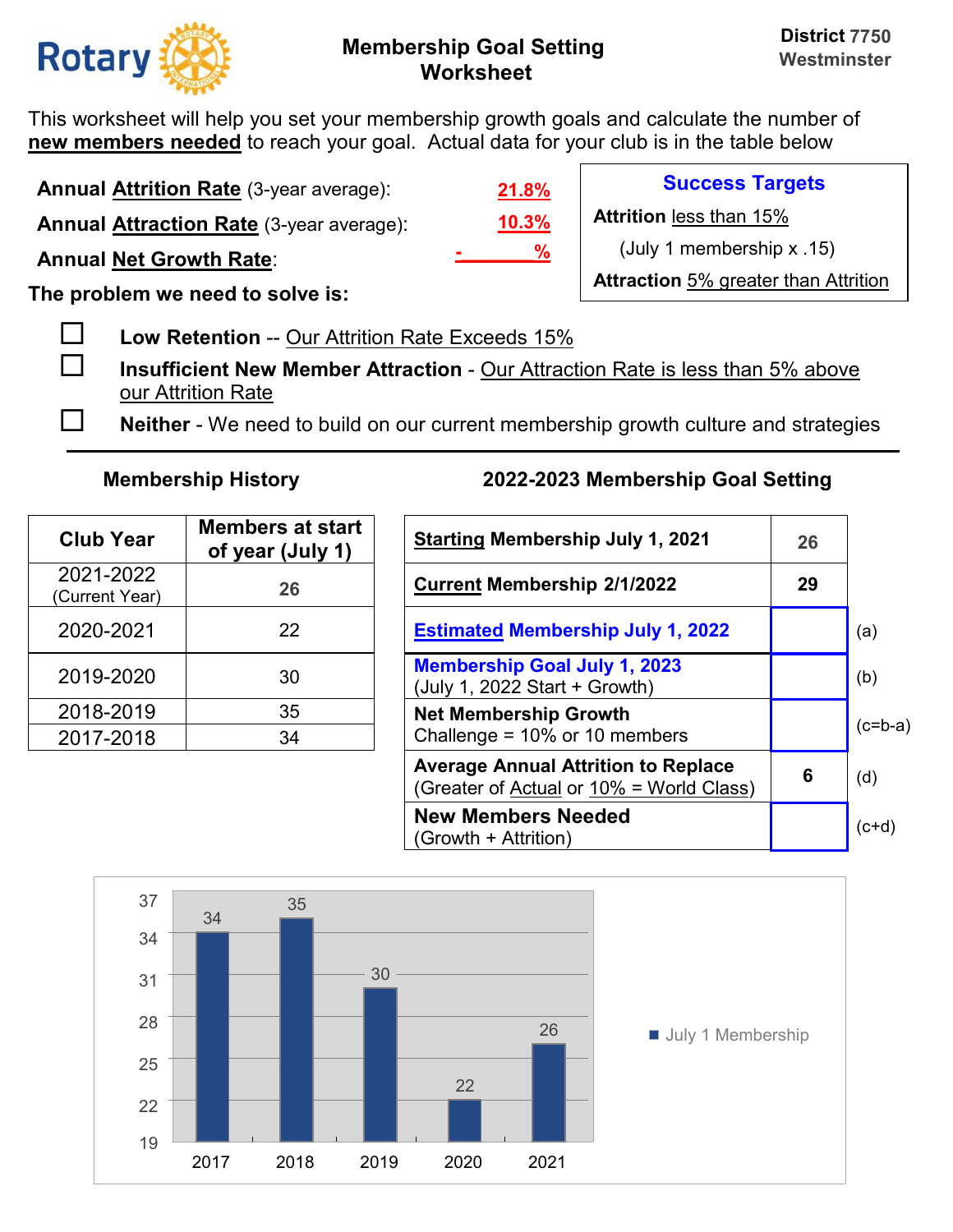

This worksheet will help you set your membership growth goals and calculate the number of **new members needed** to reach your goal. Actual data for your club is in the table below

| <b>Annual Attrition Rate (3-year average):</b>  | <u>14.3%</u> | <b>Success Targets</b>                      |
|-------------------------------------------------|--------------|---------------------------------------------|
| <b>Annual Attraction Rate (3-year average):</b> | 14.3%        | <b>Attrition less than 15%</b>              |
| <b>Annual Net Growth Rate:</b>                  | %            | (July 1 membership x .15)                   |
| The problem we need to solve is:                |              | <b>Attraction</b> 5% greater than Attrition |

- **Low Retention** -- Our Attrition Rate Exceeds 15%
- **Insufficient New Member Attraction** Our Attraction Rate is less than 5% above our Attrition Rate
- **Neither** We need to build on our current membership growth culture and strategies

| <b>Club Year</b>            | <b>Members at start</b><br>of year (July 1) | <b>Starting Membership July 1, 2</b>                                 |
|-----------------------------|---------------------------------------------|----------------------------------------------------------------------|
| 2021-2022<br>(Current Year) | 25                                          | <b>Current Membership 2/1/2022</b>                                   |
| 2020-2021                   | 29                                          | <b>Estimated Membership July 1,</b>                                  |
| 2019-2020                   | 30                                          | <b>Membership Goal July 1, 2023</b><br>(July 1, 2022 Start + Growth) |
| 2018-2019                   | 25                                          | <b>Net Membership Growth</b>                                         |
| 2017-2018                   | 28                                          | Challenge = 10% or 10 members                                        |

| <b>Club Year</b>           | <b>Members at start</b><br>of year (July 1) | <b>Starting Membership July 1, 2021</b>                                                | 25 |           |
|----------------------------|---------------------------------------------|----------------------------------------------------------------------------------------|----|-----------|
| 2021-2022<br>Current Year) | 25                                          | <b>Current Membership 2/1/2022</b>                                                     | 22 |           |
| 2020-2021                  | 29                                          | <b>Estimated Membership July 1, 2022</b>                                               |    | (a)       |
| 2019-2020                  | 30                                          | <b>Membership Goal July 1, 2023</b><br>(July 1, 2022 Start + Growth)                   |    | (b)       |
| 2018-2019                  | 25                                          | <b>Net Membership Growth</b>                                                           |    | $(c=b-a)$ |
| 2017-2018                  | 28                                          | Challenge = $10\%$ or 10 members                                                       |    |           |
|                            |                                             | <b>Average Annual Attrition to Replace</b><br>(Greater of Actual or 10% = World Class) | 4  | (d)       |
|                            |                                             | <b>New Members Needed</b><br>(Growth + Attrition)                                      |    | $(c+d)$   |